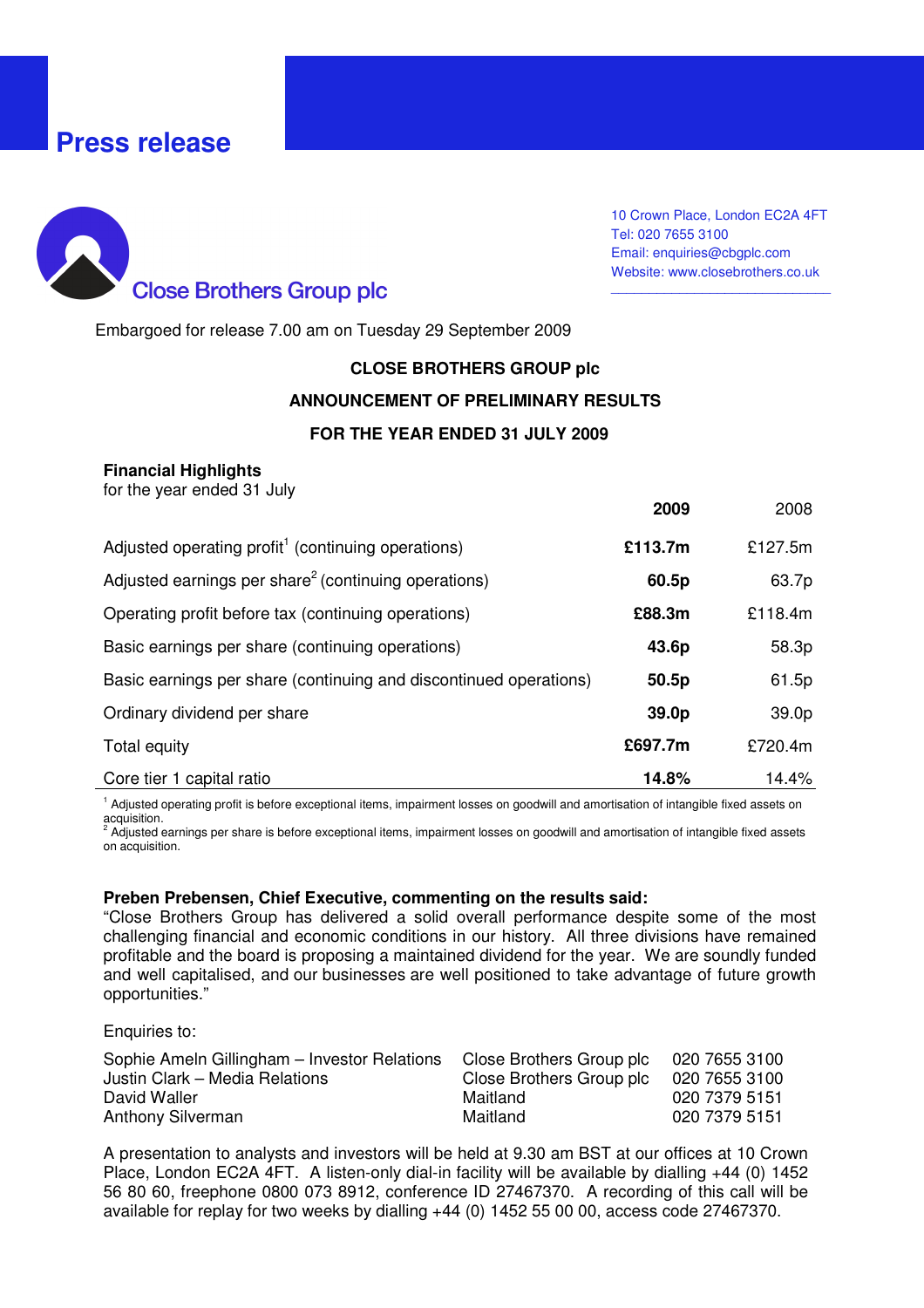### **OVERVIEW**

#### **Chairman's and Chief Executive's Statement**

Close Brothers Group has achieved a solid overall performance for the year. This is despite some of the most challenging financial and economic market conditions in its history, and is thanks to the strength of its businesses, the experience of its people and the resilience of its business model. It remains soundly funded and well capitalised, and has successfully avoided the worst effects of the financial crisis.

Close Brothers has also made considerable internal progress in the past year. There has been significant change in the senior management team, including the appointment of Preben Prebensen as group chief executive. The group has been strengthening the capabilities at its centre, including making a number of new senior hires. Following the sale of the Corporate Finance division, the group is concentrating on developing those areas where it has the strongest capabilities and potential for growth.

#### **Results and Dividend**

Adjusted operating profit from continuing operations, which excludes the trading result and gain on disposal of the Corporate Finance division, was £113.7 million (2008: £127.5 million), an 11% reduction year on year. Adjusted earnings per share from continuing operations reduced 5% to 60.5p (2008: 63.7p) and basic earnings per share from continuing operations reduced 25% to 43.6p (2008: 58.3p).

Basic earnings per share from continuing and discontinued operations, which includes the trading result and gain on disposal of the Corporate Finance division, was 50.5p (2008: 61.5p).

Basic earnings per share from continuing operations includes the impact of exceptional expenses of £6.0 million (2008: £9.1 million) relating to restructuring costs, primarily in the Asset Management division. In aggregate, restructuring measures across the group undertaken in 2008 and 2009 have resulted in cost savings of around £11 million in 2009, out of a total runrate of around £13 million expected to be achieved by the end of 2010. In 2008 exceptional expenses included £4.1 million of restructuring costs and £5.0 million related to advisers' fees in respect of an offer for the group.

At the half year, the group also recorded a £19.0 million (2008: £nil) goodwill impairment charge related to a number of past acquisitions in the Asset Management division.

The group retains a sound funding position and a strong capital base. During the year the group has diversified its sources of funding in order to increase the resilience and flexibility of its funding model, and has raised over £1 billion of term retail deposits via its Premium Gold offerings. At the year end the group had a core tier 1 ratio of 14.8% (31 July 2008: 14.4%) and total capital ratio of 16.6% (31 July 2008: 16.1%). These ratios are a source of strength in the current environment and give the group good flexibility.

The board is recommending a maintained final dividend of 25.5p (2008: 25.5p) per share in cash, resulting in a total dividend for the year of 39.0p (2008: 39.0p) per share. This reflects the group's solid performance in the 2009 financial year and strong capital position. The final dividend will be paid on 19 November 2009 to shareholders on the register as at 9 October 2009.

#### **Divisional Performance**

The **Banking** division has had a resilient performance and overall adjusted operating profit was £54.0 million (2008: £74.5 million). The loan book increased 6% to £2.4 billion, including the acquisition of an £80 million premium finance loan book in August 2008. The division is seeing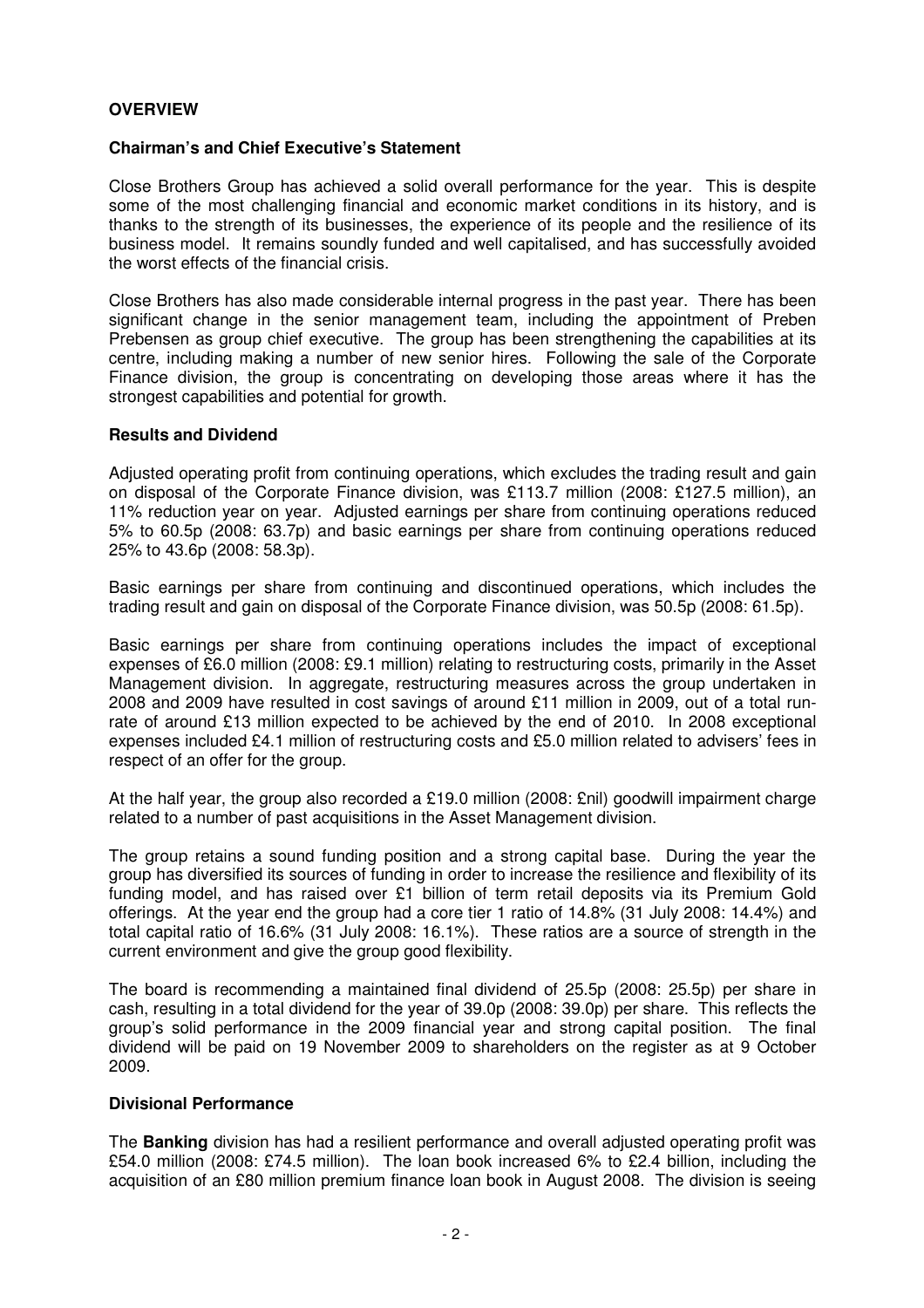### **OVERVIEW**

#### **Chairman's and Chief Executive's Statement** continued

continued good demand, notably in asset, motor and property finance, and maintained a strong net interest margin of 9.4% (2008: 8.6%). As a result, adjusted operating income increased 14% to £235.5 million (2008: £207.1 million) although the division's profit was impacted by an increase in the bad debt ratio to 2.6% (2008: 1.3%) reflecting the impact of the recession on our borrowers.

The Banking division continues to apply prudent and consistent criteria to its lending decisions, and to focus on managing credit quality through the cycle. Going forward, the division will be operating under a new structure in order to more effectively evaluate new growth opportunities and has been reorganised into four business units: Retail, which includes the premium finance and motor finance businesses; Commercial, which incorporates the asset finance operations as well as invoice finance; Property; and Treasury. Within each of these units the division will be exploring potential opportunities for growth, within and outside existing business lines whilst retaining its niche, high margin, expertise based lending model.

In the **Asset Management** division, adjusted operating profit reduced 63% to £12.0 million (2008: £32.6 million), reflecting difficult financial market conditions. Closing Funds under Management ("FuM") reduced 17% to £6.8 billion (31 July 2008: £8.2 billion) as a result of the deconsolidation of the group's three private equity businesses and negative market movements, while net new funds were broadly neutral. The Private Clients business has been resilient and achieved positive net new funds of £161 million and stable FuM overall.

The Asset Management division continues to focus on the three core areas of Private Clients, Funds and Banking and Administration, and is continuing the process of strategy development and investment to identify and realise growth opportunities. The Private Clients business is looking to leverage its existing offering to the mid-high net worth market, and is exploring the expansion of its discretionary offering through Independent Financial Advisers as well as direct distribution. In Funds, the division is focusing on positioning its specialist businesses to take advantage of any upturn in the cycle. It will also continue to develop the offshore Banking and Administration business, which provides resilience and diversification.

The **Securities** division has had an excellent year and the division's adjusted operating profit increased 68% to £64.9 million (2008: £38.7 million). In a turbulent market environment, Winterflood has strengthened its position as the leading market-maker to the retail stockbroking industry in the UK. Winterflood has benefited from volatility in the markets and increased bargains per day to over 42,000 (2008: 27,000). This resulted in a doubling of adjusted operating profit to £47.3 million (2008: £23.5 million).

Winterflood's trading performance has been consistently profitable throughout the period, with only seven (2008: 14) loss days out of a total 253 (2008: 254) trading days despite the financial market turbulence.

Winterflood has continued to increase the trading functionality offered to its clients and now offers smart order routing capability across the major pan European exchanges and the Multilateral Trading Facilities such as Chi-X, Turquoise and BATS Europe, in addition to its own pool of internal liquidity. Going forward, Winterflood will continue to build on its existing franchise and leverage its in-house technology whilst retaining a strong focus on its core retail market.

Our associate Mako also made a significant contribution, due to a very good performance in the first half, although Close Brothers Seydler's ("CBS") performance has been muted reflecting difficult conditions in the German market.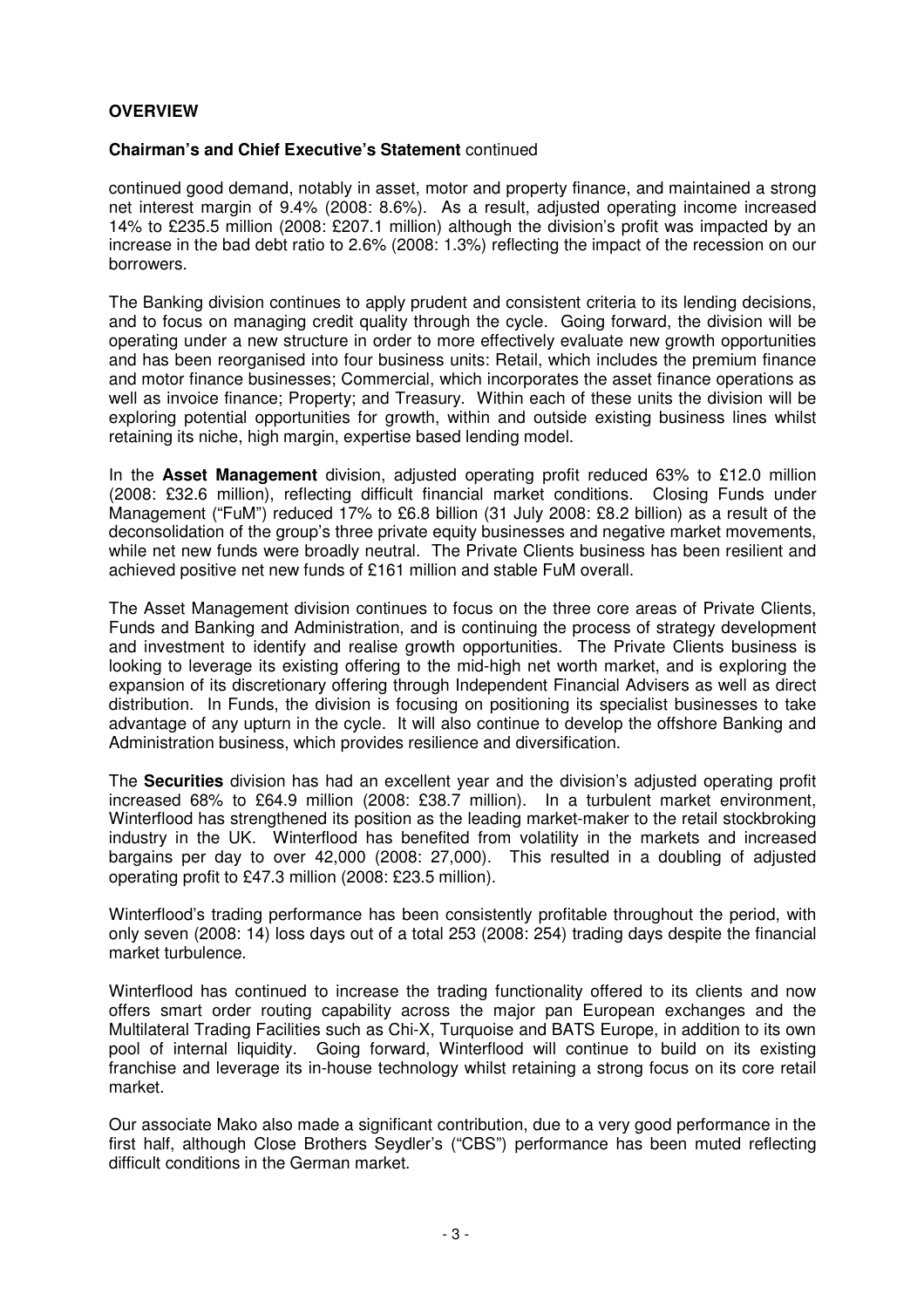### **OVERVIEW**

#### **Chairman's and Chief Executive's Statement** continued

In early July 2009 Close Brothers completed the disposal of its Corporate Finance division to Daiwa Securities SMBC Europe for a net consideration of £67 million**.** 

Going forward, the group will continue to focus its activities around its three core divisions of Banking, Asset Management and Securities which are well positioned and have strong prospects. The group will be actively evaluating the scope for growth opportunities in each of these areas and has been strengthening the functional capabilities at the centre in order to work more closely with each business on strategy development and implementation.

The group has recently made a number of senior hires including Tazim Essani, group head of corporate development, Elizabeth Lee, general counsel, and Rebekah Etherington, group head of human resources, all of whom will be joining the Executive Committee.

#### **Board Changes**

Preben Prebensen was appointed chief executive of Close Brothers Group with effect from 1 April 2009. Preben was previously group chief investment officer and a member of the group executive committee at Catlin Group plc. Prior to that he was chief executive of Wellington Underwriting plc and held a number of senior management positions at JP Morgan.

Colin Keogh stepped down as chief executive in April 2009 after 23 years with the group and six as chief executive. The board recognises Colin's significant contribution throughout his time with the group.

Ray Greenshields was appointed to the board as an independent non-executive director with effect from 13 November 2008. Ray has been appointed to the Audit. Nomination and Ray has been appointed to the Audit, Nomination and Governance and Remuneration Committees.

Peter Buckley, a member of the board for twelve years who retired on 31 December 2007 but remained an alternate director, sadly passed away in December 2008.

#### **Outlook**

We continue to plan for a challenging economic and financial market environment in the current financial year.

In the Banking division, we continue to see good demand for our specialist lending services, but we expect bad debts to continue to run at a high level given the current economic environment.

In Asset Management, the outlook for fund flows remains uncertain but we continue to invest in new business initiatives and structuring the business for long term growth.

In Securities, Winterflood has had a strong start to the financial year with good volumes in August and September, but the division's performance will remain sensitive to market conditions.

Overall market conditions remain uncertain but we are confident that our strong businesses will allow us to continue to deliver a resilient performance.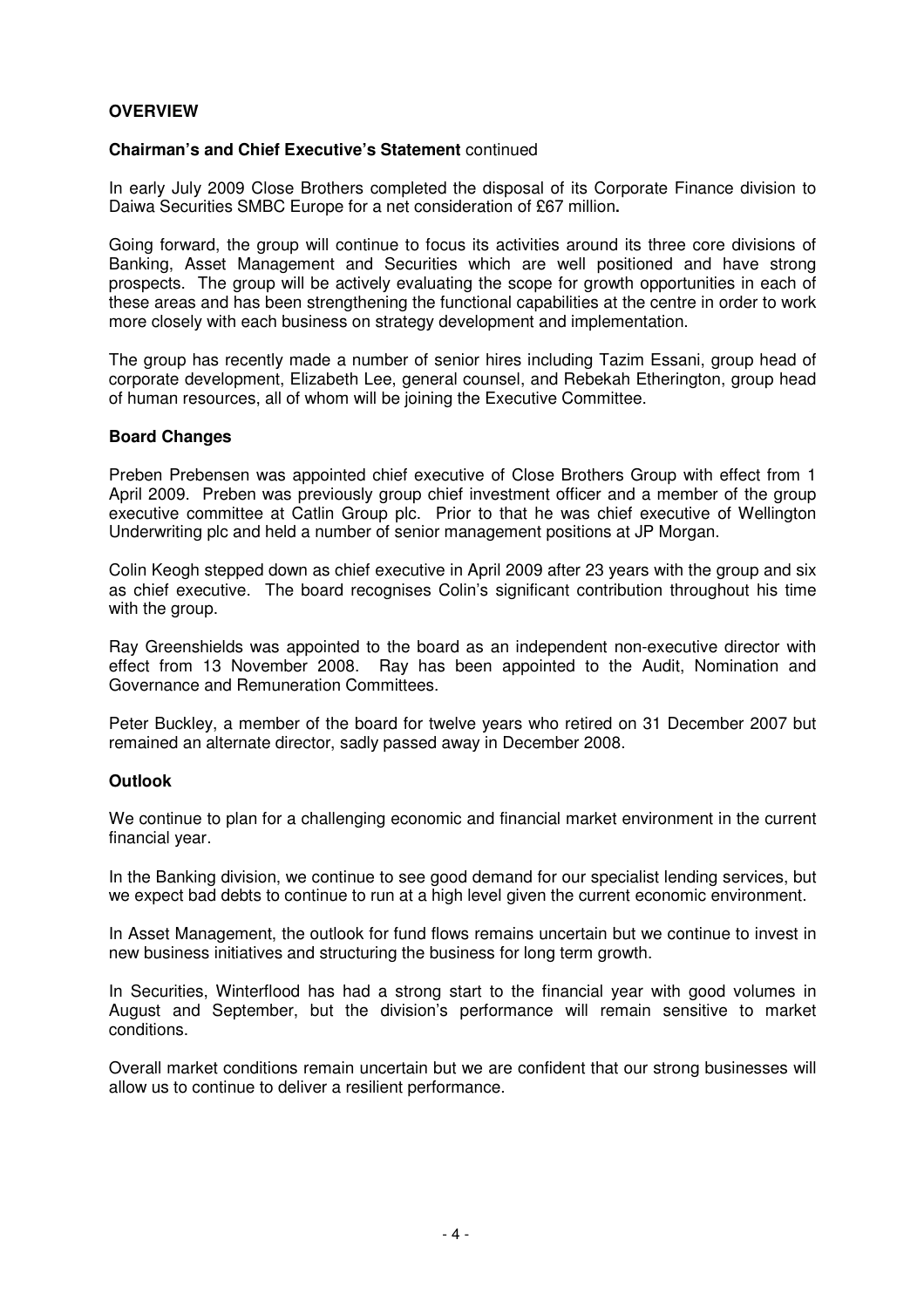#### **Overview**

#### **Summary Income Statement**

|                                                                 | 2009            | 2008      | Change |
|-----------------------------------------------------------------|-----------------|-----------|--------|
|                                                                 | £ million       | £ million | $\%$   |
| Continuing operations <sup>1</sup>                              |                 |           |        |
| Adjusted operating income                                       | 502.1           | 452.7     | 11     |
| Adjusted operating expenses                                     | (328.5)         | (297.7)   | 10     |
| Impairment losses on loans and advances                         | (59.9)          | (27.5)    | 118    |
|                                                                 |                 |           |        |
| Adjusted operating profit                                       | 113.7           | 127.5     | (11)   |
|                                                                 |                 |           |        |
| <b>Exceptional expenses</b><br>Impairment losses on goodwill    | (6.0)<br>(19.0) | (9.1)     |        |
| Amortisation of intangible fixed assets on acquisition          | (0.4)           |           |        |
|                                                                 |                 |           |        |
| Operating profit before tax                                     | 88.3            | 118.4     | (25)   |
| Tax                                                             | (26.1)          | (32.1)    | (19)   |
| Minority interests                                              | (0.3)           | (1.0)     | (70)   |
|                                                                 |                 |           |        |
| <b>Profit attributable to shareholders:</b>                     | 61.9            | 85.3      | (27)   |
| continuing operations                                           |                 |           |        |
|                                                                 |                 |           |        |
| Profit from discontinued operations                             | 10.4            | 6.3       | 65     |
| Minority interests: discontinued operations                     | (0.6)           | (1.6)     | (63)   |
| <b>Profit attributable to shareholders:</b>                     |                 |           |        |
| continuing and discontinued operations                          | 71.7            | 90.0      | (20)   |
|                                                                 |                 |           |        |
| Adjusted earnings per share: continuing operations <sup>2</sup> | 60.5p           | 63.7p     | (5)    |
| Basic earnings per share: continuing operations                 | 43.6p           | 58.3p     | (25)   |
| Basic earnings per share: continuing and discontinued           | 50.5p           | 61.5p     | (18)   |
| operations                                                      |                 |           |        |
| Ordinary dividend per share                                     | 39.0p           | 39.0p     |        |

 $1$  Results from continuing operations for 2009 and 2008 exclude both the trading result and gain on disposal related to the Corporate Finance division, the sale of which was completed on 1 July 2009.

Adjusted earnings per share: continuing operations excludes discontinued operations, exceptional items, impairment losses on goodwill and amortisation of intangible fixed assets on acquisition.

Close Brothers has achieved a solid overall result in the 2009 financial year notwithstanding difficult economic and market conditions. The Securities division in particular delivered a strong performance, although the group's overall profitability was impacted by higher bad debts in the Banking division and lower profit in the Asset Management division.

Adjusted operating income from continuing operations was £502.1 million (2008: £452.7 million), an 11% increase principally reflecting good trading volumes at Winterflood and a strong net interest margin on a larger loan book, partly offset by lower management fees in the Asset Management division.

Adjusted operating expenses from continuing operations increased 10% to £328.5 million (2008: £297.7 million). Higher variable costs in the Securities division, as a result of increased income and activity, and ongoing investment costs in the Banking division have been partially offset by cost savings, particularly in the Asset Management division.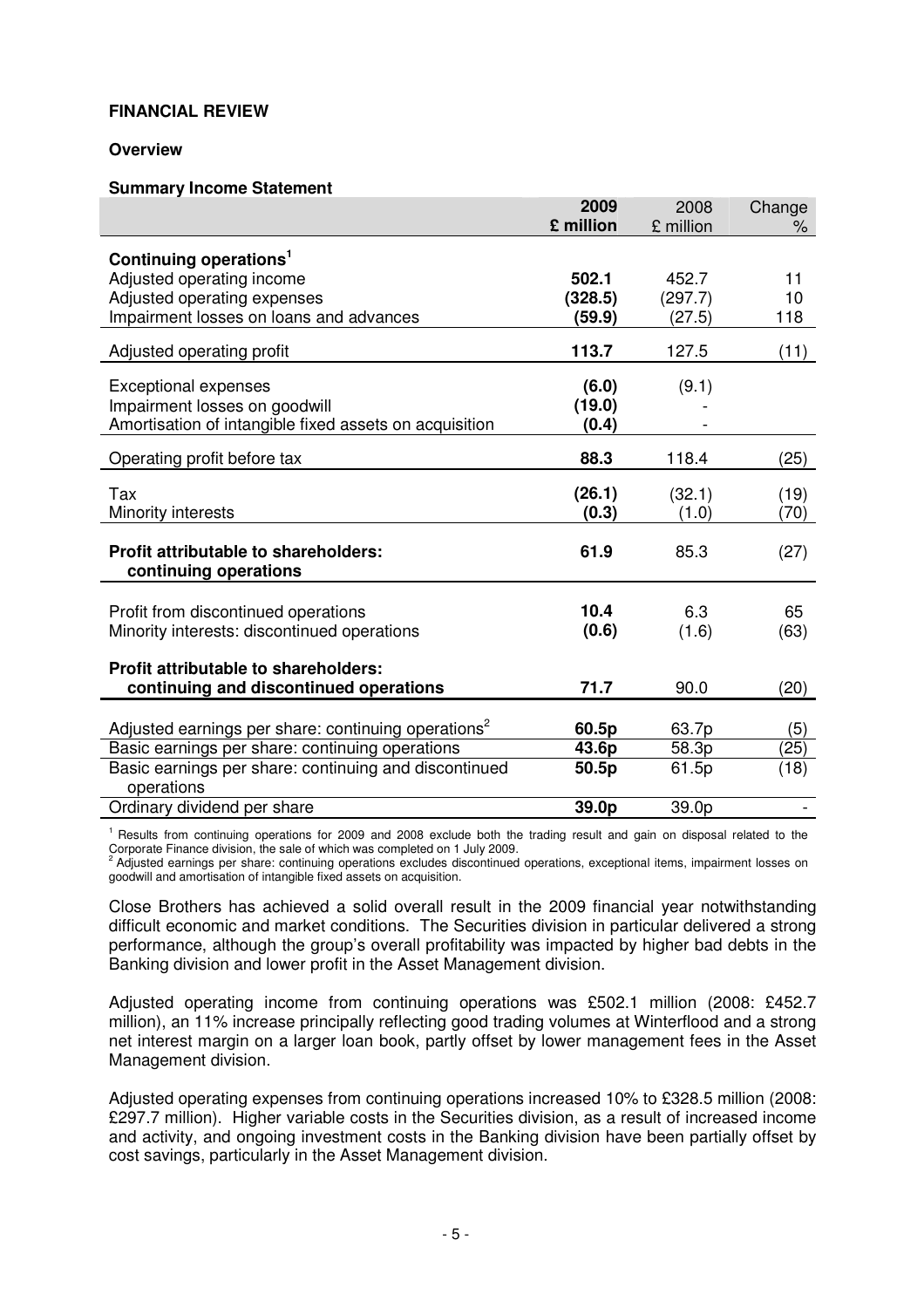#### **Overview** continued

Overall, the group's cost savings programme has resulted in savings of approximately £11 million across the group in 2009, out of a total run-rate of around £13 million of cost savings expected by the end of the 2010 financial year.

Impairment losses on loans and advances ("bad debts") increased to £59.9 million (2008: £27.5 million) reflecting the impact of the deteriorating economic environment on borrowers and falling asset values across the lending businesses. This corresponds to an increase in the bad debt ratio to 2.6% (2008: 1.3%).

As a result, adjusted operating profit from continuing operations was £113.7 million (2008: £127.5 million), down 11%. This corresponds to an operating margin of 20% (2008: 27%).

The group reports adjusted operating profit after a number of standard adjustments in order to more accurately represent the underlying performance of the business. These adjustments include exceptional items, impairment losses on goodwill, and the amortisation of intangible fixed assets on acquisition.

Exceptional expenses in the period were £6.0 million of restructuring costs, the majority of which related to cost saving initiatives in the Asset Management division. In 2008, exceptional expenses were £9.1 million. No exceptional income was recorded in 2008 or 2009.

The group incurred a £19.0 million (2008: £nil) goodwill impairment charge, which was taken at 31 January 2009, and related to a number of past acquisitions in the Asset Management division. The annual goodwill impairment review carried out at the year end resulted in no additional goodwill impairment. The group also incurred a £0.4 million (2008: £nil) charge for amortisation of intangible assets on acquisition, related to acquisitions in the Banking division.

After these items, operating profit before tax from continuing operations was £88.3 million (2008: £118.4 million), down 25%.

The tax charge for the year on continuing operations was £26.1 million (2008: £32.1 million), corresponding to an effective tax rate of 30% (2008: 27%). The tax rate was affected by two broadly offsetting factors. The non tax deductible goodwill impairment of £19.0 million increased the effective tax rate by 6%, while the £16.1 million of associate income from Mako, which is included in operating profit before tax on a post-tax basis, reduced the effective tax rate by 5%. Excluding these factors, the underlying effective tax rate was 29% (2008: 29%).

Adjusted earnings per share from continuing operations reduced 5% to 60.5p (2008: 63.7p) and basic earnings per share from continuing operations reduced 25% to 43.6p (2008: 58.3p).

On 1 July 2009 the group completed the sale of its Corporate Finance division to Daiwa Securities SMBC Europe for a net consideration of £67 million. This business has been classified as a discontinued operation. The post-tax profit from discontinued operations was £10.4 million (2008: £6.3 million), which includes a gain on disposal of £12.4 million (2008: £nil) and a trading loss up to the date of disposal of £2.0 million (2008: profit of £6.3 million).

Basic earnings per share from continuing and discontinued operations was 50.5p (2008: 61.5p), down 18%.

The board is recommending a maintained final dividend of 25.5p (2008: 25.5p) per share, resulting in a total dividend for the year of 39.0p (2008: 39.0p) per share. This reflects the group's solid performance in the 2009 financial year and strong capital position.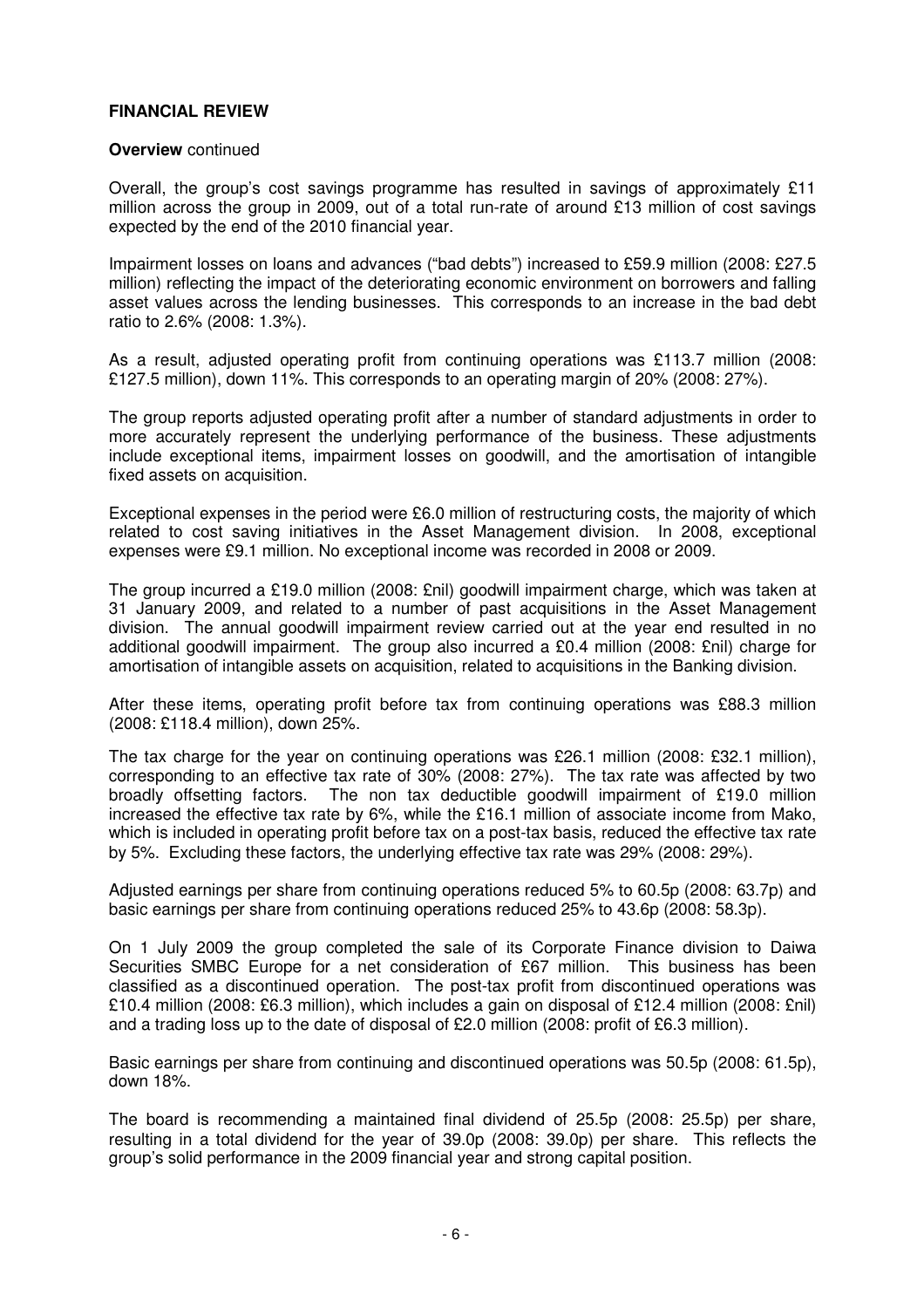#### **Overview** continued

#### **Divisional Performance**

The Banking division accounted for 41% (2008: 51%) of adjusted operating profit from continuing operations before group net expenses. Performance has been resilient in a tough environment, with a 14% increase in operating income. However this was more than offset by higher bad debts, resulting in a 28% reduction in adjusted operating profit to £54.0 million (2008; £74.5 million).

The Asset Management division accounted for 9% (2008: 22%) of adjusted operating profit from continuing operations before group net expenses. The 63% reduction in adjusted operating profit to £12.0 million (2008: £32.6 million) reflects the difficult market conditions faced by the division and the impact of negative market movements on Funds under Management.

The contribution of the Securities division to adjusted operating profit from continuing operations before group net expenses increased to 50% (2008: 27%) as a result of a 68% increase in adjusted operating profit to £64.9 million (2008: £38.7 million). This reflects a very strong performance at Winterflood and a good contribution from Mako in the first half of the year.

Group adjusted operating expenses were £21.0 million (2008: £20.4 million), partially offset by adjusted operating income of £3.8 million (2008: £2.1 million), resulting in adjusted group net expenses of £17.2 million (2008: £18.3 million).

### **Divisional Adjusted Operating Profit (Continuing Operations)**

|                                  | 2009      |     | 2008      |      | Change |
|----------------------------------|-----------|-----|-----------|------|--------|
|                                  | £ million | %   | £ million | $\%$ | $\%$   |
| <b>Banking</b>                   | 54.0      | 41  | 74.5      | 51   | (28)   |
| <b>Asset Management</b>          | 12.0      | 9   | 32.6      | 22   | (63)   |
| <b>Securities</b>                | 64.9      | 50  | 38.7      | 27   | 68     |
| <b>Total divisions</b>           | 130.9     | 100 | 145.8     | 100  | (10)   |
| Group                            | (17.2)    |     | (18.3)    |      | (6)    |
| <b>Adjusted operating profit</b> | 113.7     |     | 127.5     |      |        |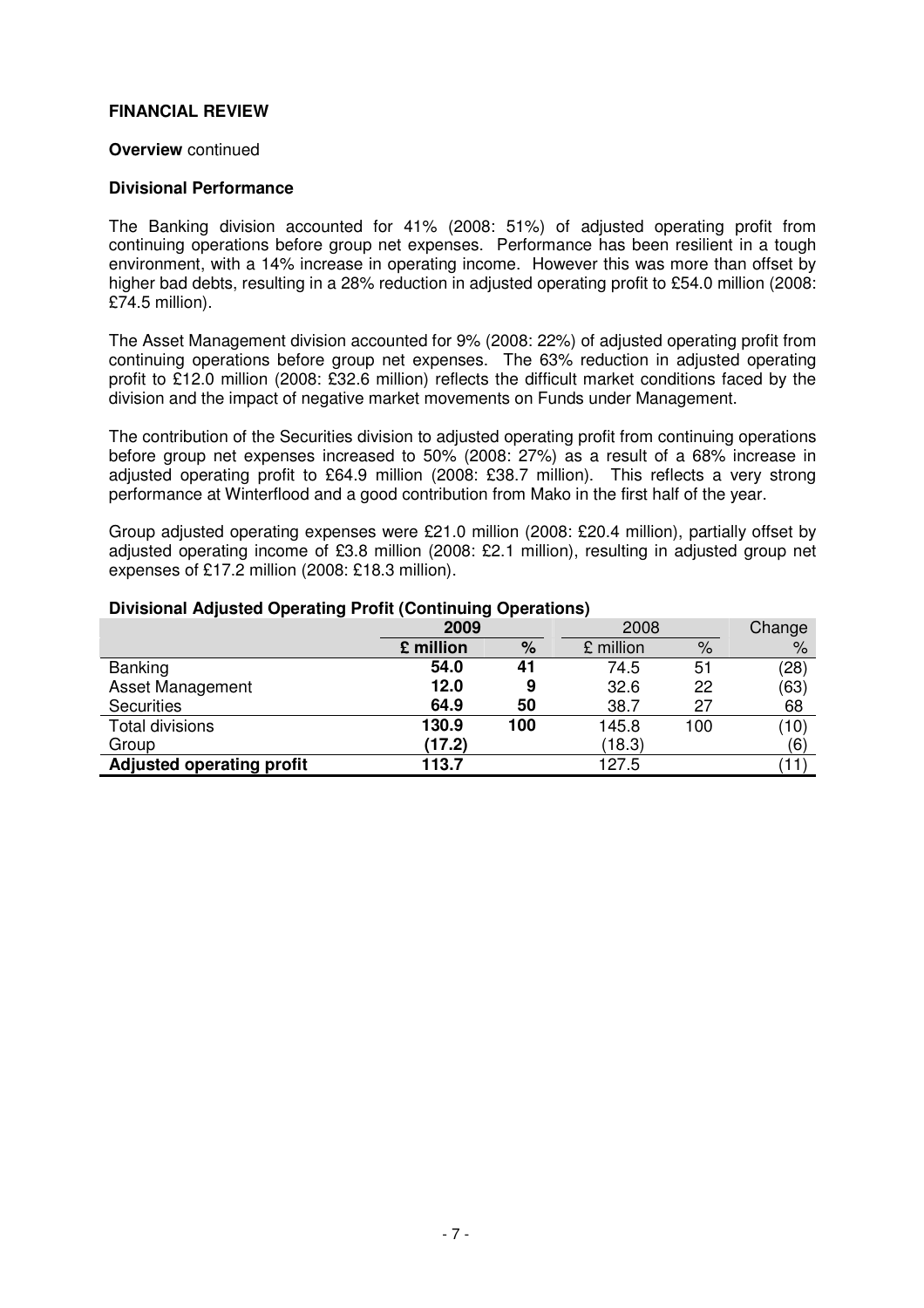#### **Overview** continued

#### **Balance Sheet**

Close Brothers has maintained a strong balance sheet and remains soundly funded. Assets principally comprise the customer loan book, debt securities, and assets related to the group's market-making activities. Sources of funds principally comprise customer deposits, borrowings under bank facilities and equity.

#### **Summary Balance Sheet**

|                                                                           | 31 July   | 31 July   |
|---------------------------------------------------------------------------|-----------|-----------|
|                                                                           | 2009      | 2008      |
|                                                                           | £ million | £ million |
| <b>Assets</b>                                                             |           |           |
| Cash and loans and advances to banks                                      | 198.2     | 309.3     |
| Settlement balances, long trading positions and loans to money brokers    | 728.9     | 656.8     |
| Loans and advances to customers                                           | 2,364.9   | 2,232.2   |
| Non trading debt securities                                               | 2,261.3   | 2,098.9   |
| Intangible assets                                                         | 107.6     | 134.4     |
| Other assets                                                              | 358.4     | 321.1     |
| <b>Total assets</b>                                                       | 6,019.3   | 5,752.7   |
|                                                                           |           |           |
| <b>Liabilities</b>                                                        |           |           |
| Settlement balances, short trading positions and loans from money brokers | 590.7     | 556.9     |
| Deposits by banks                                                         | 48.0      | 298.2     |
| Deposits by customers                                                     | 2,919.6   | 2,641.7   |
| <b>Borrowings</b>                                                         | 1,436.9   | 1,241.5   |
| <b>Other liabilities</b>                                                  | 326.4     | 294.0     |
| <b>Total liabilities</b>                                                  | 5,321.6   | 5,032.3   |
| Equity                                                                    | 697.7     | 720.4     |
| <b>Total liabilities and equity</b>                                       | 6,019.3   | 5,752.7   |
|                                                                           |           |           |

**\*** Excludes long trading positions in debt securities.

As at 31 July 2009, Close Brothers had total assets of £6,019.3 million (31 July 2008: £5,752.7 million).

Loans and advances to customers ("the loan book") increased by 6% to £2,364.9 million (31 July 2008: £2,232.2 million). This includes the £80 million acquisition of a premium finance loan book in August 2008. The loan book comprises loans to SMEs and consumers with an average maturity of twelve months, and the vast majority of loans are secured.

The company's treasury assets principally comprise cash and loans and advances to banks of £198.2 million (31 July 2008: £309.3 million) and non trading debt securities of £2,261.3 million (31 July 2008: £2,098.9 million). Non-trading debt securities include certificates of deposit, gilts and government guaranteed debt, and floating rate notes ("FRNs") issued by a range of financial institutions.

Non trading debt securities include £754.7 million (31 July 2008: £751.3 million) of FRNs classified as available for sale. The decline in the market prices of these instruments has resulted in a mark to market charge to equity reserves during the year of £15.2 million (2008: £15.7 million), net of tax, although the overall book value has increased as a result of foreign exchange movements. As at 31 July 2009, the aggregate negative mark to market adjustment was £31.6 million net of tax, an improvement relative to £46.5 million as at 31 January 2009.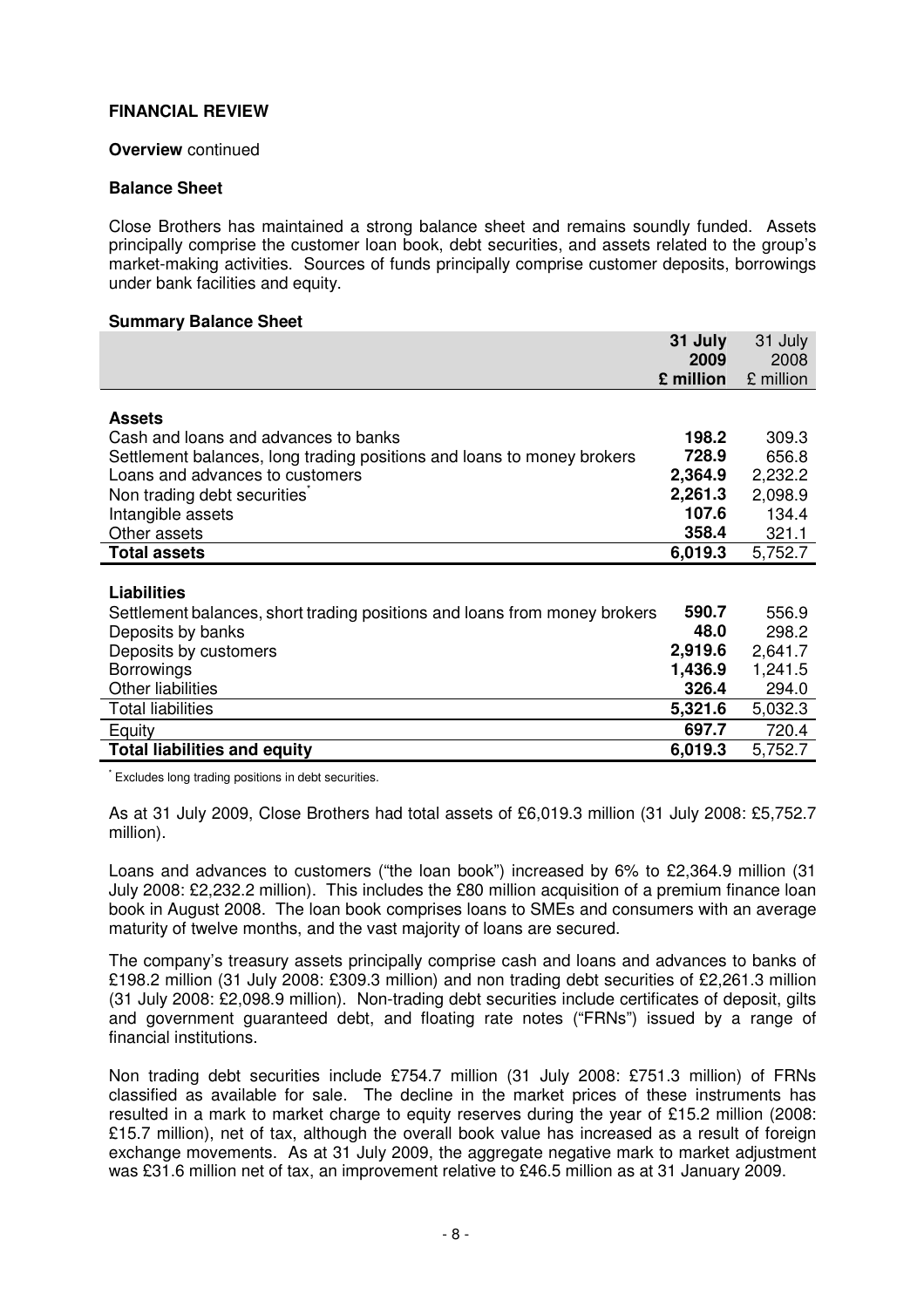#### **Overview** continued

Assets related to market-making activities comprise settlement balances, long trading positions and loans to money brokers against stock advanced. These short-term balances increased to £728.9 million (31 July 2008: £656.8 million) reflecting higher activity levels in the Securities division. These were offset by £590.7 million (31 July 2008: £556.9 million) of liabilities related to settlement balances, short trading positions and loans from money brokers against stock advanced, resulting in a net balance of £138.2 million (31 July 2008: £99.9 million).

Intangible assets principally comprise goodwill and reduced to £107.6 million (31 July 2008: £134.4 million). This reflects a £19.0 million impairment of goodwill related to the Asset Management division and the sale of the Corporate Finance division, which had £11.5 million of intangible assets at 31 July 2008.

Customer deposits increased to £2,919.6 million (31 July 2008: £2,641.7 million) reflecting additional term retail deposits raised during the year. Deposits by banks were £48.0 million (31 July 2008: £298.2 million).

As at 31 July 2009, total borrowings were £1,436.9 million (31 July 2008: £1,241.5 million) and comprised loans and overdrafts from banks, debt securities in issue, non-recourse borrowings and subordinated loan capital. The movement in borrowings reflects new debt facilities drawn in the period.

Total equity as at 31 July 2009 was £697.7 million (31 July 2008: £720.4 million). Share capital and the share premium account remained broadly flat in the year at £37.4 million (31 July 2008: £37.3 million) and £274.5 million (31 July 2008: £274.1 million) respectively. The profit and loss account increased £13.7 million to £445.7 million (31 July 2008: £432.0 million), principally due to a profit for the year of £71.7 million partially offset by £55.2 million of dividend payments. Other reserves and minority interests decreased £36.9 million to £(59.9) million (31 July 2008:  $£(23.0)$  million) primarily due to the purchase of shares into treasury and the mark to market reserve movement on FRNs.

As at 31 July 2009, 5.5 million (31 July 2008: 2.0 million) of the company's shares were held in treasury. The net increase of 3.5 million (2008: 2.0 million) reflects purchases by the company for the purposes of satisfying option grants and share awards made under employee share plans, net of shares released due to the exercise of options or vesting of share awards, for a net consideration of £17.8 million (2008: £16.0 million).

# **Funding and Liquidity**

The group remains soundly funded through a combination of drawn and undrawn bank facilities, long and short-term customer deposits and equity, and has strengthened its funding position against a backdrop of reduced market liquidity.

The group has traditionally used principally equity and wholesale debt facilities to fund its £2.4 billion loan book, with a policy of borrowing long and lending short, with the short-term deposit base invested in high quality money market instruments. Over the past year, the group has diversified its sources of funding by raising longer term retail deposits, to further increase the resilience of the funding model and reduce its reliance on the wholesale markets in a difficult credit environment. This has allowed the group to further strengthen its funding position and retain good headroom and flexibility.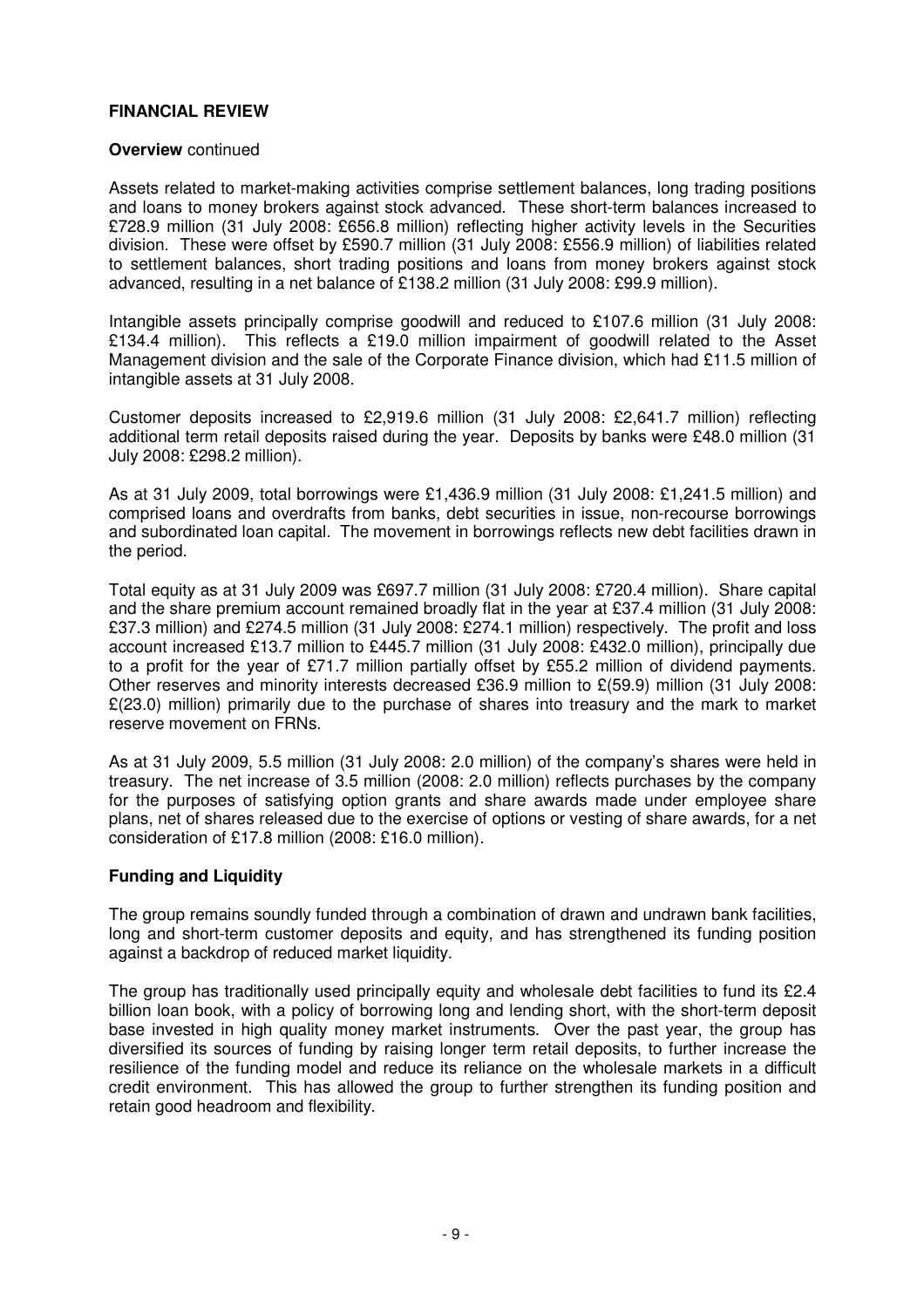#### **Overview** continued

#### **Funding Overview**

|                                                                                                                                                                  | 31 July<br>2009<br>£ million                  | 31 July<br>2008<br>£ million                 | Change<br>£ million                            |
|------------------------------------------------------------------------------------------------------------------------------------------------------------------|-----------------------------------------------|----------------------------------------------|------------------------------------------------|
| Drawn facilities <sup>1</sup><br>Undrawn facilities<br>Deposits by customers > twelve months<br>Deposits by customers $\lt$ twelve months <sup>2</sup><br>Equity | 1,409.7<br>392.6<br>888.8<br>2,029.7<br>697.7 | 1,227.3<br>588.0<br>36.6<br>2,605.1<br>720.4 | 182.4<br>(195.4)<br>852.2<br>(575.4)<br>(22.7) |
| <b>Total available funding</b>                                                                                                                                   | 5,418.5                                       | 5,177.4                                      | 241.1                                          |

1 Drawn facilities exclude £27.2 million (2008: £14.2 million) of non-facility overdrafts included in borrowings.

<sup>2</sup> Deposits by customers < twelve months exclude £1.1 million (2008: £nil) of deposits held within Securities division.

During the year, the group has for the first time raised funds in the form of term retail deposits. To date the group has raised over £1 billion of retail deposits, resulting in £0.9 billion (31 July 2008: £0.0 billion) of deposits with a maturity of twelve months or more as at 31 July 2009. Whilst overall short-term deposits have reduced, the core corporate deposit base has proven its resilience in the financial turmoil experienced over the past year.

Notwithstanding the general reduction in the availability of wholesale funding in the market, the group has also replaced its expiring facilities during the year, and total drawn and undrawn facilities remained at £1.8 billion (31 July 2008: £1.8 billion). As at 31 July 2009, the group's wholesale funding had an average maturity of 24 months (31 July 2008: 30 months), and £1.4 billion (31 July 2008: £1.1 billion) had a maturity of twelve months or more.

#### **Funding Maturity Profile as at 31 July 2009**

|                                         | Less than             | One to two         | Greater than           |
|-----------------------------------------|-----------------------|--------------------|------------------------|
|                                         | one year<br>£ million | years<br>£ million | two years<br>£ million |
|                                         |                       |                    |                        |
| Drawn facilities <sup>1</sup>           | 199.7                 | 1,003.6            | 206.4                  |
| Undrawn facilities                      | 177.6                 |                    | 215.0                  |
| Deposits by customers <sup>2</sup>      | 2,029.7               | 814.9              | 73.9                   |
| Total available funding at 31 July 2009 | 2,407.0               | 1,818.5            | 495.3                  |
| Total available funding at 31 July 2008 | 3,363.3               | 407.4              | 686.3                  |

<sup>1</sup>Drawn facilities exclude £27.2 million (2008: £14.2 million) of non-facility overdrafts included in borrowings.

<sup>2</sup>Deposits by customers < twelve months exclude £1.1 million (2008: £nil) of deposits held within Securities division.

In January 2009, Close Brothers was granted eligibility to access the Government's Credit Guarantee Scheme, which gives the group access to a further potential source of medium-term funding. To date, the group has not issued debt under the scheme.

The Bank's long-term and short-term credit ratings were recently reaffirmed at A2/P1 by Moody's and A/F1 by Fitch, with the outlook ratings downgraded to negative in light of the deterioration in the UK economy.

#### **Capital**

The group has maintained a strong capital base with a core tier 1 capital ratio of 14.8% (31 July 2008: 14.4%) and total capital ratio of 16.6% (31 July 2008: 16.1%).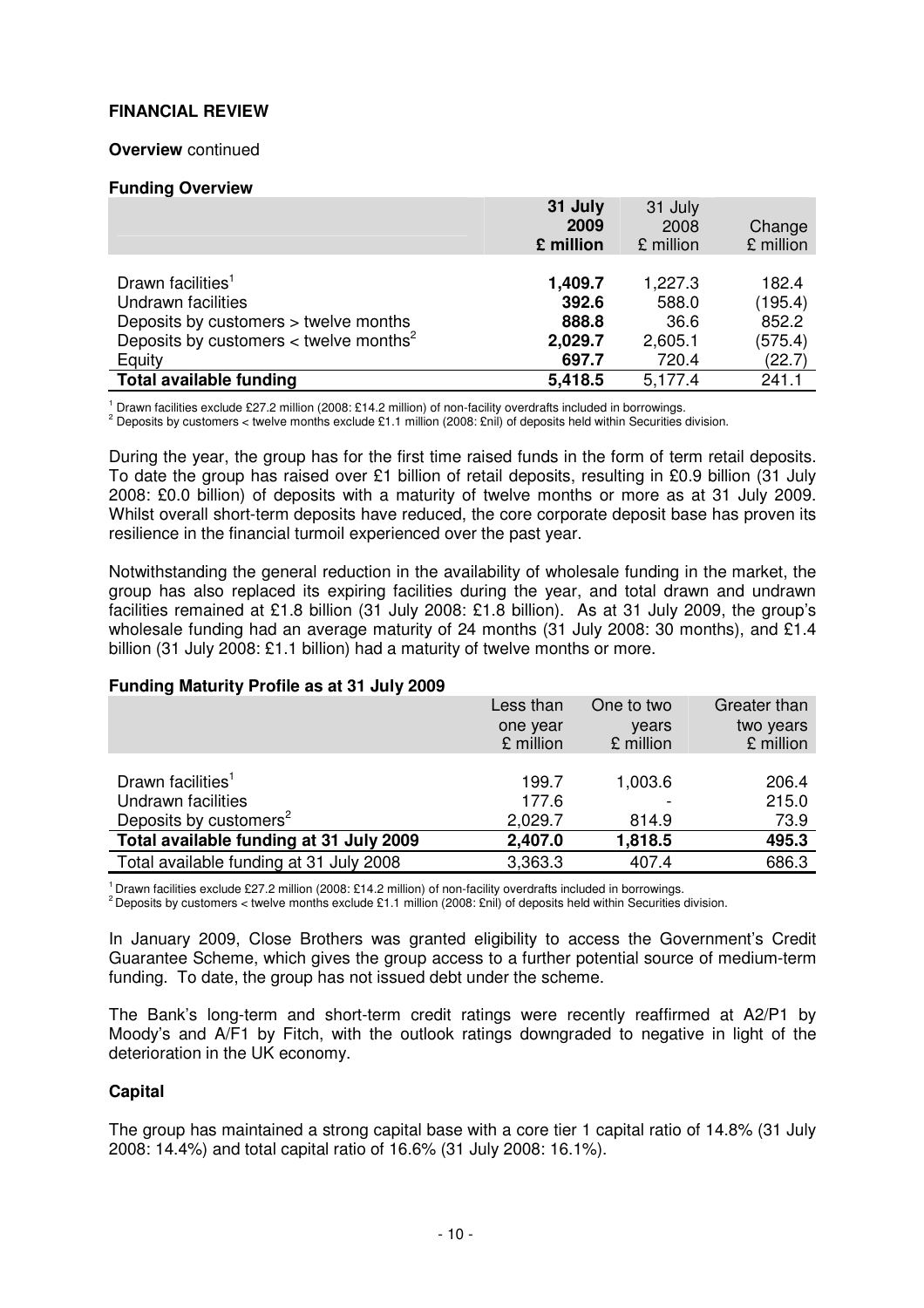**Overview** continued

#### **Capital Position**

|                                 | 31 July<br>2009 | 31 July<br>2008 |
|---------------------------------|-----------------|-----------------|
|                                 | <b>Basel II</b> | <b>Basel II</b> |
|                                 | £ million       | £ million       |
| Core tier 1 capital             | 581.9           | 547.2           |
| Total regulatory capital        | 651.6           | 613.6           |
| Risk weighted assets (notional) | 3,936.8         | 3,804.0         |
| Core tier 1 capital ratio       | 14.8%           | 14.4%           |
| Total capital ratio             | 16.6%           | 16.1%           |

\* Notional risk weighted assets calculated under Basel II include a notional adjustment for Pillar 1 operational and market risk requirements.

Total regulatory capital increased by £38.0 million during the year to £651.6 million (31 July 2008: £613.6 million). This reflects profit for the year of £71.7 million, dividend payments of £55.2 million and a £26.8 million reduction in the deduction for intangible assets. The net effect of other movements, including a £16.3 million increase in the exchange movements reserve and a £17.8 million net investment in own shares to hedge share-based award schemes, was broadly neutral.

Notional risk weighted assets increased by £132.8 million to £3,936.8 million (31 July 2008: £3,804.0 million). This primarily reflects an increase in credit and counterparty risk due to higher loan book exposures, partly offset by a reduction in operational risk as a result of the sale of the Corporate Finance division.

#### **Key Financial Ratios**

The group uses a number of key financial ratios ("KFRs") to monitor performance of the group as a whole and its divisions.

#### **Group Key Financial Ratios**

|                                        | 2009 | 2008 |
|----------------------------------------|------|------|
| Operating margin                       | 20%  | 27%  |
| Expense/income ratio <sup>2</sup>      | 68%  | 67%  |
| Compensation ratio <sup>3</sup>        | 42%  | 43%  |
| Return on opening capital <sup>4</sup> | 10%  | 12%  |

<sup>1</sup>Adjusted operating profit on adjusted operating income.

2Adjusted operating expenses on adjusted operating income.

<sup>3</sup>Total staff costs excluding exceptional items on adjusted operating income.

<sup>4</sup>Adjusted operating profit after tax and minority interests on opening total equity.

Note: All KFRs exclude associate income, exceptional items, impairment losses on goodwill and amortisation of intangible fixed assets on acquisition, and are in respect of continuing operations.

Given the diverse nature of the group's businesses, there are significant variations in these KFRs between divisions and the blended ratios reported for the group as a whole will reflect the mix of business in any given period.

The operating margin reduced to 20% (2008: 27%). This reflects a reduction of the operating margin in the Banking division as a result of higher bad debts and lower profit in the Asset Management division. The expense/income ratio remained broadly stable at 68% (2008: 67%), as did the compensation ratio at 42% (2008: 43%).

Return on opening capital reduced to 10% (2008: 12%) as higher profit in Securities was more than offset by lower returns in Asset Management and Banking.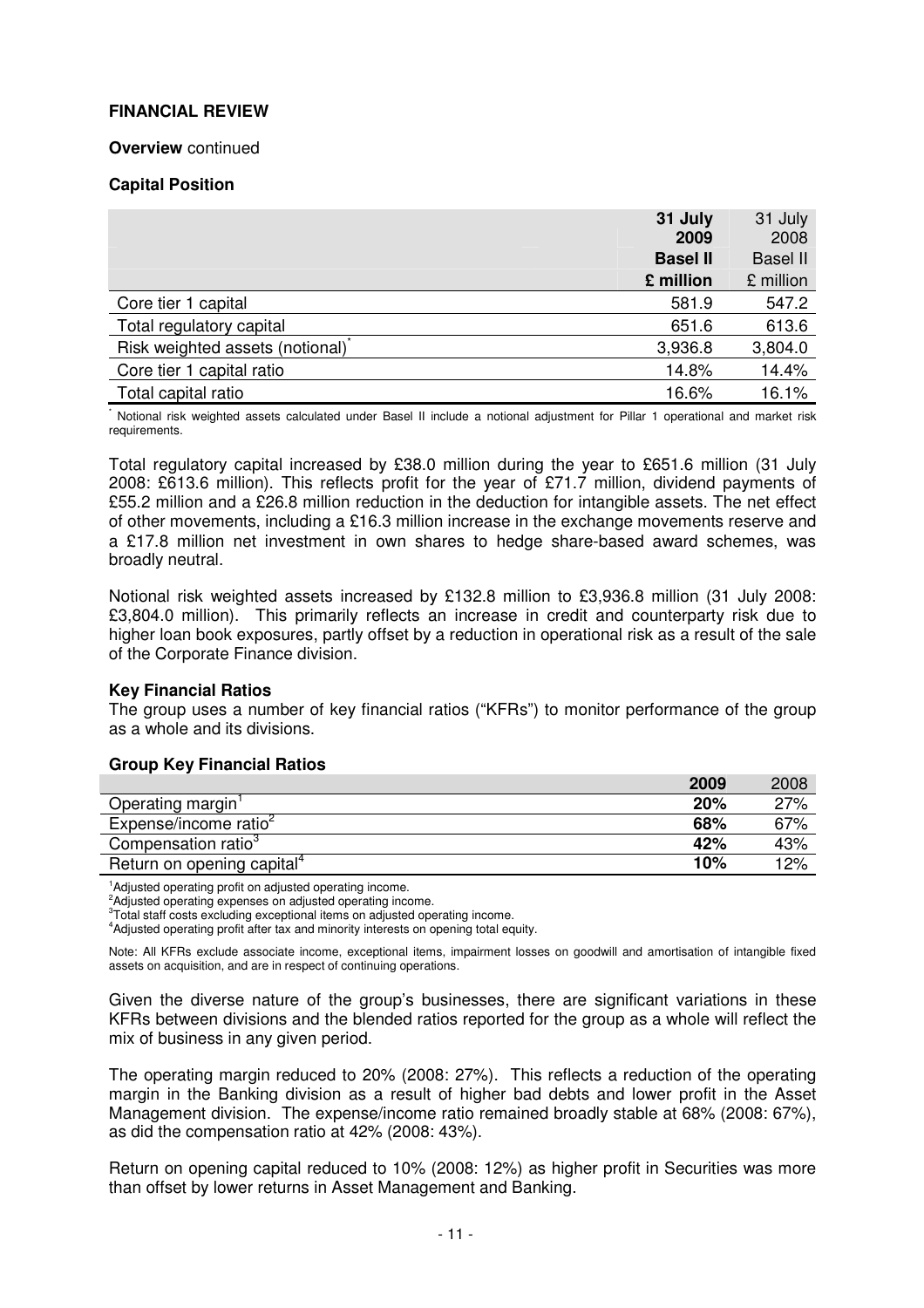# **Banking**

- 6% growth in loans and advances to customers to £2.4 billion
- 14% growth in adjusted operating income to £236 million
- Adjusted operating profit down 28% to £54 million
- Bad debt ratio increased to 2.6%

#### **Key Divisional Metrics**

|                                         | 2009      | 2008      | Change |
|-----------------------------------------|-----------|-----------|--------|
|                                         | £ million | £ million | $\%$   |
| Adjusted operating income               | 235.5     | 207.1     | 14     |
| Net interest and fees on loan book      | 216.2     | 180.3     | 20     |
| Treasury and other non-lending income   | 19.3      | 26.8      | (28)   |
| Adjusted operating expenses             | (121.6)   | (105.1)   | 16     |
| Impairment losses on loans and advances | (59.9)    | (27.5)    | 118    |
| Adjusted operating profit               | 54.0      | 74.5      | (28)   |
| Net interest margin <sup>1</sup>        | 9.4%      | 8.6%      |        |
| Bad debt ratio <sup>2</sup>             | 2.6%      | 1.3%      |        |
| Closing loan book                       | 2,364.9   | 2,232.2   | 6      |

<sup>1</sup>Net interest and fees on average net loans and advances to customers.

<sup>2</sup>Impairment losses on average net loans and advances to customers.

The performance of the Banking division has been resilient through the difficult financial markets and challenging economic conditions. Whilst the overall result has been impacted by higher bad debts, the division continues to see good demand for its lending services and closing loans and advances to customers ("the loan book") increased 6% to £2.36 billion as at 31 July 2009 (31 July 2008: £2.23 billion).

Adjusted operating income increased 14% to £235.5 million (2008: £207.1 million). Net interest and fees on the loan book increased 20%, driven by 10% growth in the average loan book whilst maintaining a strong net interest margin of 9.4% (2008: 8.6%) notwithstanding an ongoing increase in funding costs. Treasury and other non-lending income reduced by 28% to £19.3 million (2008: £26.8 million) and was impacted by lower interest income on deposits and higher cost of funding in the second half of the year.

Adjusted operating expenses increased 16% to £121.6 million (2008: £105.1 million), driven by an £11 million impact of acquisitions made in 2008 and 2009, as well as ongoing investment in the businesses.

Impairment losses on loans and advances ("bad debts") increased 118% to £59.9 million (2008: £27.5 million), which reflects the deteriorating economic environment and its impact on borrowers. Business failures and falling asset values have led to a bad debt ratio for the division as a whole of 2.6% (2008: 1.3%). Bad debts have increased across all areas of the loan book although property remains a significant contributor.

Adjusted operating profit declined 28% to £54.0 million (2008: £74.5 million). This corresponds to an operating margin of 23% (2008: 36%).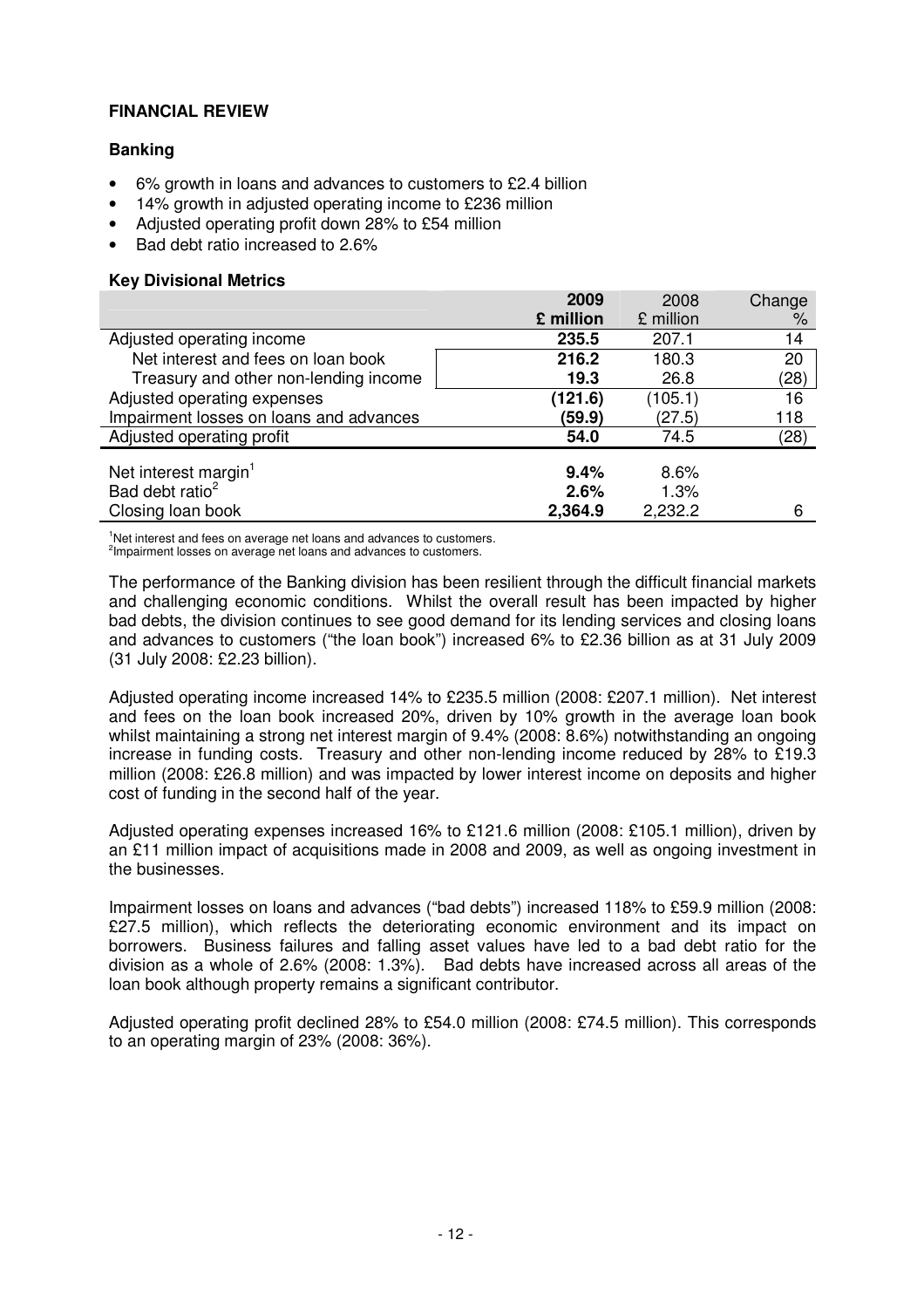#### **Banking** continued

#### **Loan Book Analysis**

|                   | 31 July   | 31 July   | Change |
|-------------------|-----------|-----------|--------|
|                   | 2009      | 2008      | $\%$   |
|                   | £ million | £ million |        |
| Asset finance     | 808.4     | 757.3     |        |
| Premium finance   | 455.5     | 403.8     | 13     |
| Property finance  | 487.2     | 446.4     | 9      |
| Motor finance     | 443.5     | 414.3     |        |
| Invoice finance   | 170.3     | 210.4     | (19)   |
| Closing loan book | 2,364.9   | 2,232.2   |        |

During the year, the loan book increased 6% to £2,364.9 million as at 31 July 2009 (31 July 2008: £2,232.2 million) including an £80 million premium finance loan book acquired from Kaupthing Singer & Friedlander in August 2008. Excluding the impact of this acquisition, organic loan book growth was 2%. This reflects good demand for new business, particularly in asset, motor and property finance, although the loan book in invoice finance reduced as a result of lower new lending and increased business failures. Throughout the year, the division has consistently maintained a cautious approach to new lending with conservative loan to value ratios.

#### **Banking Key Financial Ratios**

|                           | 2009 | 2008 |
|---------------------------|------|------|
| Operating margin          | 23%  | 36%  |
| Expense/income ratio      | 52%  | 51%  |
| Compensation ratio        | 28%  | 30%  |
| Return on opening capital | 12%  | 18%  |
| Return on net loan book   | 2.3% | 3.6% |

\*Banking division adjusted operating profit before tax on the average net loan book.

Note: All KFRs exclude associate income, exceptional items, impairment losses on goodwill and amortisation of intangible fixed assets on acquisition.

The division's operating margin reduced to 23% (2008: 36%) as a result of higher bad debts. The expense/income ratio, which excludes bad debts, increased slightly to 52% (2008: 51%) while the compensation ratio reduced slightly to 28% (2008: 30%).

The division achieved a return on opening capital of 12% (2008: 18%) and a return on the average net loan book of 2.3% (2008: 3.6%), notwithstanding the impact of higher bad debts on profitability.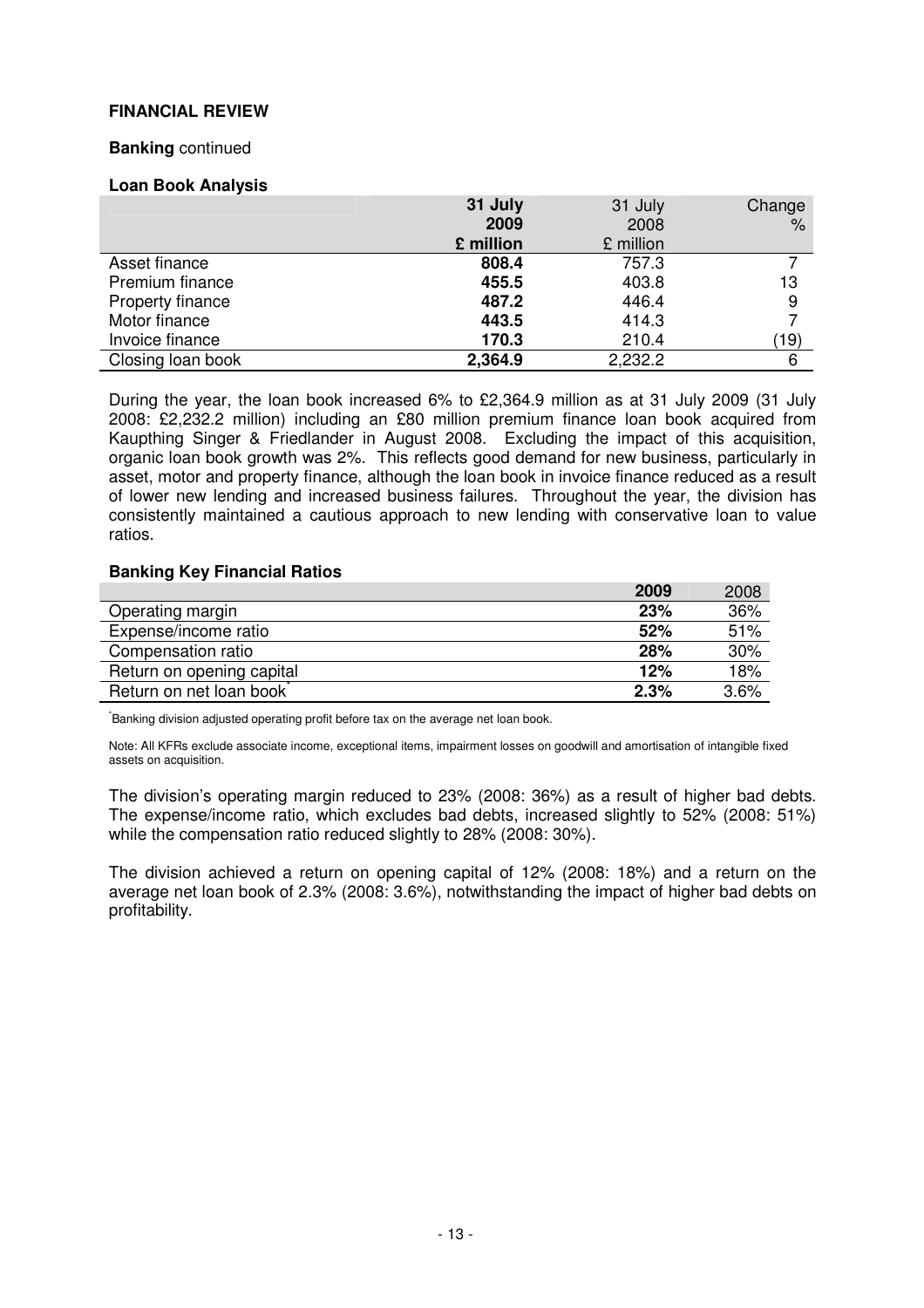### **Asset Management**

- Closing Funds under Management down 17% to £6.8 billion reflecting deconsolidations and market movements
- Adjusted operating profit down 63% to £12 million
- Private Clients net new funds £161 million

# **Key Divisional Metrics**

|                                                    | 2009      | 2008      | Change |
|----------------------------------------------------|-----------|-----------|--------|
|                                                    | £ million | £ million | $\%$   |
| Adjusted operating income                          | 95.0      | 133.5     | (29)   |
| Management fees on FuM                             | 54.3      | 79.5      | (32)   |
| Income on Assets under Administration and deposits | 37.6      | 41.8      | (10)   |
| Performance fees and investment income             | 3.1       | 12.2      | (75)   |
| Adjusted operating expenses                        | (83.0)    | (100.9)   | (18)   |
|                                                    |           |           |        |
| Adjusted operating profit                          | 12.0      | 32.6      | (63)   |
|                                                    |           |           |        |
| Management fees/average FuM (bps)                  | 72        | 92        | (22)   |
| <b>Closing FuM</b>                                 | 6,839     | 8,195     |        |

The Asset Management division has continued to be affected by difficult financial markets, although the private client business has remained resilient. Closing Funds under Management ("FuM") reduced 17% to £6.8 billion (2008: £8.2 billion) primarily reflecting the deconsolidation of the group's private equity businesses (£0.7 billion) and negative market movements (£0.6 billion) although net new funds were broadly neutral.

Adjusted operating income for the year declined 29% to £95.0 million (2008: £133.5 million).

Lower Management fees on FuM was the most significant contributor to the reduction in income, declining by 32% to £54.3 million (2008: £79.5 million). This reflects a 13% reduction in average FuM to £7.5 billion, as well as a 20 bps reduction in management fees/average FuM ("the revenue margin") to 72 bps (2008: 92 bps). The lower revenue margin primarily reflects changes in the mix of FuM, including the impact of the deconsolidation of the group's private equity businesses during the course of the year which accounted for approximately half of the reduction.

Income on Assets under Administration and deposits reduced by 10% to £37.6 million (2008: £41.8 million). This primarily reflects the impact of the lower interest rate environment on margins earned on customer deposits and corporate balances.

Performance fees and investment income was £3.1 million (2008: £12.2 million), reflecting the changing business mix and a smaller contribution from the group's private equity activities.

Adjusted operating expenses reduced 18% to £83.0 million (2008: £100.9 million). This primarily reflects the benefit of cost saving measures and the deconsolidation of the private equity businesses. In aggregate, cost reduction measures undertaken in 2008 and 2009 resulted in cost savings of around £7 million in 2009. A full run-rate of cost savings of around £9 million is expected to be achieved by the end of the 2010 financial year. These measures resulted in exceptional restructuring costs of £4.4 million in 2009 (2008: £2.1 million).

Adjusted operating profit was £12.0 million (2008: £32.6 million). This corresponds to an operating margin of 13% (2008: 24%).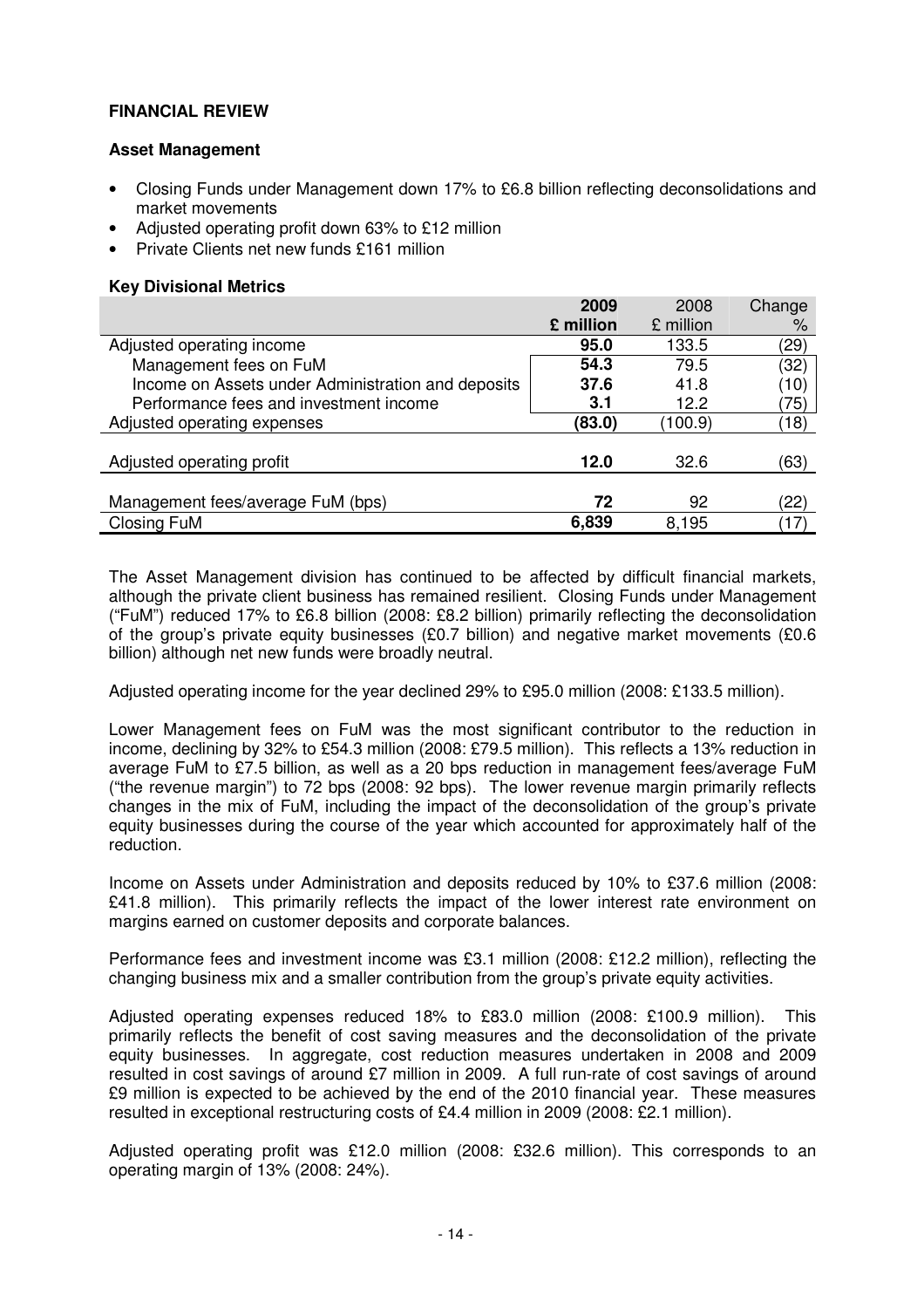\*

#### **Asset Management** continued

#### **Funds under Management**

|                                           | <b>Private</b><br><b>Clients</b><br>£ million | <b>Funds</b><br>£ million | Total<br>£ million |
|-------------------------------------------|-----------------------------------------------|---------------------------|--------------------|
| As at 1 August 2008                       | 3,316                                         | 4,879                     | 8,195              |
| New funds raised                          | 533                                           | 625                       | 1,158              |
| Redemptions, realisations and withdrawals | (372)                                         | (806)                     | (1, 178)           |
| Net new funds                             | 161                                           | (181)                     | (20)               |
| Market movement                           | (128)                                         | (500)                     | (628)              |
| Deconsolidations*                         |                                               | (708)                     | (708)              |
| As at 31 July 2009                        | 3,349                                         | 3,490                     | 6,839              |
| Change                                    | 1%                                            | (28)%                     | (17)%              |

Deconsolidations relate to Close Brothers Private Equity, Close Ventures Limited, and Close Growth Capital.

As at 31 July 2009, total closing FuM were £6.8 billion (31 July 2008: £8.2 billion), a 17% decline. This reflects the £0.7 billion impact of the deconsolidation of the private equity businesses, £0.6 billion of negative market movements, and broadly neutral net new funds. In Private Clients, FuM were maintained at £3.3 billion (31 July 2008: £3.3 billion) as a negative market movement of £128 million (4% of opening FuM) was more than offset by £161 million (5% of opening FuM) of net new funds. However, Funds was impacted by net outflows of £181 million (4% of opening FuM) and a negative market movement of £500 million (10% of opening FuM), which partly reflects its higher exposure to the property sector. Including the impact of the deconsolidation of the private equity businesses, this resulted in a 28% reduction in FuM in Funds to £3.5 billion (31 July 2008: £4.9 billion).

The mix of assets and investment performance have provided some insulation against falling markets and overall negative market movements of 8% of opening FuM compare to a decline in the FTSE 100 of 15% over the same period.

#### **Funds under Management by Asset Class**

|                       | 31 July | 31 July |
|-----------------------|---------|---------|
|                       | 2009    | 2008    |
| Equities              | 42%     | 37%     |
| Fixed income and cash | 28%     | 23%     |
| Property              | 13%     | 15%     |
| Private equity        | -       | 9%      |
| Hedge funds           | 8%      | 8%      |
| Structured funds      | 9%      | 8%      |

The last twelve months have seen a shift in the mix of asset classes towards equities, fixed income and cash which now account for 70% (2008: 60%) of total FuM in aggregate. This reflects the deconsolidation of the private equity businesses as well as the lower FuM in Funds, which has a higher exposure to property, hedge funds and structured funds.

Despite challenging market conditions, investment performance in the Private Client business was strong, outperforming the APCIMS indices during the year. Performance for the products in the Funds business was mixed, reflecting difficult market conditions.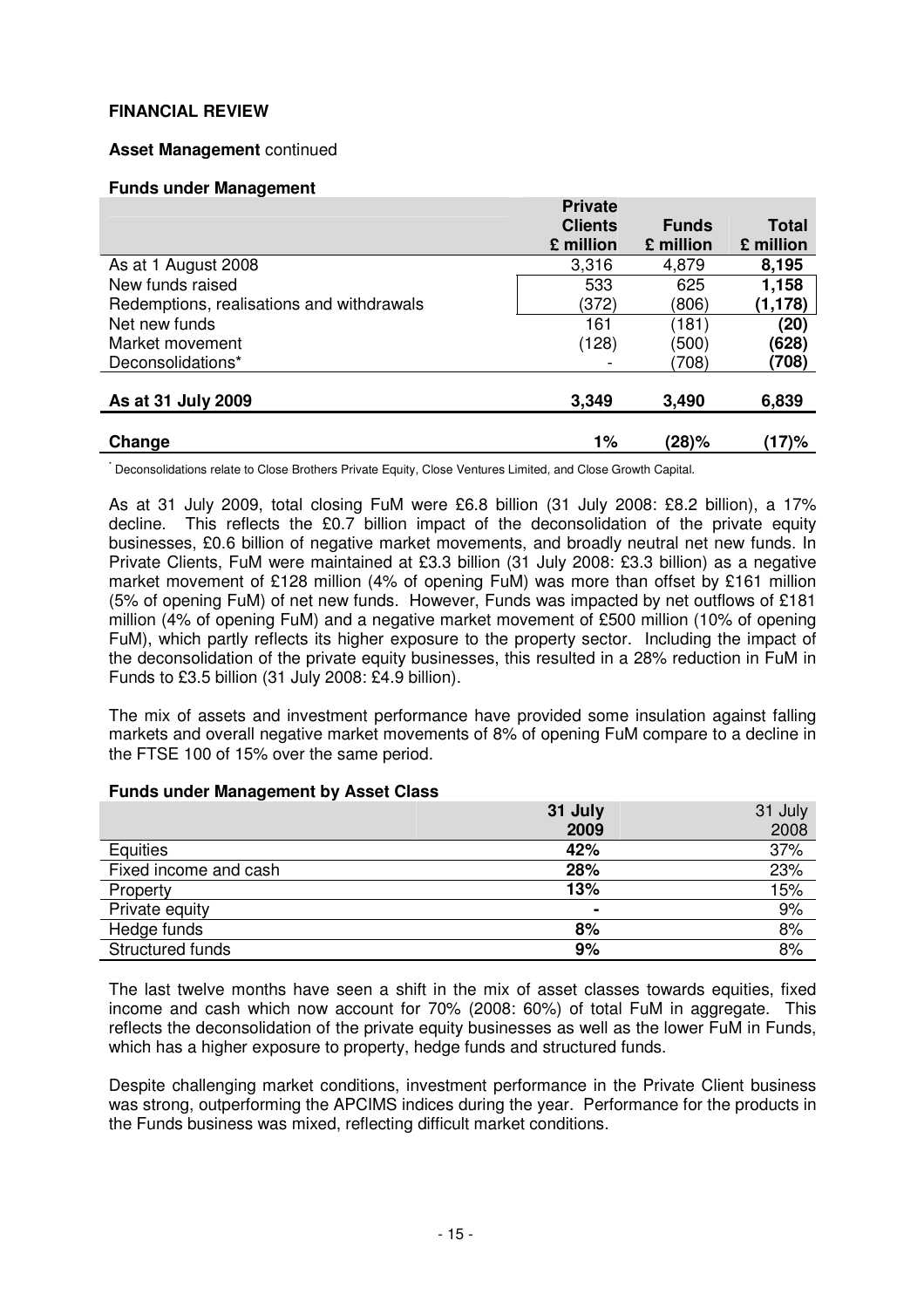#### **Asset Management** continued

#### **Asset Management Key Financial Ratios**

|                           | 2009 | 2008 |
|---------------------------|------|------|
| Operating margin          | 13%  | 24%  |
| Expense/income ratio      | 87%  | 76%  |
| Compensation ratio        | 57%  | 48%  |
| Return on opening capital | 6%   | 17%  |
| Net new funds/opening FuM | 0%   | (4)% |

Note: All KFRs exclude associate income, exceptional items, impairment losses on goodwill and amortisation of intangible fixed assets on acquisition.

The division's profitability has been impacted by the significant reduction in income in the year. Despite a £17.9 million reduction in costs, the expense/income ratio increased to 87% (2008: 76%) and the compensation ratio increased to 57% (2008: 48%). This corresponds to a reduction in operating margin to 13% (2008: 24%) and in return on opening capital to 6% (2008: 17%).

Net new funds/opening FuM stabilised at 0% (2008: (4)%) reflecting net new funds of £161 million (2008: net outflow of £45 million) in Private Clients and a lower net outflow of £181 million (2008: net outflow of £322 million) in Funds.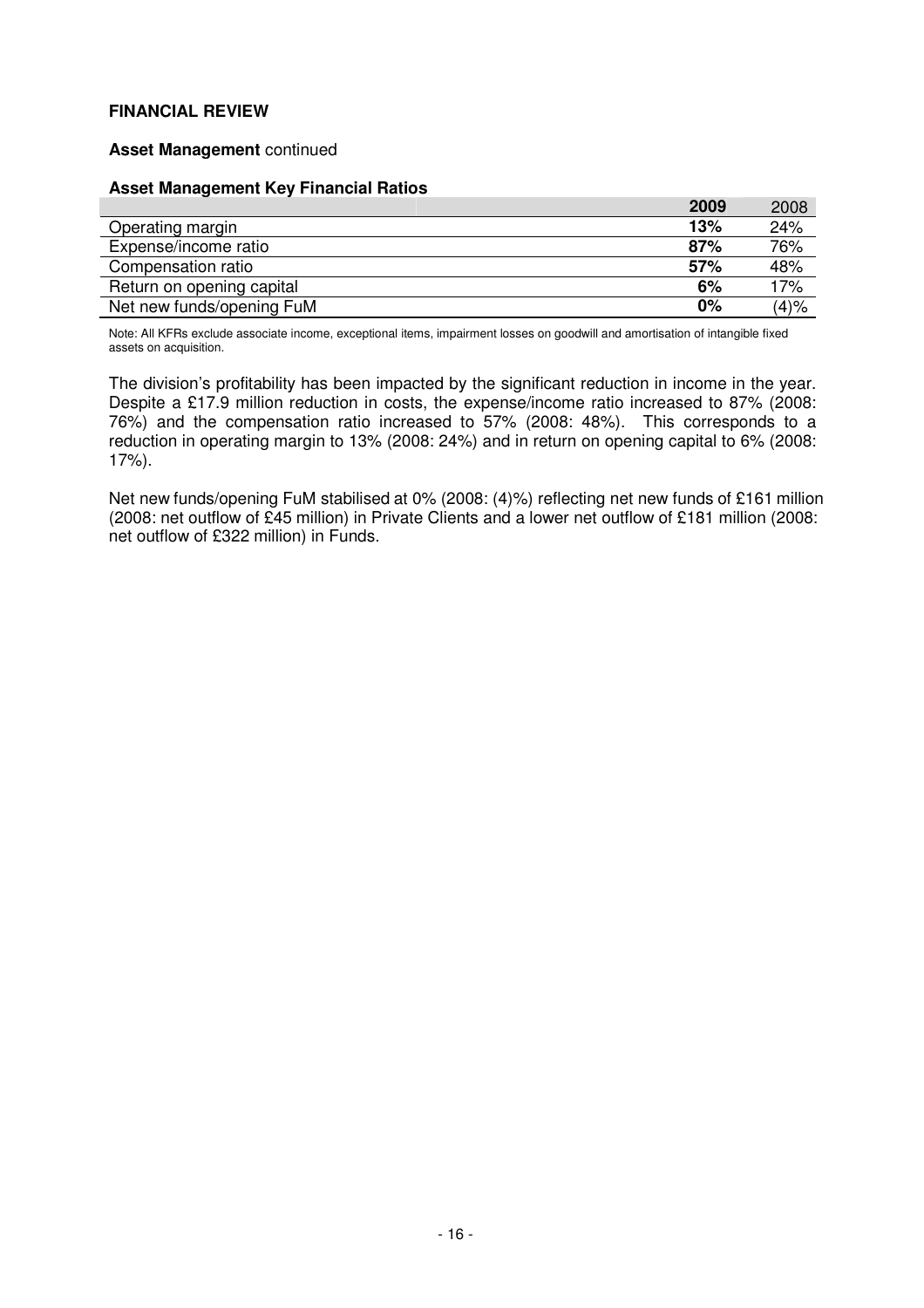# **Securities**

- Adjusted operating profit up 68% to £65 million
- Winterflood bargains per day increased 54% to 42,000
- Good contribution from Mako of £16 million
- A muted performance for Close Brothers Seydler

### **Key Divisional Metrics**

|                             | 2009      | 2008      | Change |
|-----------------------------|-----------|-----------|--------|
|                             | £ million | £ million | $\%$   |
| Adjusted operating income   | 167.8     | 110.0     | 53     |
| Adjusted operating expenses | (102.9)   | (71.3)    | 44     |
| Adjusted operating profit   | 64.9      | 38.7      | 68     |

Note: 2009 adjusted operating income and adjusted operating profit include £16.1 million of post tax associate income (2008: £7.2 million) from Mako.

The Securities division has had a strong performance, benefiting from good volumes at Winterflood and a good contribution of associate income from Mako. This has resulted in a 53% increase in adjusted operating income to £167.8 million (2008: £110.0 million) and a 68% increase in adjusted operating profit to £64.9 million (2008: £38.7 million).

Adjusted operating profit excludes £0.9 million (2008: £1.3 million) of exceptional expenses related to restructuring costs.

#### **Key Winterflood Metrics**

| 2009      | 2008      | Change |
|-----------|-----------|--------|
| £ million | £ million | $\%$   |
| 128.4     | 81.0      | 59     |
| (81.1)    | (57.5)    | 41     |
| 47.3      | 23.5      | 101    |
|           |           |        |
| 10.7      | 7.0       | 53     |
| 42,364    | 27,437    | 54     |
| £11.98    | £11.58    | 3      |
|           |           |        |

Winterflood adjusted operating income increased 59% to £128.4 million (2008: £81.0 million). This was the result of a significant increase in trading volumes, as Winterflood benefited from its strong market position in a period of higher market volumes, supported by retail activity and the rally in equity markets in the second half of the financial year. Average bargains per trading day increased 54% to 42,364 (2008: 27,437), corresponding to 10.7 million (2008: 7.0 million) total bargains. Income per bargain was broadly stable at £11.98 (2008: £11.58).

Trading performance was consistent with a total of only seven (2008: 14) loss days out of a total 253 (2008: 254) trading days.

Adjusted operating expenses increased 41% to £81.1 million (2008: £57.5 million) reflecting higher variable costs as a result of a strong trading performance.

Adjusted operating profit increased 101% to £47.3 million (2008: £23.5 million). This corresponds to an operating margin of 37% (2008: 29%).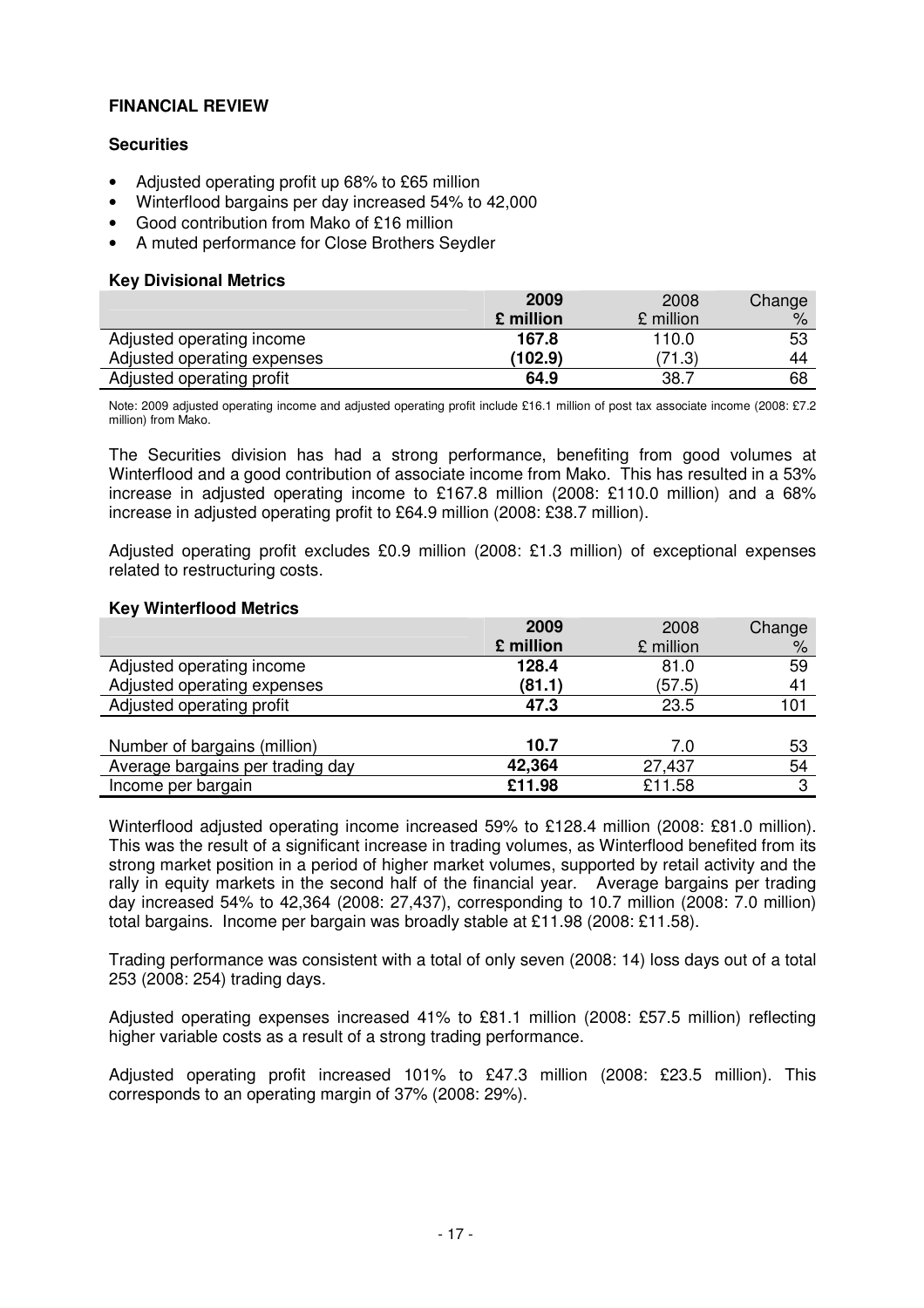#### **Securities** continued

#### **Key Close Brothers Seydler Metrics**

|                             | 2009      | 2008      | Change |
|-----------------------------|-----------|-----------|--------|
|                             | £ million | £ million | $\%$   |
| Adjusted operating income   | 23.3      | 21.8      |        |
| Adjusted operating expenses | (21.8)    | (13.8)    | 58     |
| Adjusted operating profit   | 1.5       | 8.0       | (81)   |

Performance at Close Brothers Seydler ("CBS") has been muted. Adjusted operating income increased 7% to £23.3 million (2008: £21.8 million) but reduced 7% on a constant currency basis. This reflects low retail volumes in the German market and a particularly difficult environment for small and mid cap stocks, and income was also affected by a write-down of investment assets. However, CBS has maintained a strong market position with 2,158 specialist floor mandates (2008: 2,151) and 164 (2008: 160) designated sponsoring clients and had continued to invest and strengthen its team during the year.

Adjusted operating expenses were £21.8 million (2008: £13.8 million). The £8.0 million increase is principally due to a £4.1 million provision reversal in 2008 and a £2.8 million impact of foreign exchange translation. Adjusted operating profit was £1.5 million (2008: £8.0 million, including the impact of the provision reversal).

#### **Key Mako Metrics**

|                                               | 2009      | $2008^2$  | Change |
|-----------------------------------------------|-----------|-----------|--------|
|                                               | £ million | £ million | $\%$   |
| Adjusted operating profit <sup>1</sup>        | 22.3      | 10.5      | 112    |
| Tax on adjusted operating profit <sup>1</sup> | (6.2)     | (3.3)     | 88     |
| Profit after tax <sup>1</sup>                 | 16.1      |           | 124    |

<sup>1</sup>Close Brothers share of result.

 $2$ <sup>2</sup>Ten months to 31 July 2008; 49.9% acquired October 2007.

The 49.9% investment in Mako generated £16.1 million (2008: £7.2 million) of post tax associate income. This was the result of a very good performance in the first half, when Mako benefited from high volatility and market activity related to interest rate movements. The result also benefited from foreign exchange translation.

#### **Securities Key Financial Ratios**

|                           | 2009 | 2008 |
|---------------------------|------|------|
| Operating margin          | 32%  | 31%  |
| Expense/income ratio      | 68%  | 69%  |
| Compensation ratio        | 46%  | 45%  |
| Return on opening capital | 35%  | 25%  |

Note: All KFRs exclude associate income, exceptional items, impairment losses on goodwill and amortisation of intangible fixed assets on acquisition.

The operating margin in the division increased slightly to 32% (2008: 31%) as higher profitability in Winterflood was partly offset by the 2008 provision reversal at CBS. This corresponds to a slight reduction in the expense/income ratio to 68% (2008: 69%). The compensation ratio increased slightly to 46% (2008: 45%).

The return on opening capital increased to 35% (2008: 25%) reflecting the increased profitability of the division.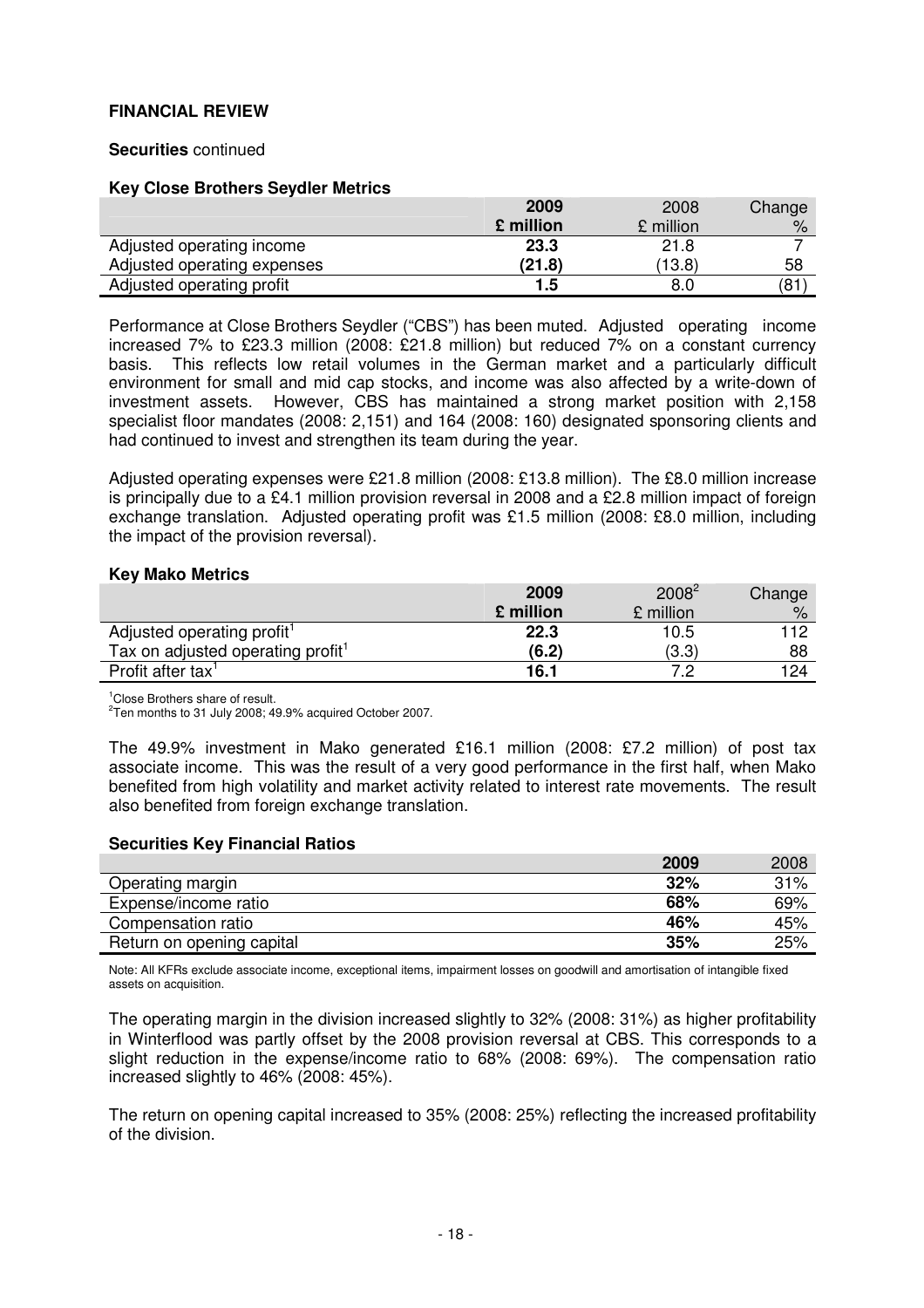# **CONSOLIDATED INCOME STATEMENT**

for the year ended 31 July 2009

|                                                                                                                                                                                                                                                             |                | 2009<br>Note £ million                   | $2008*$<br>£ million                   |
|-------------------------------------------------------------------------------------------------------------------------------------------------------------------------------------------------------------------------------------------------------------|----------------|------------------------------------------|----------------------------------------|
| <b>Continuing operations</b><br>Interest income<br>Interest expense                                                                                                                                                                                         |                | 352.8<br>(171.0)                         | 381.3<br>(213.5)                       |
| Net interest income                                                                                                                                                                                                                                         |                | 181.8                                    | 167.8                                  |
| Fee and commission income<br>Fee and commission expense<br>Gains less losses arising from dealing in securities<br>Share of profit of associates<br>Other income                                                                                            |                | 171.4<br>(19.7)<br>140.2<br>16.1<br>12.3 | 201.6<br>(28.4)<br>89.8<br>7.4<br>14.5 |
| Non-interest income                                                                                                                                                                                                                                         |                | 320.3                                    | 284.9                                  |
| Operating income                                                                                                                                                                                                                                            |                | 502.1                                    | 452.7                                  |
| Administrative expenses<br>Impairment losses on loans and advances<br>Impairment losses on goodwill<br>Amortisation of intangible fixed assets on acquisition                                                                                               | 10             | 334.5<br>59.9<br>19.0<br>0.4             | 306.8<br>27.5                          |
| Total operating expenses before exceptional items, goodwill impairment<br>and amortisation of intangible fixed assets on acquisition<br><b>Exceptional items</b><br>Impairment losses on goodwill<br>Amortisation of intangible fixed assets on acquisition | 4              | 388.4<br>6.0<br>19.0<br>0.4              | 325.2<br>9.1                           |
| Total operating expenses                                                                                                                                                                                                                                    |                | 413.8                                    | 334.3                                  |
| Operating profit before exceptional items, goodwill impairment and<br>amortisation of intangible fixed assets on acquisition and tax<br><b>Exceptional items</b><br>Impairment losses on goodwill<br>Amortisation of intangible fixed assets on acquisition | $\overline{4}$ | 113.7<br>(6.0)<br>(19.0)<br>(0.4)        | 127.5<br>(9.1)                         |
| Operating profit before tax                                                                                                                                                                                                                                 |                | 88.3                                     | 118.4                                  |
| Tax                                                                                                                                                                                                                                                         | 6              | 26.1                                     | 32.1                                   |
| Profit after tax from continuing operations                                                                                                                                                                                                                 |                | 62.2                                     | 86.3                                   |
| Profit for the period from discontinued operations                                                                                                                                                                                                          | 7              | 10.4                                     | 6.3                                    |
| Profit attributable to minority interests from continuing operations<br>Profit attributable to minority interests from discontinued operations                                                                                                              |                | 0.3<br>0.6                               | 1.0<br>1.6                             |
| Profit attributable to the shareholders of the company                                                                                                                                                                                                      |                | 71.7                                     | 90.0                                   |
| From continuing operations<br><b>Basic earnings per share</b><br>Diluted earnings per share                                                                                                                                                                 | 8<br>8         | 43.6p<br>43.2p                           | 58.3p<br>57.5p                         |
| From continuing and discontinued operations<br>Basic earnings per share<br>Diluted earnings per share                                                                                                                                                       | 8<br>8         | 50.5p<br>50.0p                           | 61.5p<br>60.7p                         |
| Ordinary dividend per share                                                                                                                                                                                                                                 | 9              | 39.0p                                    | 39.0p                                  |

\*Re-presented (see note 2).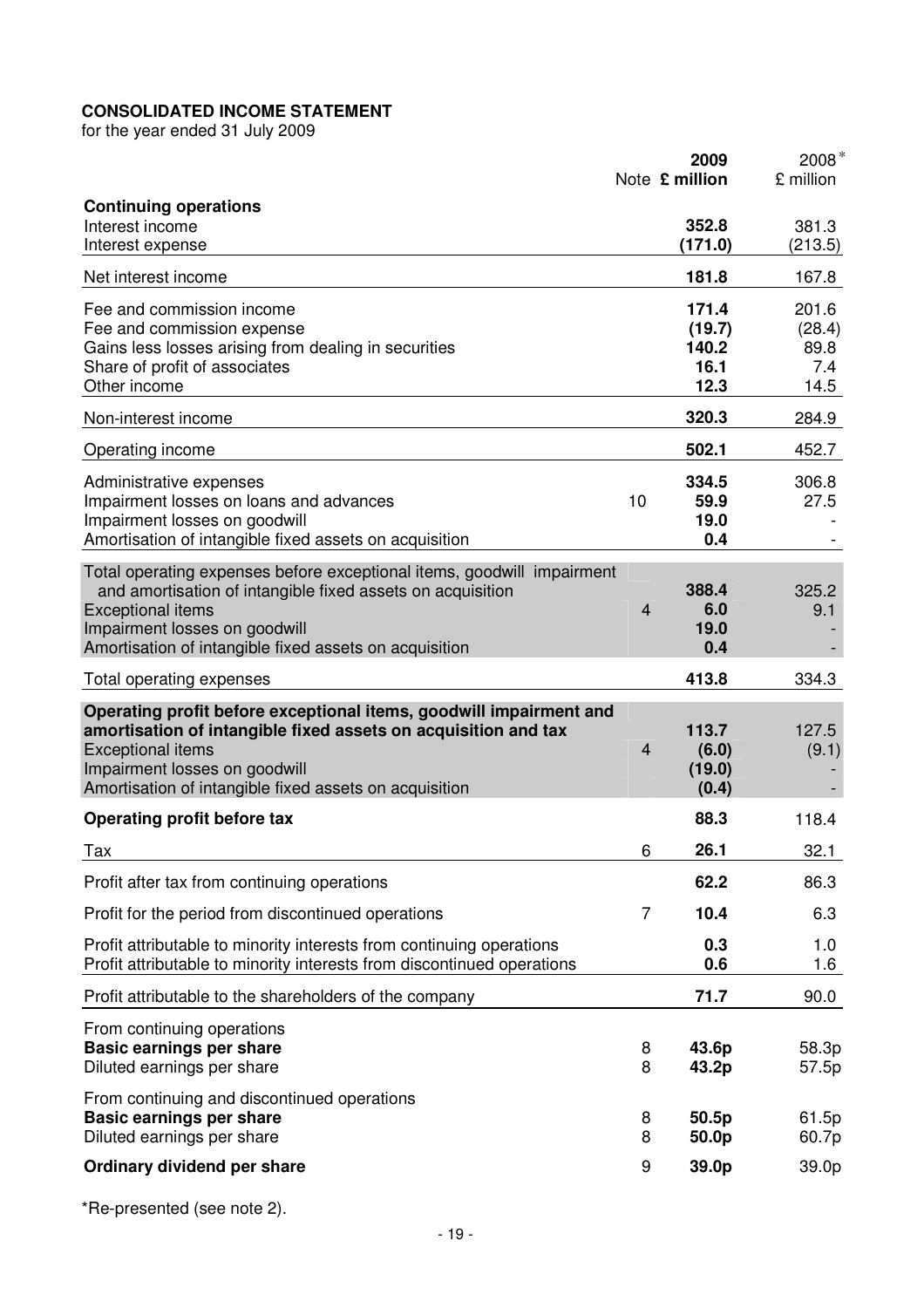# **CONSOLIDATED BALANCE SHEET**

at 31 July 2009

|                                                                | <b>Note</b> | 2009<br>£ million | $2008^*$<br>£ million |
|----------------------------------------------------------------|-------------|-------------------|-----------------------|
| <b>Assets</b>                                                  |             |                   |                       |
| Cash and balances at central banks                             |             | 1.7               | 1.5                   |
| Settlement balances                                            |             | 508.7<br>196.5    | 450.0<br>307.8        |
| Loans and advances to banks<br>Loans and advances to customers | 10          | 2,364.9           | 2,232.2               |
| Debt securities                                                | 11          | 2,299.2           | 2,160.3               |
| Equity shares                                                  | 12          | 62.0              | 87.8                  |
| Loans to money brokers against stock advanced                  |             | 158.3             | 106.8                 |
| Derivative financial instruments                               |             | 32.5              | 10.9                  |
| Interests in associates                                        |             | 71.9              | 73.2                  |
| Intangible assets                                              | 13          | 107.6             | 134.4                 |
| Property, plant and equipment                                  |             | 41.6              | 32.6                  |
| Deferred tax assets                                            |             | 32.6              | 29.0                  |
| Prepayments, accrued income and other assets                   | 14          | 141.8             | 126.2                 |
|                                                                |             |                   |                       |
| <b>Total assets</b>                                            |             | 6,019.3           | 5,752.7               |
| <b>Liabilities</b>                                             |             |                   |                       |
| Settlement balances and short positions                        | 15          | 590.7             | 489.9                 |
| Deposits by banks                                              | 16          | 48.0              | 298.2                 |
| Deposits by customers                                          | 16          | 2,919.6           | 2,641.7               |
| Loans and overdrafts from banks                                | 16          | 1,340.5           | 981.8                 |
| Debt securities in issue                                       | 16          | 21.4              | 19.7                  |
| Loans from money brokers against stock advanced                |             |                   | 67.0                  |
| Derivative financial instruments                               |             | 21.9              | 1.9                   |
| Accruals, deferred income and other liabilities                | 14          | 304.5             | 292.1                 |
| Non-recourse borrowings                                        |             |                   | 165.0                 |
| Subordinated Ioan capital                                      |             | 75.0              | 75.0                  |
| <b>Total liabilities</b>                                       |             | 5,321.6           | 5,032.3               |
|                                                                |             |                   |                       |
| <b>Equity</b>                                                  |             |                   |                       |
| Called up share capital                                        | 17          | 37.4              | 37.3                  |
| Share premium account                                          | 17          | 274.5             | 274.1                 |
| Profit and loss account                                        | 17          | 445.7             | 432.0                 |
| Other reserves and minority interests                          | 17          | (59.9)            | (23.0)                |
| <b>Total equity</b>                                            |             | 697.7             | 720.4                 |
| <b>Total liabilities and equity</b>                            |             | 6,019.3           | 5,752.7               |

\*Re-presented (see note 2).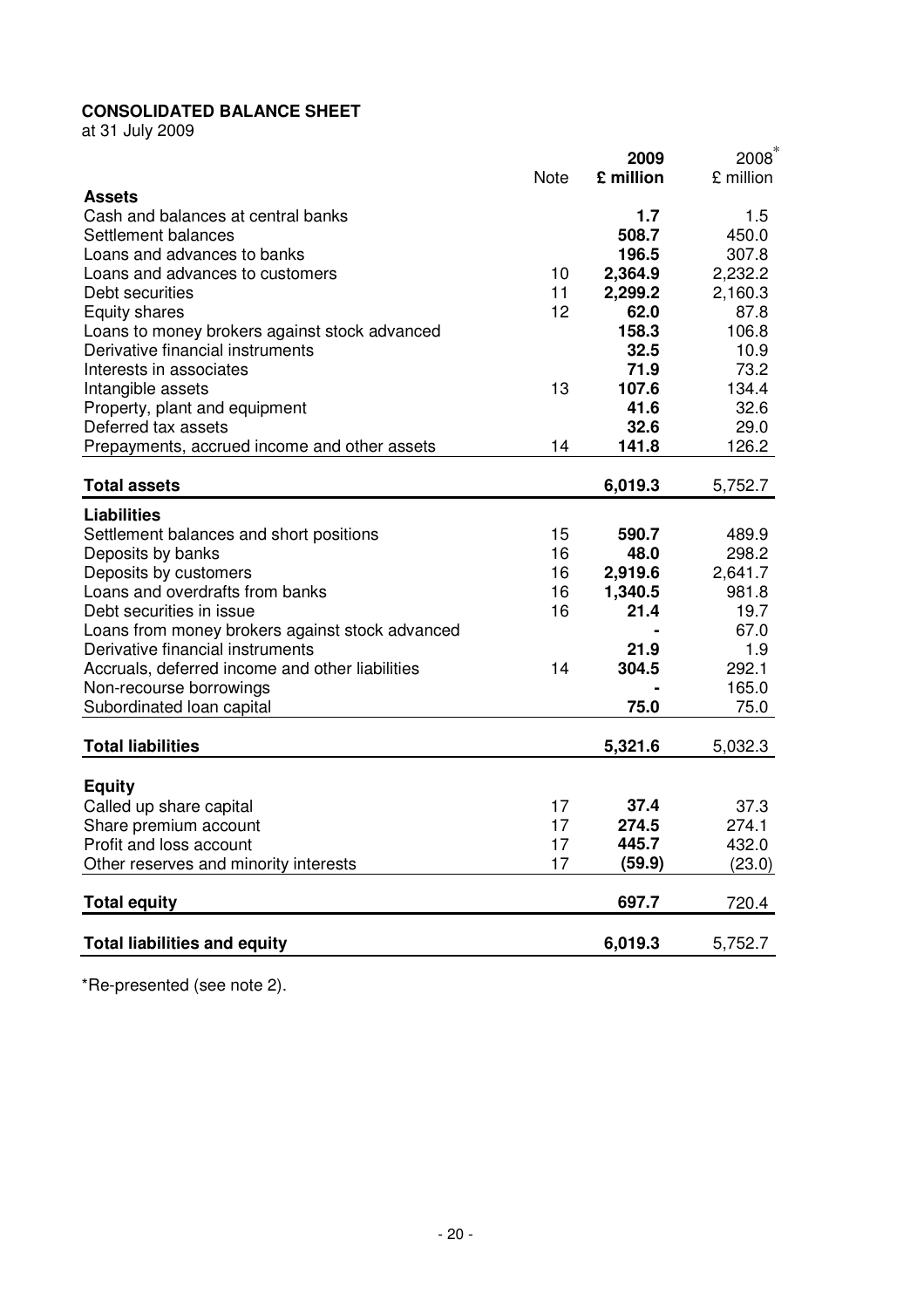# **CONSOLIDATED STATEMENT OF RECOGNISED INCOME AND EXPENSE**

for the year ended 31 July 2009

|                                                                                                                                                       | 2009<br>£ million       | 2008<br>£ million     |
|-------------------------------------------------------------------------------------------------------------------------------------------------------|-------------------------|-----------------------|
| Profit after tax                                                                                                                                      | 72.6                    | 92.6                  |
| Currency translation gains<br>Losses on cash flow hedges<br>Other losses<br>Gains/(losses) on financial instruments classified as available for sale: | 18.8<br>(11.1)<br>(2.8) | 2.1<br>(0.1)<br>(1.1) |
| Gilts and government guaranteed debt<br>Floating rate notes<br>Equity shares                                                                          | 0.6<br>(15.2)<br>(8.8)  | (15.7)<br>(8.7)       |
|                                                                                                                                                       | (18.5)                  | (23.5)                |
|                                                                                                                                                       | 54.1                    | 69.1                  |
| Of which, attributable to:<br>Minority interests<br><b>Shareholders</b>                                                                               | 0.9<br>53.2             | 2.6<br>66.5           |
|                                                                                                                                                       | 54.1                    | 69.1                  |

# **CONSOLIDATED CASH FLOW STATEMENT**

for the year ended 31 July 2009

|                                                                          | <b>Note</b> | 2009<br>£ million | 2008<br>£ million |
|--------------------------------------------------------------------------|-------------|-------------------|-------------------|
| Net cash (outflow)/inflow from operating activities                      | 19(a)       | (168.8)           | 480.9             |
| Net cash outflow from investing activities:                              |             |                   |                   |
| Dividends received from associates<br>Purchase of:                       |             | 19.6              | 1.1               |
| Assets let under operating leases                                        |             | (12.4)            | (3.8)             |
| Property, plant and equipment                                            |             | (8.8)             | (8.5)             |
| Intangible assets                                                        |             | (1.8)             | (2.6)             |
| Equity shares held for investment                                        |             | (3.4)             | (22.2)            |
| Own shares for employee share award schemes                              |             | (22.1)            | (19.2)            |
| Minority interests                                                       |             | (0.6)             | (9.6)             |
| Purchase of loan book                                                    |             | (9.1)             |                   |
| Subsidiaries and associates                                              | 19(b)       | (19.7)            | (111.2)           |
| Sale of:                                                                 |             |                   |                   |
| Property, plant and equipment                                            |             | 1.9               | 6.4               |
| Equity shares held for investment                                        |             | 1.0               | 8.3               |
| Subsidiaries                                                             | 19(c)       | 51.1              |                   |
|                                                                          |             | (4.3)             | (161.3)           |
| Net cash (outflow)/inflow before financing                               |             | (173.1)           | 319.6             |
| Financing activities:                                                    |             |                   |                   |
| Issue of ordinary share capital                                          | 19(d)       | 0.5               | 10.0              |
| Equity dividends paid                                                    |             | (55.2)            | (92.7)            |
| Dividends paid to minority interests                                     |             | (1.6)             | (1.4)             |
| Interest paid on subordinated loan capital                               |             | (5.6)             | (5.6)             |
| Reclassification of floating rate notes classified as available for sale |             | (751.3)           |                   |
| Net (decrease)/increase in cash                                          |             | (986.3)           | 229.9             |
| Cash and cash equivalents at 1 August 2008                               |             | 2,384.6           | 2,154.7           |
| Cash and cash equivalents at 31 July 2009                                | 19(e)       | 1,398.3           | 2,384.6           |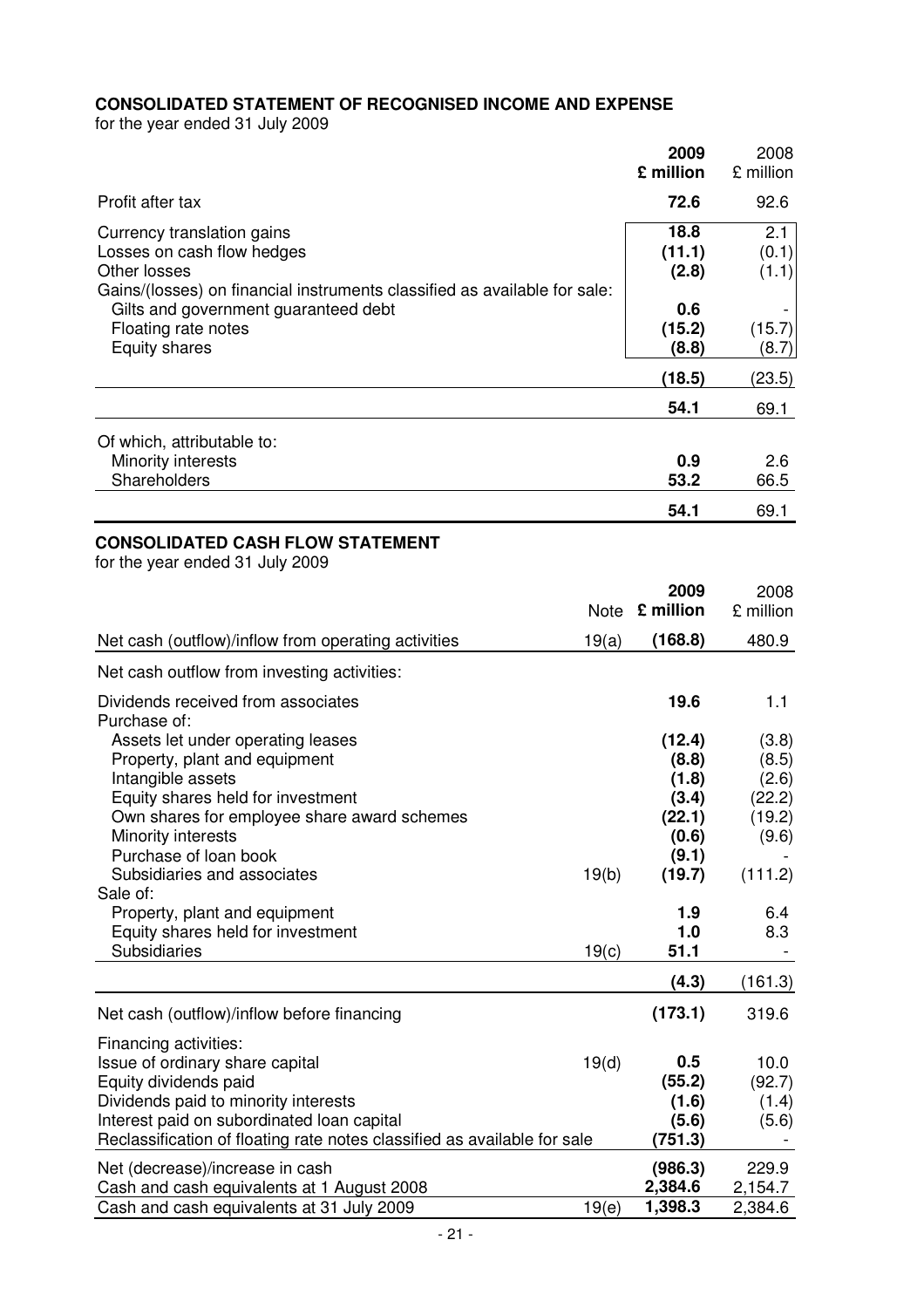### **1. Basis of preparation and accounting policies**

The financial information contained in this announcement does not constitute the statutory accounts for the years ended 31 July 2009 or 31 July 2008 within the meaning of section 435 of the Companies Act 2006, but is derived from those accounts. The accounting policies used are consistent with those set out in the Annual Report 2008. The financial statements are prepared on a going concern basis.

While the financial information has been prepared in accordance with the recognition and measurement criteria of International Financial Reporting Standards ("IFRS"), this announcement does not itself contain sufficient information to comply with IFRS. The company expects to publish full financial statements that comply with IFRS by 16 October 2009.

The financial information for the year ended 31 July 2009 has been derived from the audited financial statements of Close Brothers Group plc for that year. Statutory accounts for 2008 have been delivered to the Registrar of Companies and those for 2009 will be delivered following the company's Annual General Meeting. The auditors, Deloitte LLP, have reported on those accounts: their reports were unqualified, did not draw attention to any matters by way of emphasis and did not contain statements under Section 498(2) or (3) of the Companies Act 2006.

#### **2. Re-presentation of income statement and balance sheet**

During the period the group has undertaken a review of the presentation in its primary financial statements seeking to enhance the ease of comprehension for users of the accounts, to better align disclosed statutory information both with the way management information is presented internally and with externally disclosed KFRs, and to respond to evolving market practice. The revised presentation of the consolidated income statement and balance sheet provides a clearer base from which to analyse the results and position of the group and is more closely aligned to market practice and the way the group is managed.

In prior years, the group has presented debt and equity financial instruments on the basis of their IAS 39 "Financial Instruments: Recognition and Measurement" categorisation on the face of the consolidated balance sheet. These instruments are now presented as "Debt securities" and "Equity shares". Where line items have been combined relevant breakdowns and analyses by IAS 39 category have been provided in the notes. The prior period comparatives have therefore been re-presented for consistency.

To enable proper comparisons and in line with the treatment adopted for the 2009 income statement, the 2008 comparative information has also been re-presented for certain fee income and expense items and for interest income and expense. This has resulted in interest income and expense increasing by £16.7 million and £1.2 million respectively, with a decrease in fee and commission income of £29.2 million and a decrease in fee and commission expense of £13.7 million. The impact on 2009 has been to increase interest income and expense by £15.1 million and £2.6 million respectively and to decrease fee and commission income and expense by £27.5 million and £15.0 million respectively. There has been no impact on operating income or profit attributable to the shareholders of the company or the KFRs disclosed in the Financial Review section of this preliminary results announcement.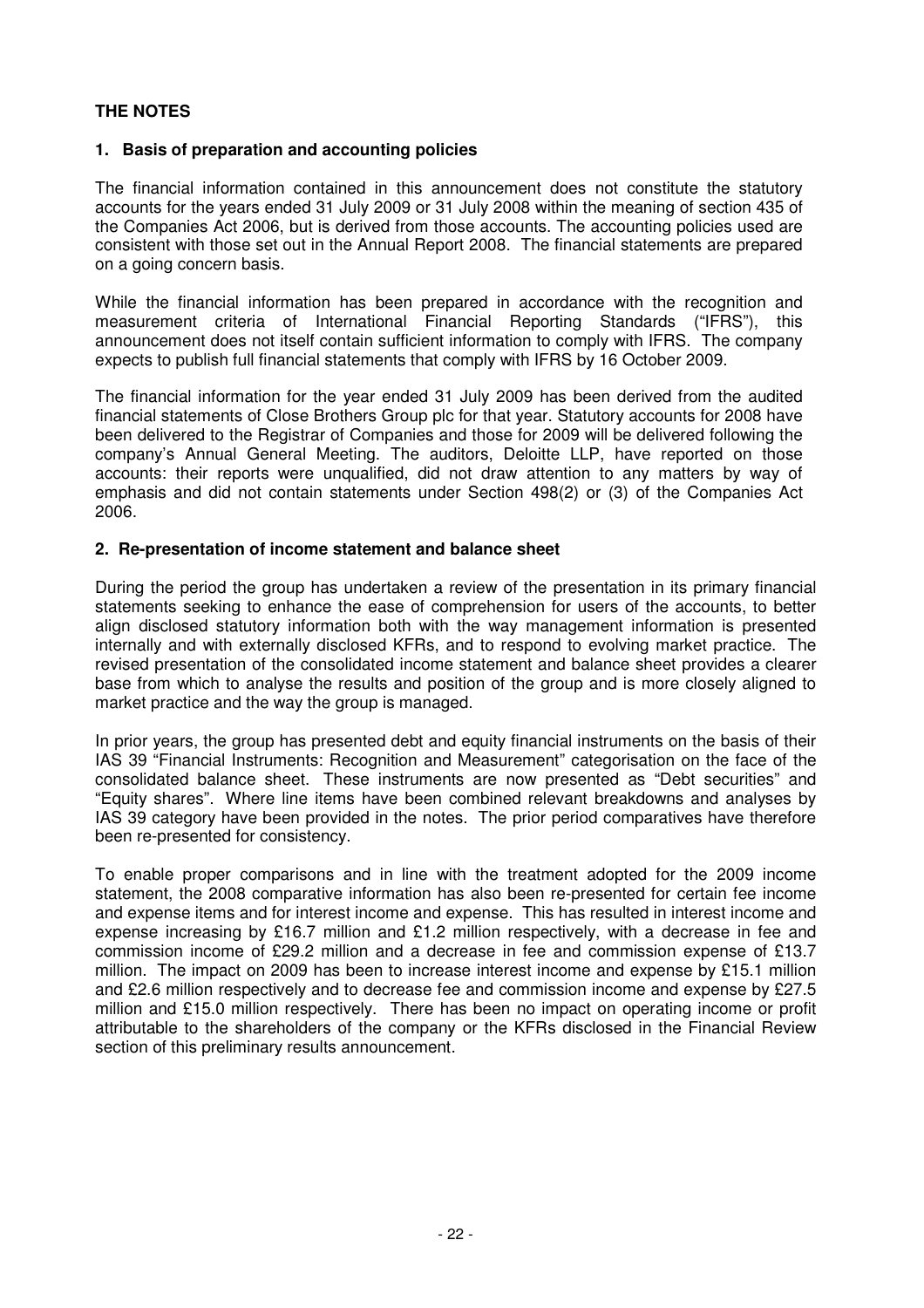#### **3. Segmental analysis**

The directors manage the group primarily by class of business and present the segmental analysis on that basis. The group's activities are organised in three primary divisions namely Banking, Asset Management and Securities. The group previously had another primary division, Corporate Finance. This division was disposed of in July 2009 and has been classified as a discontinued operation in this preliminary results announcement.

Divisions charge market prices for services rendered to other parts of the group. Funding charges between segments are determined by the Banking division's treasury operation having regard to commercial demands. Substantially all of the group's activities and revenue are located within the British Isles.

#### **Summary Income Statement for the year ended 31 July 2009**

|                               | <b>Banking</b><br>£ million | <b>Asset</b><br><b>Management</b><br>£ million | <b>Securities</b><br>£ million | Group<br>£ million | Continuing<br>operations<br>£ million | <b>Discontinued</b><br>operations<br>£ million | Total<br>£ million |
|-------------------------------|-----------------------------|------------------------------------------------|--------------------------------|--------------------|---------------------------------------|------------------------------------------------|--------------------|
|                               |                             |                                                |                                |                    |                                       |                                                |                    |
| Operating income before       |                             |                                                |                                |                    |                                       |                                                |                    |
| exceptional items             | 235.5                       | 95.0                                           | 167.8                          | 3.8                | 502.1                                 | 36.3                                           | 538.4              |
| Administrative expenses       | (121.6)                     | (83.0)                                         | (102.9)                        | (21.0)             | (328.5)                               | (38.7)                                         | (367.2)            |
| Impairment losses on loans    |                             |                                                |                                |                    |                                       |                                                |                    |
| and advances                  | (59.9)                      |                                                |                                |                    | (59.9)                                |                                                | (59.9)             |
| Total operating expenses      |                             |                                                |                                |                    |                                       |                                                |                    |
| before exceptionals           | (181.5)                     | (83.0)                                         | (102.9)                        | (21.0)             | (388.4)                               | (38.7)                                         | (427.1)            |
| Adjusted operating profit*    | 54.0                        | 12.0                                           | 64.9                           | (17.2)             | 113.7                                 | (2.4)                                          | 111.3              |
| Exceptional items:            |                             |                                                |                                |                    |                                       |                                                |                    |
| Restructuring costs           |                             | (4.4)                                          | (0.9)                          | (0.7)              | (6.0)                                 |                                                | (6.0)              |
| Impairment losses on goodwill |                             | (19.0)                                         |                                |                    | (19.0)                                |                                                | (19.0)             |
| Amortisation of intangible    |                             |                                                |                                |                    |                                       |                                                |                    |
| fixed assets on acquisition   | (0.4)                       |                                                |                                |                    | (0.4)                                 |                                                | (0.4)              |
| Gain on disposal of           |                             |                                                |                                |                    |                                       |                                                |                    |
| discontinued operations       |                             |                                                |                                |                    |                                       | 12.4                                           | 12.4               |
|                               |                             |                                                |                                |                    |                                       |                                                |                    |
| Operating profit before tax   | 53.6                        | (11.4)                                         | 64.0                           | (17.9)             | 88.3                                  | 10.0                                           | 98.3               |
|                               |                             |                                                |                                |                    |                                       |                                                |                    |
| Tax                           | (16.3)                      | (1.4)                                          | (13.8)                         | 5.4                | (26.1)                                | 0.4                                            | (25.7)             |
| Minority interests            | (0.2)                       | (0.1)                                          |                                |                    | (0.3)                                 | (0.6)                                          | (0.9)              |
|                               |                             |                                                |                                |                    |                                       |                                                |                    |
| Profit after tax and minority |                             |                                                |                                |                    |                                       |                                                |                    |
| interests                     | 37.1                        | (12.9)                                         | 50.2                           | (12.5)             | 61.9                                  | 9.8                                            | 71.7               |

\*Adjusted operating profit is stated before exceptional items, goodwill impairment, amortisation of intangible fixed assets on acquisition, gain on disposal of discontinued operations and tax.

For the year ended 31 July 2009, the operating income before exceptional items and the operating profit before tax of the Securities division included £16.1 million relating to its share of profit of associates.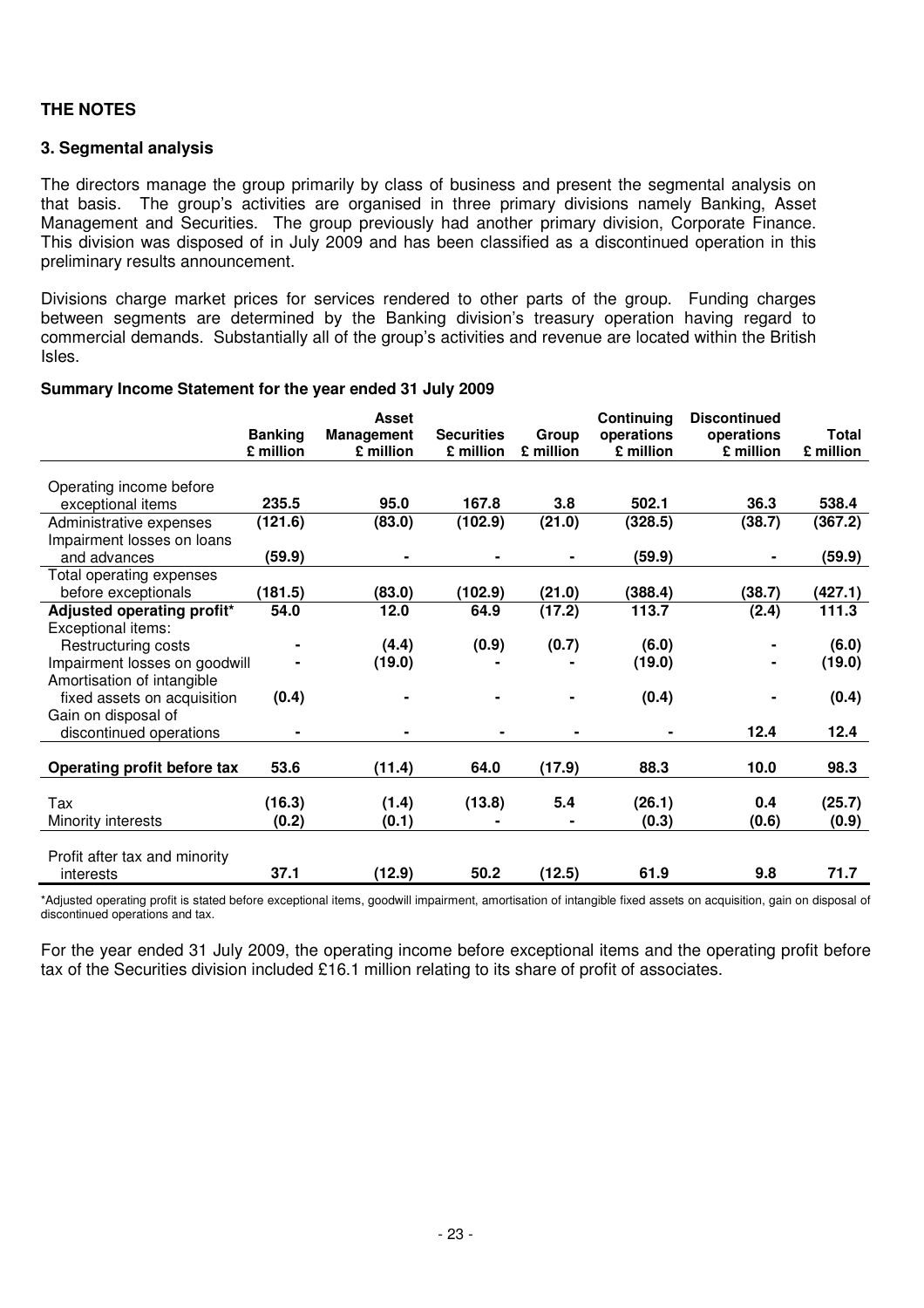# **3. Segmental analysis** continued

#### **Summary Balance Sheet at 31 July 2009**

|                                                 |                | <b>Asset</b>      |                   |           |              |
|-------------------------------------------------|----------------|-------------------|-------------------|-----------|--------------|
|                                                 | <b>Banking</b> | <b>Management</b> | <b>Securities</b> | Group     | <b>Total</b> |
|                                                 | £ million      | £ million         | £ million         | £ million | £ million    |
| <b>Assets</b>                                   |                |                   |                   |           |              |
| Cash and loans and advances to banks            | 27.9           | 145.3             | 24.3              | 0.7       | 198.2        |
| Settlement balances, long trading positions and |                |                   |                   |           |              |
| loans to money brokers*                         |                |                   | 728.9             | ۰         | 728.9        |
| Loans and advances to customers                 | 2,352.6        | 12.3              |                   | ۰         | 2,364.9      |
| Non trading debt securities                     | 1,999.5        | 257.4             | 4.4               | ۰         | 2,261.3      |
| Intangible assets                               | 24.4           | 53.9              | 29.3              |           | 107.6        |
| Other assets                                    | 189.1          | 56.5              | 17.2              | 95.6      | 358.4        |
| Intercompany balances                           | (332.6)        | 379.7             | (27.6)            | (19.5)    |              |
| <b>Total assets</b>                             | 4,260.9        | 905.1             | 776.5             | 76.8      | 6,019.3      |
| <b>Liabilities</b>                              |                |                   |                   |           |              |
| Settlement balances, short trading positions    |                |                   |                   |           |              |
| and loans from money brokers                    |                |                   | 590.7             |           | 590.7        |
| Deposits by banks                               | 33.0           | 15.0              |                   |           | 48.0         |
| Deposits by customers                           | 2,241.9        | 676.6             | 1.1               | ۰         | 2,919.6      |
| <b>Borrowings</b>                               | 1,417.6        | 1.1               | 18.2              |           | 1,436.9      |
| Other liabilities                               | 186.1          | 50.0              | 69.7              | 20.6      | 326.4        |
| Intercompany balances                           | 91.6           | 21.5              | 0.3               | (113.4)   |              |
| <b>Total liabilities</b>                        | 3,970.2        | 764.2             | 680.0             | (92.8)    | 5,321.6      |
| <b>Equity</b>                                   | 290.7          | 140.9             | 96.5              | 169.6     | 697.7        |
| <b>Total liabilities and equity</b>             | 4,260.9        | 905.1             | 776.5             | 76.8      | 6,019.3      |

\*£37.9 million of long trading positions in debt securities have been included with other trading balances in "Settlement balances, long trading positions and loans to money brokers" for the purpose of this summary pro forma balance sheet. These balances are included within "Debt securities" on the Consolidated Balance Sheet.

#### **Other segmental information for the year ended 31 July 2009**

|                                |                             | Asset                          |                                |                    |                           |
|--------------------------------|-----------------------------|--------------------------------|--------------------------------|--------------------|---------------------------|
|                                | <b>Banking</b><br>£ million | <b>Management</b><br>£ million | <b>Securities</b><br>£ million | Group<br>£ million | <b>Total</b><br>£ million |
| Property, plant, equipment and |                             |                                |                                |                    |                           |
| intangible asset expenditure   | 17.2                        | 1.8                            | 2.2                            | 1.1                | 22.3                      |
| Employees (average number)     | 1,316                       | 805                            | 259                            | 68                 | 2,448                     |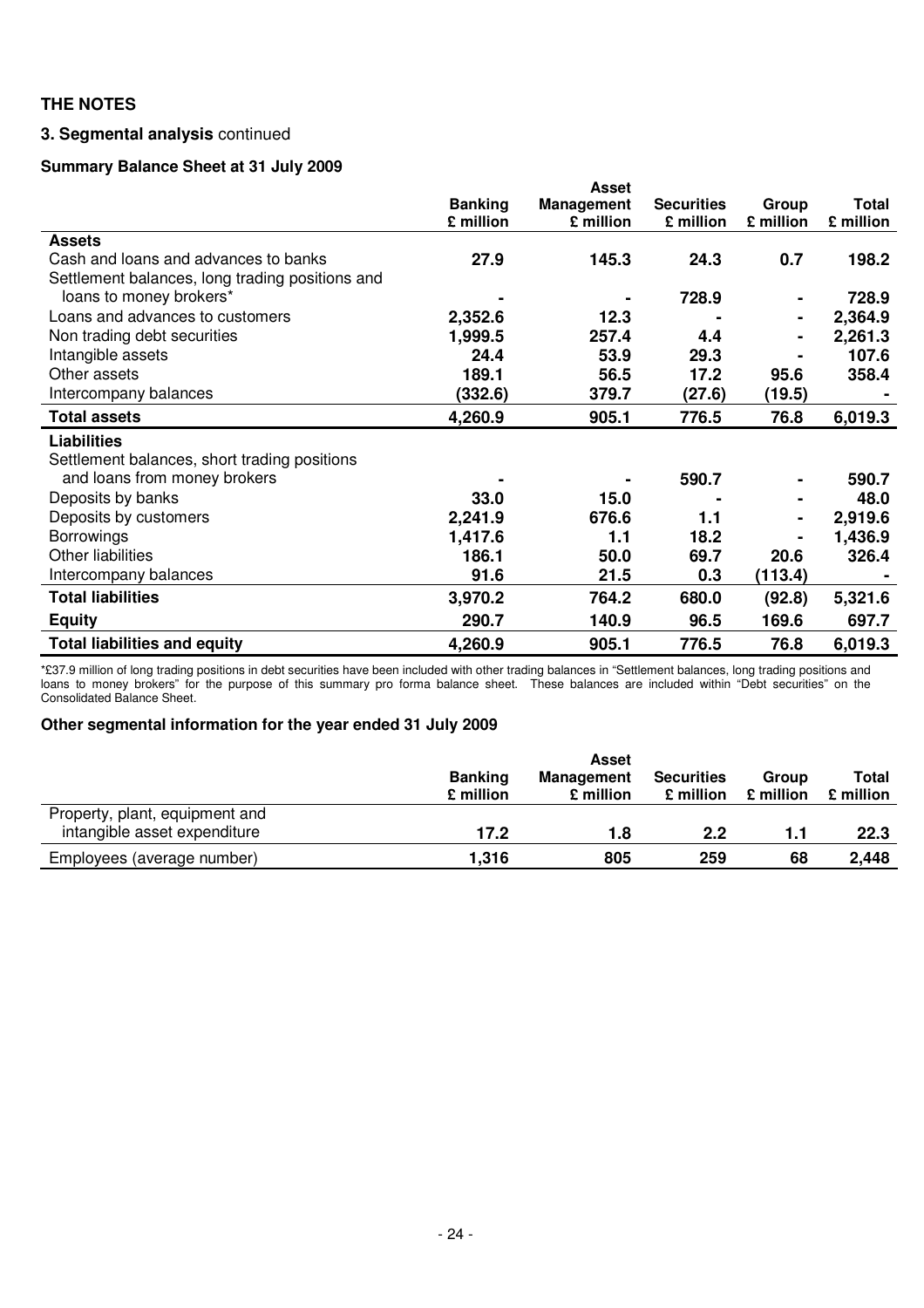#### **3. Segmental analysis** continued

Summary Income Statement for the year ended 31 July 2008

|                               |                | Asset      |            |           | Continuing | Discontinued |           |
|-------------------------------|----------------|------------|------------|-----------|------------|--------------|-----------|
|                               | <b>Banking</b> | Management | Securities | Group     | operations | operations   | Total     |
|                               | £ million      | £ million  | £ million  | £ million | £ million  | £ million    | £ million |
| Operating income before       |                |            |            |           |            |              |           |
| exceptional items             | 207.1          | 133.5      | 110.0      | 2.1       | 452.7      | 56.5         | 509.2     |
| Administrative expenses       | (105.1)        | (100.9)    | (71.3)     | (20.4)    | (297.7)    | (46.5)       | (344.2)   |
| Impairment losses on loans    |                |            |            |           |            |              |           |
| and advances                  | (27.5)         |            |            |           | (27.5)     |              | (27.5)    |
| Total operating expenses      |                |            |            |           |            |              |           |
| before exceptionals           | (132.6)        | 100.9      | (71.3)     | (20.4)    | (325.2)    | (46.5)       | (371.7)   |
| Adjusted operating profit*    | 74.5           | 32.6       | 38.7       | (18.3)    | 127.5      | 10.0         | 137.5     |
| Exceptional items: Advisers'  |                |            |            |           |            |              |           |
| fees and restructuring costs  | (0.3)          | (2.1)      | (1.3)      | (5.4)     | (9.1)      | (0.9)        | (10.0)    |
|                               |                |            |            |           |            |              |           |
| Operating profit before tax   | 74.2           | 30.5       | 37.4       | (23.7)    | 118.4      | 9.1          | 127.5     |
|                               |                |            |            |           |            |              |           |
| Tax                           | (21.6)         | (5.9)      | (8.5)      | 3.9       | (32.1)     | (2.8)        | (34.9)    |
| Minority interests            | (0.1)          | (0.6)      |            | (0.3)     | (1.0)      | (1.6)        | (2.6)     |
|                               |                |            |            |           |            |              |           |
| Profit after tax and minority |                |            |            |           |            |              |           |
| interests                     | 52.5           | 24.0       | 28.9       | (20.1)    | 85.3       | 4.7          | 90.0      |

\*Adjusted operating profit is stated before exceptional items, goodwill impairment, amortisation of intangible fixed assets on acquisition, gain on disposal of discontinued operations and tax.

For the year ended 31 July 2008, the operating income before exceptional items and the operating profit before tax of the Securities division included £7.2 million relating to its share of profit of associates.

Summary Balance Sheet at 31 July 2008

|                                        |           | Asset      | Corporate |                   |           |           |
|----------------------------------------|-----------|------------|-----------|-------------------|-----------|-----------|
|                                        | Banking   | Management | Finance   | <b>Securities</b> | Group     | Total     |
|                                        | £ million | £ million  | £ million | £ million         | £ million | £ million |
| <b>Assets</b>                          |           |            |           |                   |           |           |
| Cash and loans and advances to banks   | 42.0      | 226.8      | 16.3      | 23.6              | 0.6       | 309.3     |
| Settlement balances, long trading      |           |            |           |                   |           |           |
| positions and loans to money brokers*  |           |            |           | 656.8             |           | 656.8     |
| Loans and advances to customers        | 2,220.0   | 12.2       |           |                   |           | 2,232.2   |
| Non trading debt securities            | 1,752.2   | 338.3      |           | 8.4               |           | 2,098.9   |
| Intangible assets                      | 29.9      | 62.7       | 11.5      | 30.3              |           | 134.4     |
| Other assets                           | 120.1     | 60.2       | 23.9      | 19.5              | 97.4      | 321.1     |
| Intercompany balances                  | (283.9)   | 348.4      | 6.7       | (26.7)            | (44.5)    |           |
| <b>Total assets</b>                    | 3,880.3   | 1,048.6    | 58.4      | 711.9             | 53.5      | 5,752.7   |
| <b>Liabilities</b>                     |           |            |           |                   |           |           |
| Settlement balances, short trading     |           |            |           |                   |           |           |
| positions and loans from money brokers |           |            |           | 556.9             |           | 556.9     |
| Deposits by banks                      | 288.2     | 10.0       |           |                   |           | 298.2     |
| Deposits by customers                  | 1,855.0   | 786.7      |           |                   |           | 2,641.7   |
| <b>Borrowings</b>                      | 1,108.2   |            |           | 2.5               | 130.8     | 1,241.5   |
| <b>Other liabilities</b>               | 104.5     | 78.7       | 28.5      | 52.9              | 29.4      | 294.0     |
| Intercompany balances                  | 218.9     | 21.7       | 16.7      | 1.0               | (258.3)   |           |
| <b>Total liabilities</b>               | 3,574.8   | 897.1      | 45.2      | 613.3             | (98.1)    | 5,032.3   |
| <b>Equity</b>                          | 305.5     | 151.5      | 13.2      | 98.6              | 151.6     | 720.4     |
| <b>Total liabilities and equity</b>    | 3,880.3   | 1,048.6    | 58.4      | 711.9             | 53.5      | 5,752.7   |

\*£61.4 million of long trading positions in debt securities have been included with other trading balances in "Settlement balances, long trading positions and loans to money brokers" for the purpose of this summary pro forma balance sheet. These balances are included within "Debt securities" on the Consolidated Balance Sheet.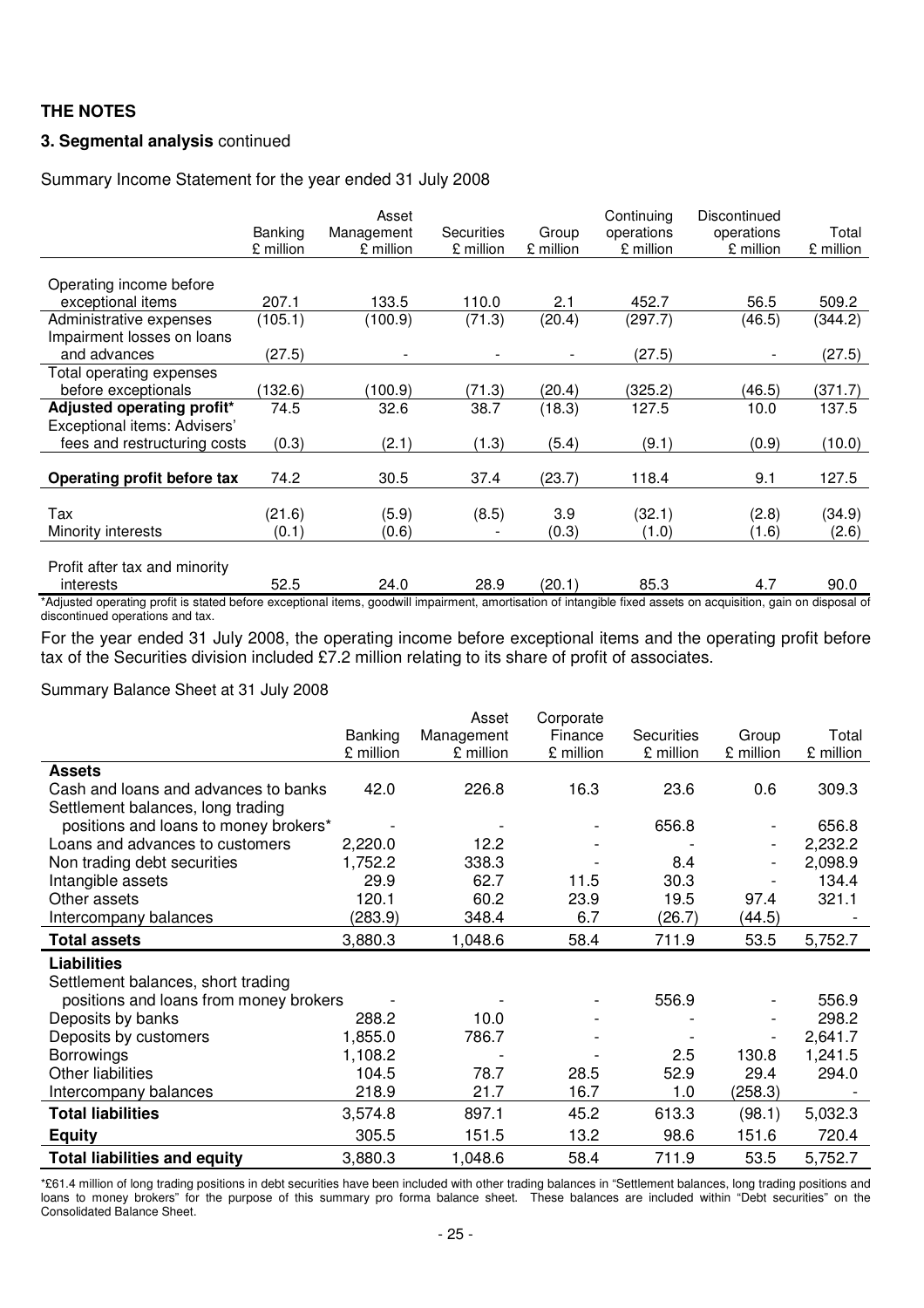# **3. Segmental analysis** continued

Other segmental information for the year ended 31 July 2008

|                                                                   | <b>Banking</b><br>£ million | Asset<br>Management<br>£ million | Securities<br>£ million | Group<br>£ million | Continuing<br>operations<br>£ million | Discontinued<br>operations<br>£ million | Total<br>£ million |
|-------------------------------------------------------------------|-----------------------------|----------------------------------|-------------------------|--------------------|---------------------------------------|-----------------------------------------|--------------------|
| Property, plant, equipment<br>and intangible asset<br>expenditure | 6.6                         | 2.0                              | 2.2                     | 1.0                | 11.8                                  | 3.1                                     | 14.9               |
| Employees (average number)                                        | .230                        | 874                              | 266                     | 68                 | 2.438                                 | 186                                     | 2,624              |
|                                                                   |                             |                                  |                         |                    |                                       |                                         |                    |

#### **4. Exceptional items**

|                                                             | 2009<br>£ million | 2008<br>£ million |
|-------------------------------------------------------------|-------------------|-------------------|
| <b>Exceptional expenses</b>                                 |                   |                   |
| Advisers' fees in respect of potential offers for the group |                   | (5.0)             |
| Restructuring costs                                         | (6.0)             | (4.1)             |
|                                                             | (6.0)             | (9.1)             |

Exceptional items are items of income and expense that are material by size and/or nature and are nonrecurring. The separate reporting of exceptional items helps give an indication of the group's underlying performance.

#### **5. Goodwill impairment**

It is the group's policy to test goodwill annually, and to perform an impairment test more frequently when there are indications that conditions have changed since the last goodwill impairment test that would result in a different outcome.

As a result of the deterioration in the economic environment, a review was carried out at 31 January 2009 for indications of impairment since 31 July 2008 for each of our operating divisions. Detailed impairment testing was subsequently performed where such indications existed and an impairment charge of £19.0 million relating to the Asset Management division was recognised as impairment losses on goodwill in the Consolidated Income Statement.

The annual goodwill impairment review which was carried out subsequent to this resulted in no additional goodwill impairment being recognised.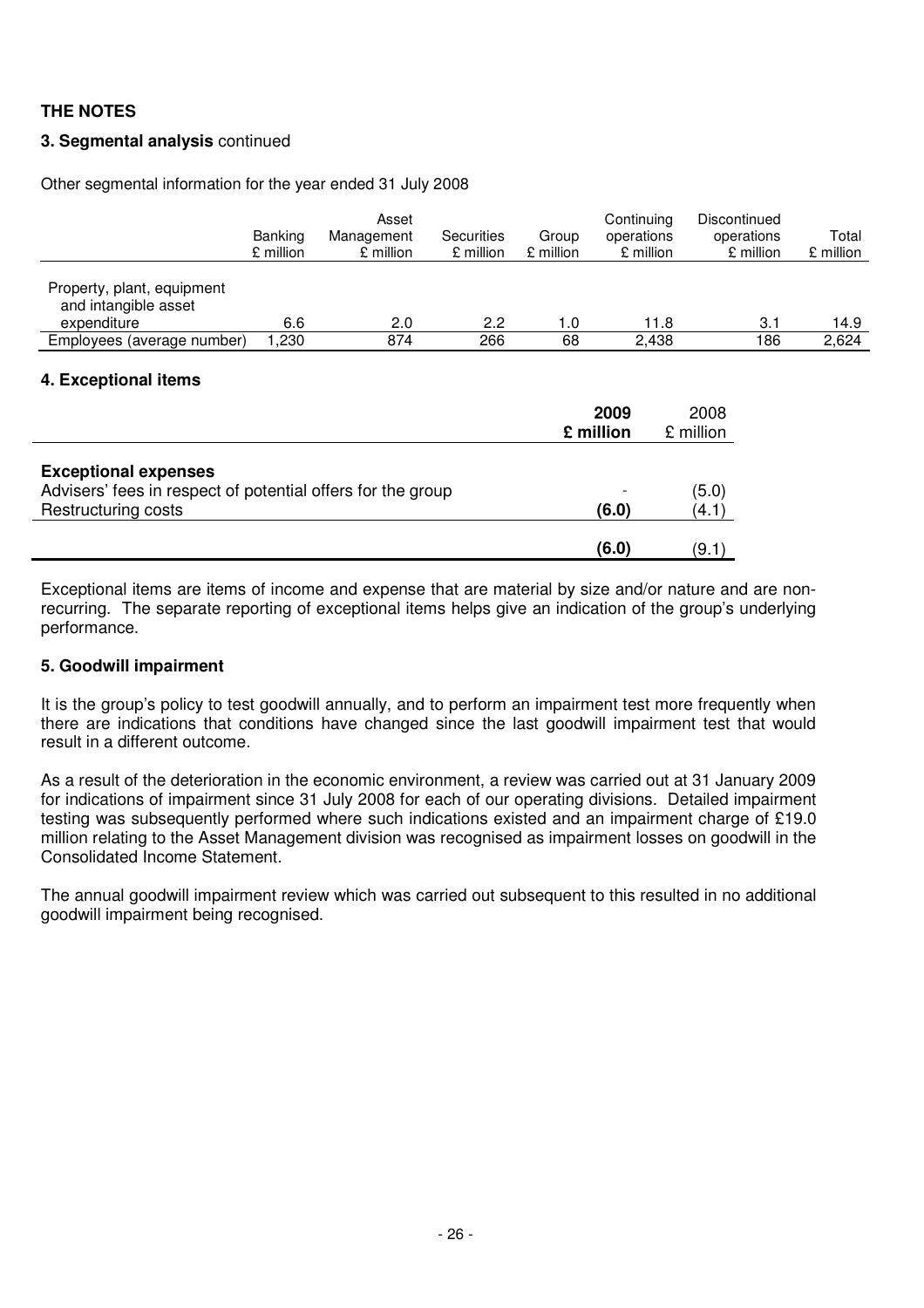#### **6. Tax expense**

|                                                                                                                 | 2009      | 2008      |
|-----------------------------------------------------------------------------------------------------------------|-----------|-----------|
|                                                                                                                 | £ million | £ million |
| Tax recognised in the income statement:                                                                         |           |           |
| UK corporation tax                                                                                              | 26.2      | 27.6      |
| Foreign tax                                                                                                     | 0.8       | 3.2       |
| Current year tax charge                                                                                         | 27.0      | 30.8      |
| Deferred tax (credit)/expense                                                                                   | (0.8)     | 1.0       |
| Prior year tax provision                                                                                        | (0.1)     | 0.3       |
|                                                                                                                 |           |           |
|                                                                                                                 | 26.1      | 32.1      |
| Tax recognised in equity:<br>Current tax relating to:<br>Financial instruments classified as available for sale | (5.1)     | (6.5)     |
| Share-based transactions<br>Deferred tax relating to:                                                           |           | (2.1)     |
| Cash flow hedging                                                                                               | (4.4)     | (0.1)     |
| Financial instruments classified as available for sale                                                          | 0.6       | (3.5)     |
| Share-based transactions                                                                                        | 0.5       | 0.6       |
|                                                                                                                 | (8.4)     | (11.6)    |

The effective tax rate for the year is 29.6% (2008: 27.1%). The effective tax rate for the period is above the UK corporation tax rate of 28% due to goodwill impairment, other disallowable expenditure and a reduction in the deferred tax asset relating to employee benefits. These effects are offset by the inclusion of the share of profit of associates in the Consolidated Income Statement on an after tax basis in accordance with IAS 1 "Presentation of financial statements" and by the net lower tax rates applied to profits arising outside the UK.

UK corporation tax remained at 28% for the year ended 31 July 2009. The weighted average UK corporation tax rate for the year ended 31 July 2008 was 29.3%, being 30% for the eight months to 31 March 2008 and 28% for the four months to 31 July 2008.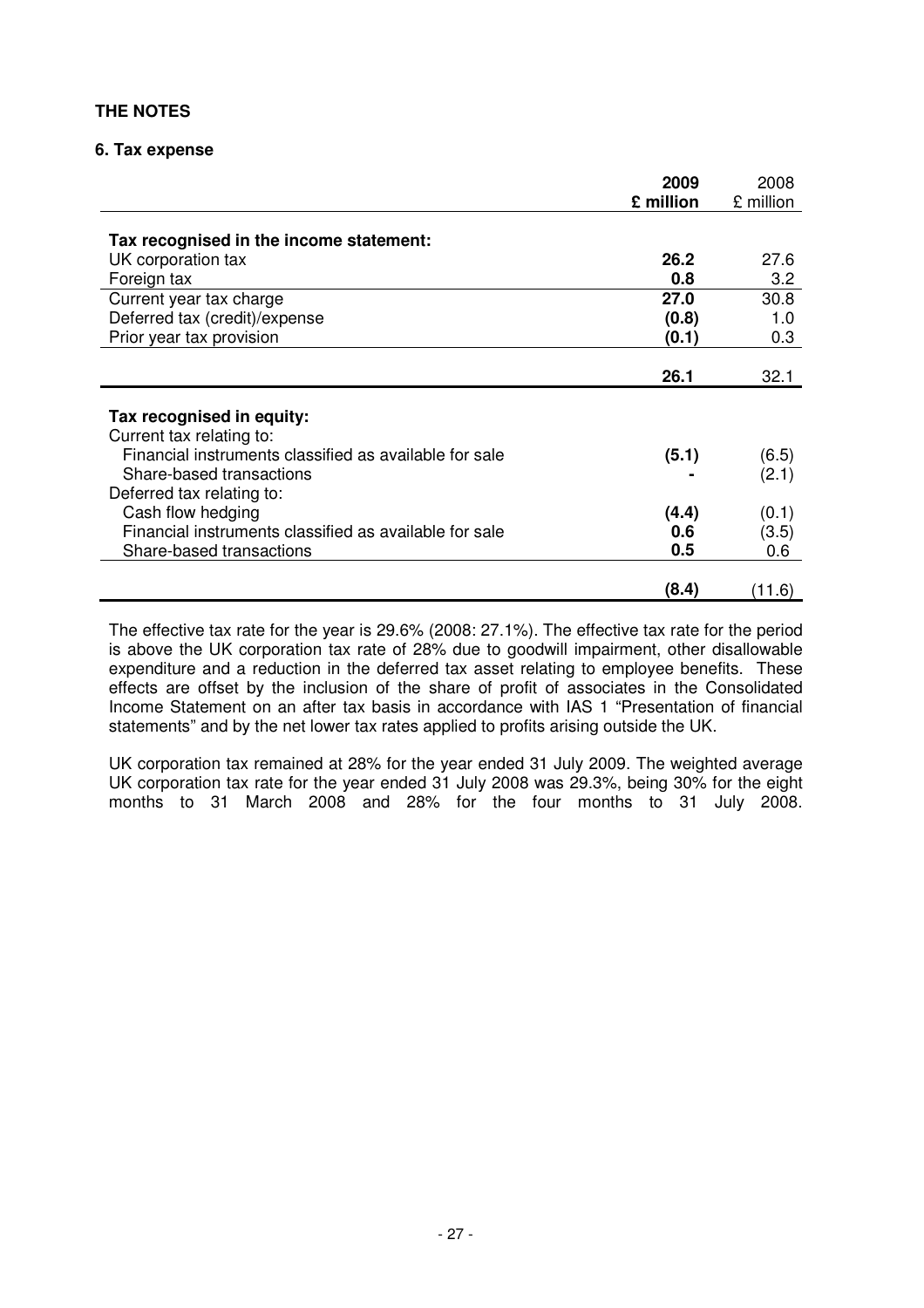### **7. Discontinued operations**

On 18 May 2009 a binding sale agreement was entered into for the sale of the Corporate Finance division for total net cash consideration of £67 million (including the settlement of an intra-group loan). Gross consideration was £75 million after contribution of £8 million of working capital to Corporate Finance prior to completion. The transaction was completed on 1 July 2009 on which date control passed to the acquirer. The gain on disposal has been calculated based on the cash consideration received after settlement of an intra-group loan, less the group's share of net assets of the Corporate Finance division at date of disposal and directly attributable costs of sale. In addition, in accordance with IFRS, the cumulative exchange differences related to the division have been recycled to the income statement as part of the gain on disposal.

The results of the discontinued operations which have been included in the Consolidated Income Statement were as follows:

|                                                              | 2009      | 2008      |
|--------------------------------------------------------------|-----------|-----------|
|                                                              | £ million | £ million |
| Operating income                                             | 36.3      | 56.5      |
| Operating expenses                                           | (38.7)    | (47.4)    |
| Operating (loss)/profit before tax                           | (2.4)     | 9.1       |
| Tax                                                          | 0.4       | (2.8)     |
| (Loss)/profit after tax                                      | (2.0)     | 6.3       |
| Gain on disposal of discontinued operations                  | 12.4      |           |
| Tax<br>Gain after tax on disposal of discontinued operations | 12.4      |           |
| Profit for the period from discontinued operations           | 10.4      | 6.3       |

The net assets of the Corporate Finance division at the date of disposal were as follows:

| Property, plant and equipment | 2.9    |
|-------------------------------|--------|
| Loans and advances to banks   | 24.2   |
| Other receivables             | 9.7    |
| Other assets                  | 4.8    |
| Intra-group loan              | (42.5) |
| Other liabilities             | (13.4) |
| Attributable goodwill         | 33.6   |
|                               | 19.3   |

During the year the Corporate Finance division contributed £9.2 million (2008: £18.5 million) to the group's net operating cash flows and paid £16.1 million (2008: £20.5 million) in respect of investing activities.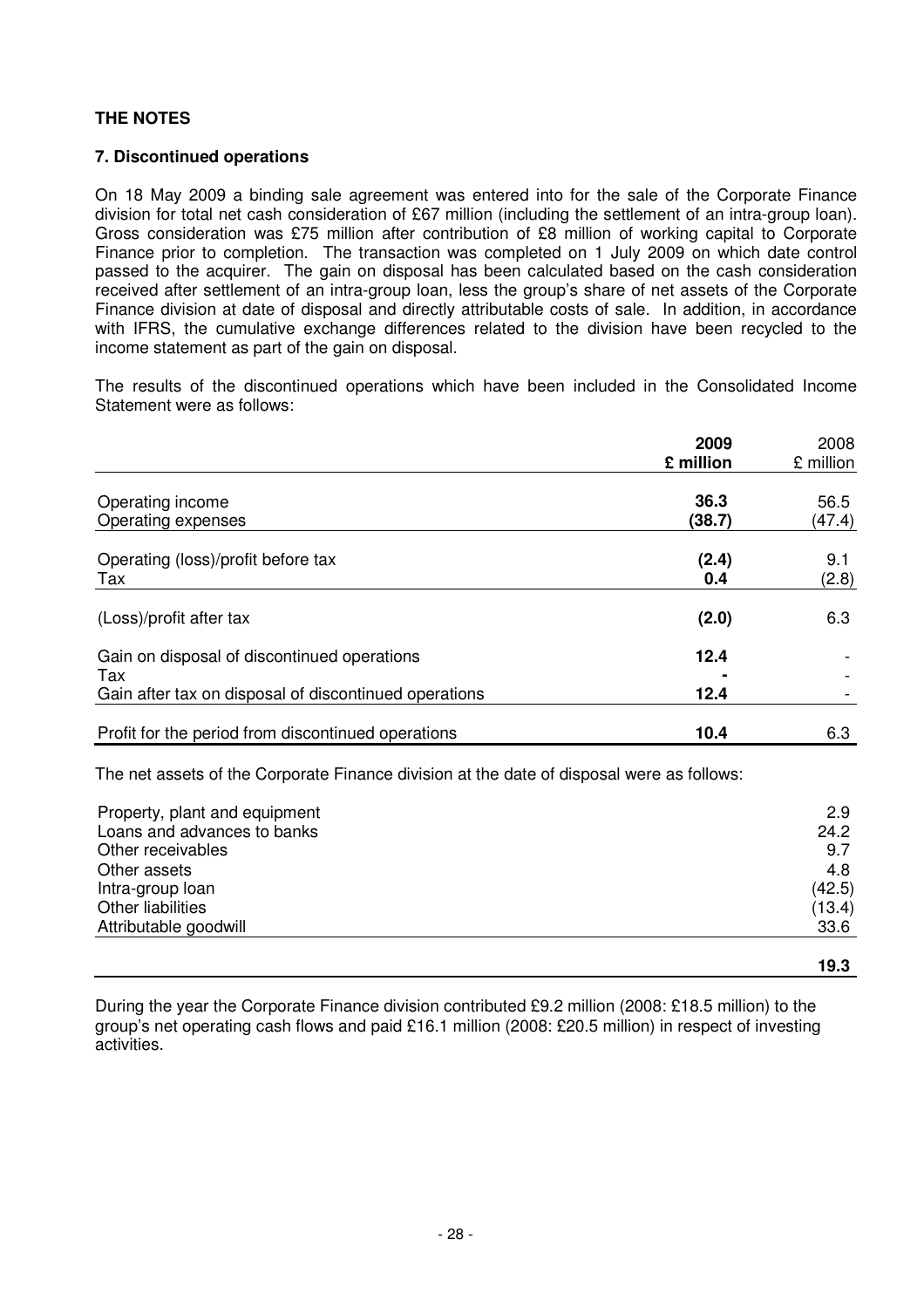#### **8. Earnings per share**

Earnings per share is presented on six bases. On a continuing operations basis the following are presented: basic; diluted; adjusted basic; and adjusted diluted. These measures exclude the effect of the Corporate Finance division which was disposed of in July 2009 and has been classified as a discontinued operation. On a continuing and discontinued operations basis the following are presented: basic and diluted.

Basic earnings per share is in respect of all activities and diluted earnings per share takes into account the dilution effects which would arise on the conversion or vesting of share options and share awards in issue during the period.

On a continuing operations basis, adjusted basic earnings per share excludes discontinued activities, exceptional items, impairment losses on goodwill and amortisation of intangible fixed assets on acquisition to enable comparison of the underlying earnings of the business with prior periods and adjusted diluted earnings per share takes into account the same dilution effects as for diluted earnings per share described above.

|                                                              | 2009      | 2008      |
|--------------------------------------------------------------|-----------|-----------|
| <b>Earnings per share</b>                                    |           |           |
| <b>Continuing operations</b>                                 |           |           |
| <b>Basic</b>                                                 | 43.6p     | 58.3p     |
| <b>Diluted</b>                                               | 43.2p     | 57.5p     |
| Adjusted basic                                               | 60.5p     | 63.7p     |
| Adjusted diluted                                             | 59.9p     | 62.8p     |
| <b>Continuing and discontinued operations</b>                |           |           |
| <b>Basic</b>                                                 | 50.5p     | 61.5p     |
| <b>Diluted</b>                                               | 50.0p     | 60.7p     |
|                                                              | £ million | £ million |
| <b>Profit attributable to shareholders</b>                   | 71.7      | 90.0      |
| Gain for the period from discontinued operations             | (10.4)    | (6.3)     |
| Element attributable to minority interests                   | 0.6       | 1.6       |
| Profit attributable to shareholders on continuing operations | 61.9      | 85.3      |
| Adjustments:                                                 |           |           |
| <b>Exceptional expense</b>                                   | 6.0       | 9.1       |
| Tax effect of exceptional items                              | (1.5)     | (1.2)     |
| Impairment losses on goodwill                                | 19.0      |           |
| Amortisation of intangible fixed assets on acquisition       | 0.4       |           |
| Adjusted profit attributable to shareholders on continuing   |           |           |
| operations                                                   | 85.8      | 93.2      |
|                                                              | million   | million   |
| <b>Average number of shares</b>                              |           |           |
| <b>Basic weighted</b>                                        | 141.9     | 146.4     |
| Effect of dilutive share options and awards                  | 1.4       | 1.9       |
| <b>Diluted weighted</b>                                      | 143.3     | 148.3     |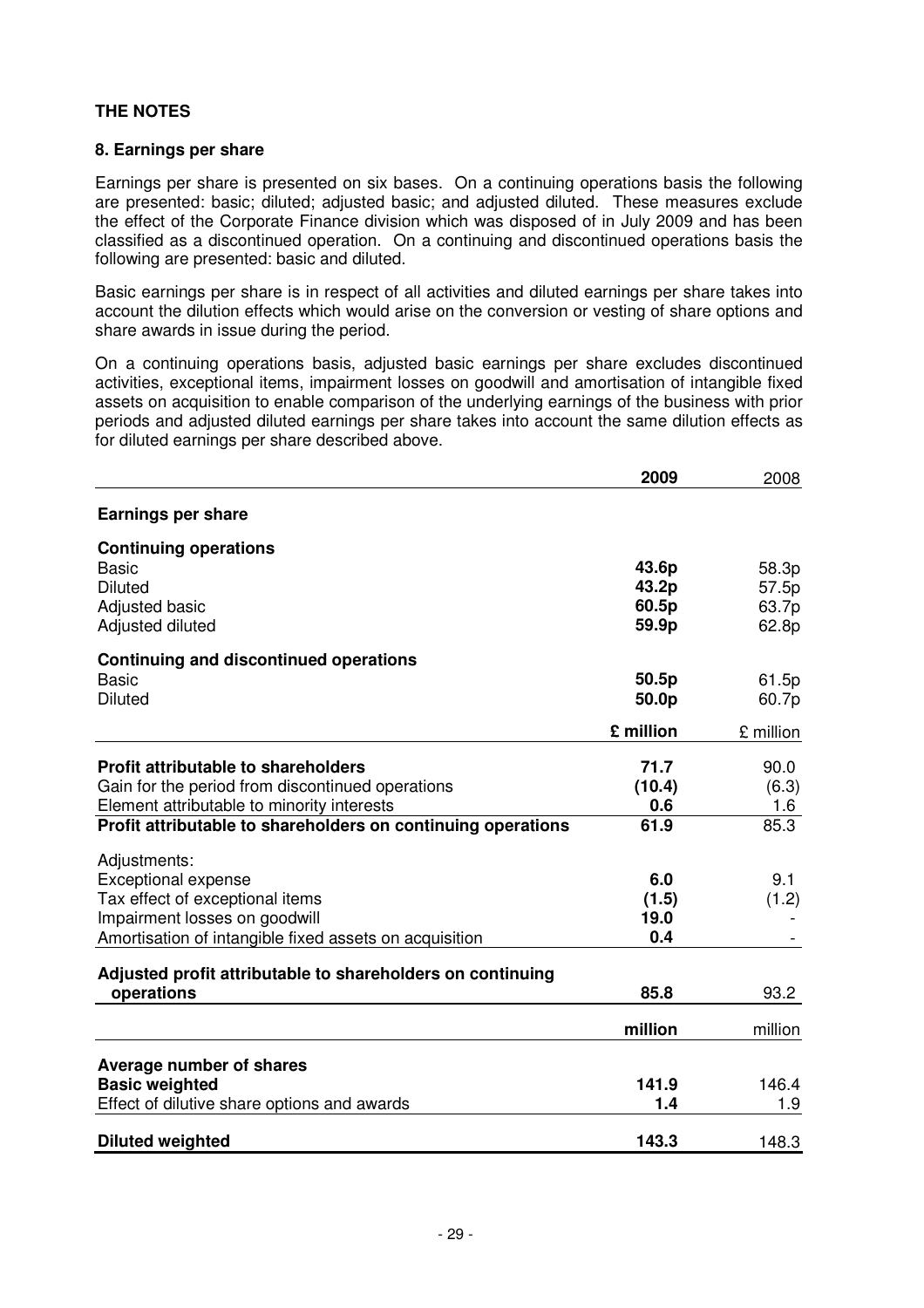#### **8. Earnings per share** continued

The gain for the year from discontinued operations, net of any minority interest effect, is £9.8 million (2008: £4.7 million). The basic earnings per share from discontinued operations is 6.9p (2008: 3.2p) and the diluted earnings per share from discontinued operations is 6.8p (2008: 3.2p).

Adjusted basic earnings per share on a continuing and discontinued basis was 67.4p (2008: 67.3p), based on adjusted profit attributable to shareholders on continuing and discontinued operations of £95.7 million (2008: £98.5 million).

# **9. Dividends**

|                                                                   | 2009<br>£ million | 2008<br>£ million |
|-------------------------------------------------------------------|-------------------|-------------------|
|                                                                   |                   |                   |
| For each ordinary share:                                          |                   |                   |
| Final dividend for previous financial year paid in November 2008: |                   |                   |
| 25.5p (2007: 25.0p)                                               | 36.2              | 36.4              |
| Special dividend for 2007 financial year paid in November         |                   |                   |
| 2007: 25.0p                                                       |                   | 36.4              |
|                                                                   | ٠                 |                   |
| Interim dividend for current financial year paid in April 2009:   |                   |                   |
| 13.5p (2008: 13.5p)                                               | 19.0              | 19.9              |
|                                                                   |                   |                   |
|                                                                   | 55.2              | 92.7              |

A final dividend relating to the year ended 31 July 2009 of 25.5p, amounting to an estimated £36.0 million, is proposed. This final dividend, which is due to be paid on 19 November 2009, is not reflected in these financial statements.

#### **10. Loans and advances to customers**

|                                              | 2009      | 2008      |
|----------------------------------------------|-----------|-----------|
|                                              | £ million | £ million |
| Loans and advances are repayable:            |           |           |
| On demand or at short notice                 | 93.4      | 151.6     |
| Within three months                          | 652.2     | 633.9     |
|                                              |           |           |
| Between three months and one year            | 827.6     | 738.5     |
| Between one and two years                    | 425.1     | 360.0     |
| Between two and five years                   | 426.3     | 385.5     |
| After more than five years                   | 11.5      | 13.0      |
| Impairment provisions                        | (71.2)    | (50.3)    |
|                                              |           |           |
|                                              | 2,364.9   | 2,232.2   |
|                                              |           |           |
| Impairment provisions on loans and advances: |           |           |
| Opening balance                              | 50.3      | 44.4      |
| Charge for the year                          | 59.9      | 27.5      |
| Amounts written off net of recoveries        | (39.0)    | (21.6)    |
|                                              |           |           |
|                                              | 71.2      | 50.3      |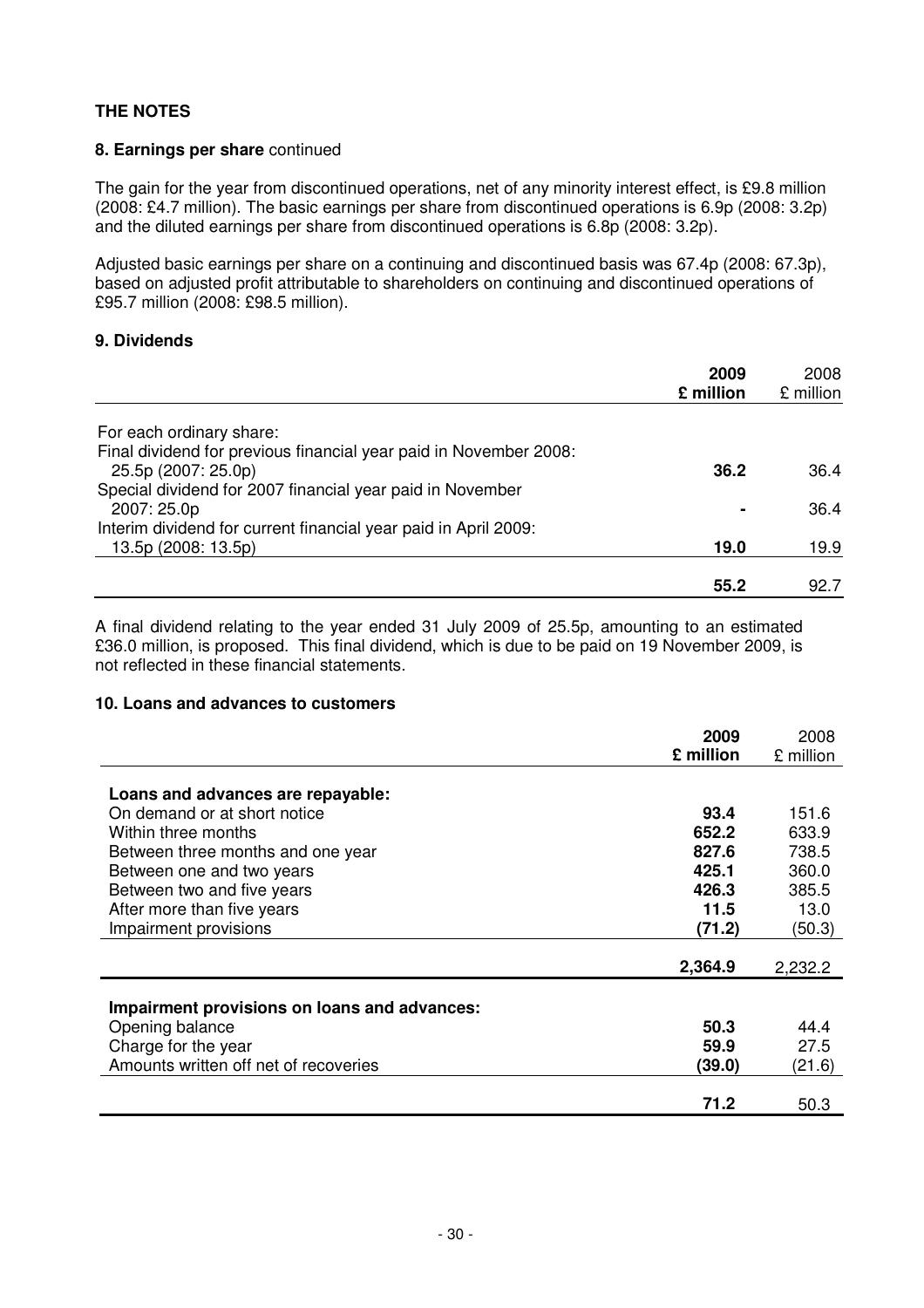# **11. Debt securities**

| 2009                                                                                                                                      | Held for<br>trading<br>£ million | Held to<br>maturity assets<br>£ million | Available for<br>sale assets<br>£ million | Loans and<br>receivables<br>£ million | <b>Total</b><br>£ million         |
|-------------------------------------------------------------------------------------------------------------------------------------------|----------------------------------|-----------------------------------------|-------------------------------------------|---------------------------------------|-----------------------------------|
| Long trading positions in<br>debt securities<br>Certificates of deposit<br>Floating rate notes<br>Gilts and government<br>guaranteed debt | 37.9                             | 19.4<br>$\blacksquare$                  | 754.7<br>285.0                            | 1,202.2                               | 37.9<br>1,202.2<br>774.1<br>285.0 |
|                                                                                                                                           | 37.9                             | 19.4                                    | 1,039.7                                   | 1,202.2                               | 2,299.2                           |
| 2008                                                                                                                                      | Held for<br>trading<br>£ million | Held to<br>maturity assets<br>£ million | Available for<br>sale assets<br>£ million | Loans and<br>receivables<br>£ million | Total<br>£ million                |
| Long trading positions in<br>debt securities<br>Certificates of deposit<br>Floating rate notes<br>Gilts and government<br>guaranteed debt | 61.4                             | 23.4                                    | 751.3                                     | 1,324.2                               | 61.4<br>1,324.2<br>774.7          |
|                                                                                                                                           | 61.4                             | 23.4                                    | 751.3                                     | 1,324.2                               | 2,160.3                           |

The fair value of items carried at amortised cost together with their book value is as follows:

|                                                                                                        | 2009              |                   | 2008            |                 |
|--------------------------------------------------------------------------------------------------------|-------------------|-------------------|-----------------|-----------------|
|                                                                                                        | <b>Book value</b> | <b>Fair value</b> | Book value      | Fair value      |
|                                                                                                        | £ million         | £ million         | £ million       | £ million       |
| Certificates of deposit classified as<br>loans and receivables<br>Floating rate notes held to maturity | 1,202.2<br>19.4   | 1,207.9<br>18.8   | 1,324.2<br>23.4 | 1,324.0<br>20.8 |
|                                                                                                        | 1,221.6           | 1,226.7           | 1,347.6         | 1,344.8         |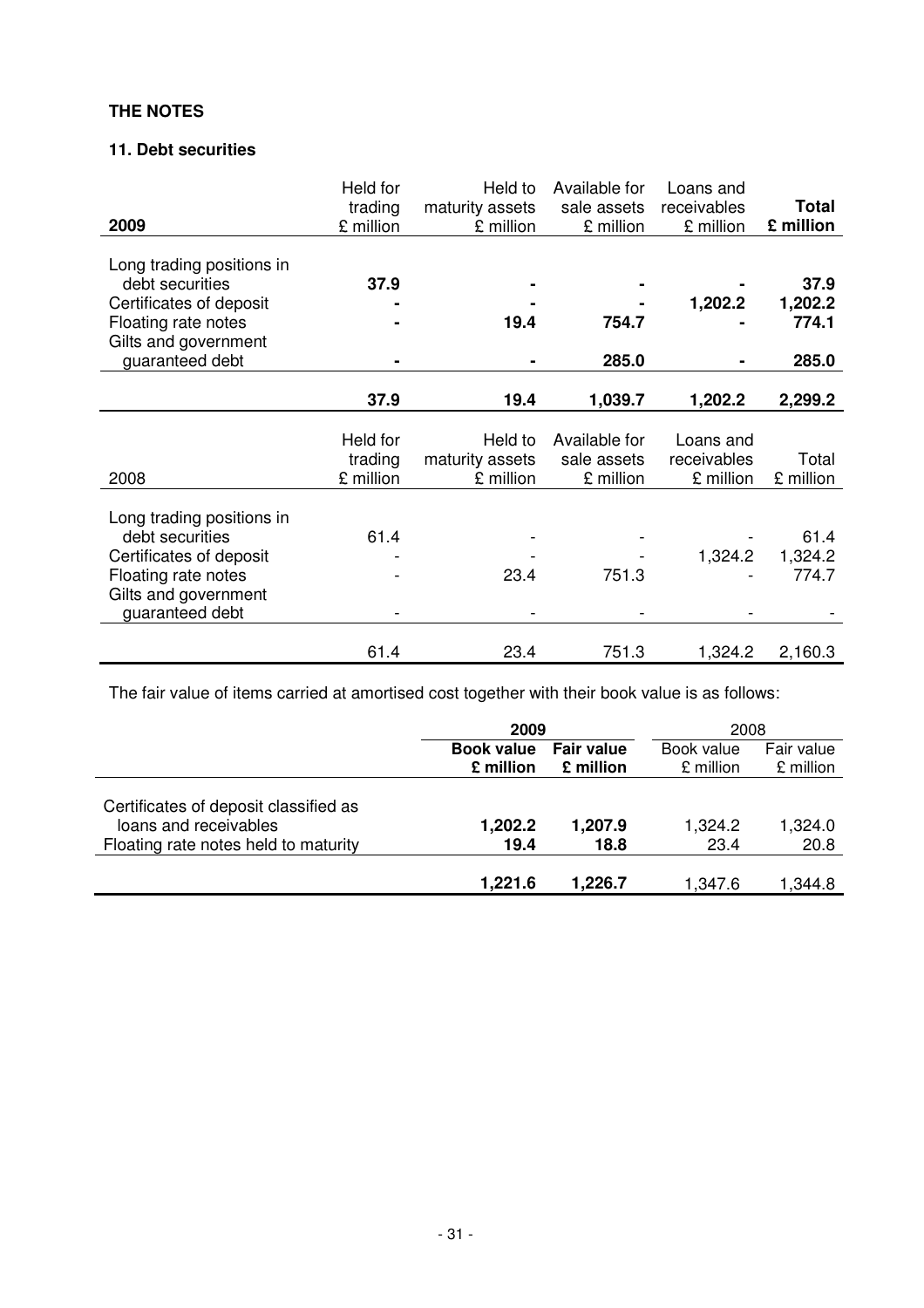#### **11. Debt securities** continued

Movements on the book value of gilts and government guaranteed debt and floating rate notes held during the year comprise:

|                                                                                         | <b>Gilts and</b><br>government<br>guaranteed<br>debt | <b>Floating rate notes</b>                |                                  |                    |
|-----------------------------------------------------------------------------------------|------------------------------------------------------|-------------------------------------------|----------------------------------|--------------------|
|                                                                                         | <b>Available</b><br>for sale<br>£ million            | <b>Available</b><br>for sale<br>£ million | Held to<br>maturity<br>£ million | Total<br>£ million |
| At 1 August 2008                                                                        |                                                      | 751.3                                     | 23.4                             | 774.7              |
| Additions                                                                               | 286.0                                                |                                           |                                  | 286.0              |
| <b>Disposals</b>                                                                        |                                                      | (20.0)                                    |                                  | (20.0)             |
| Redemptions at maturity                                                                 |                                                      |                                           | (2.0)                            | (2.0)              |
| Currency translation differences                                                        |                                                      | 44.4                                      | 0.8                              | 45.2               |
| Impairment                                                                              |                                                      |                                           | (2.8)                            | (2.8)              |
| Decrease in carrying value of financial<br>instruments classified as available for sale | (1.0)                                                | (21.0)                                    |                                  | (22.0)             |
| At 31 July 2009                                                                         | 285.0                                                | 754.7                                     | 19.4                             | 1,059.1            |

In respect of floating rate notes, both classified as available for sale and held to maturity, £141.5 million (2008: £21.8 million) were due to mature within one year and £25.9 million (2008: £29.4 million) have been issued by corporates with the remainder issued by banks and building societies.

### **12. Equity shares**

|                                                                     | 2009<br>£ million | 2008<br>£ million |
|---------------------------------------------------------------------|-------------------|-------------------|
| Equity shares classified as held for trading<br>Other equity shares | 24.0<br>38.0      | 38.6<br>49.2      |
|                                                                     | 62.0              | 87.8              |

Movements on the book value of other equity shares held during the year comprise:

|                                                | Available for | Valued at  |           |
|------------------------------------------------|---------------|------------|-----------|
|                                                | sale          | fair value | Total     |
|                                                | £ million     | £ million  | £ million |
|                                                |               |            |           |
| At 1 August 2008                               | 33.0          | 16.2       | 49.2      |
| Additions                                      | 0.1           | 3.3        | 3.4       |
| <b>Disposals</b>                               |               | (1.0)      | (1.0)     |
| Currency translation differences               | (0.7)         |            | (0.7)     |
| Disposals of subsidiary undertakings           | (0.6)         | (0.4)      | (1.0)     |
| Increase/(decrease) in carrying value of:      |               |            |           |
| Equity shares classified as available for sale | (6.4)         |            | (6.4)     |
| Listed equity shares held at fair value        |               |            |           |
| Unlisted equity shares held at fair value      |               | (5.5)      | (5.5)     |
|                                                |               |            |           |
| At 31 July 2009                                | 25.4          | 12.6       | 38.0      |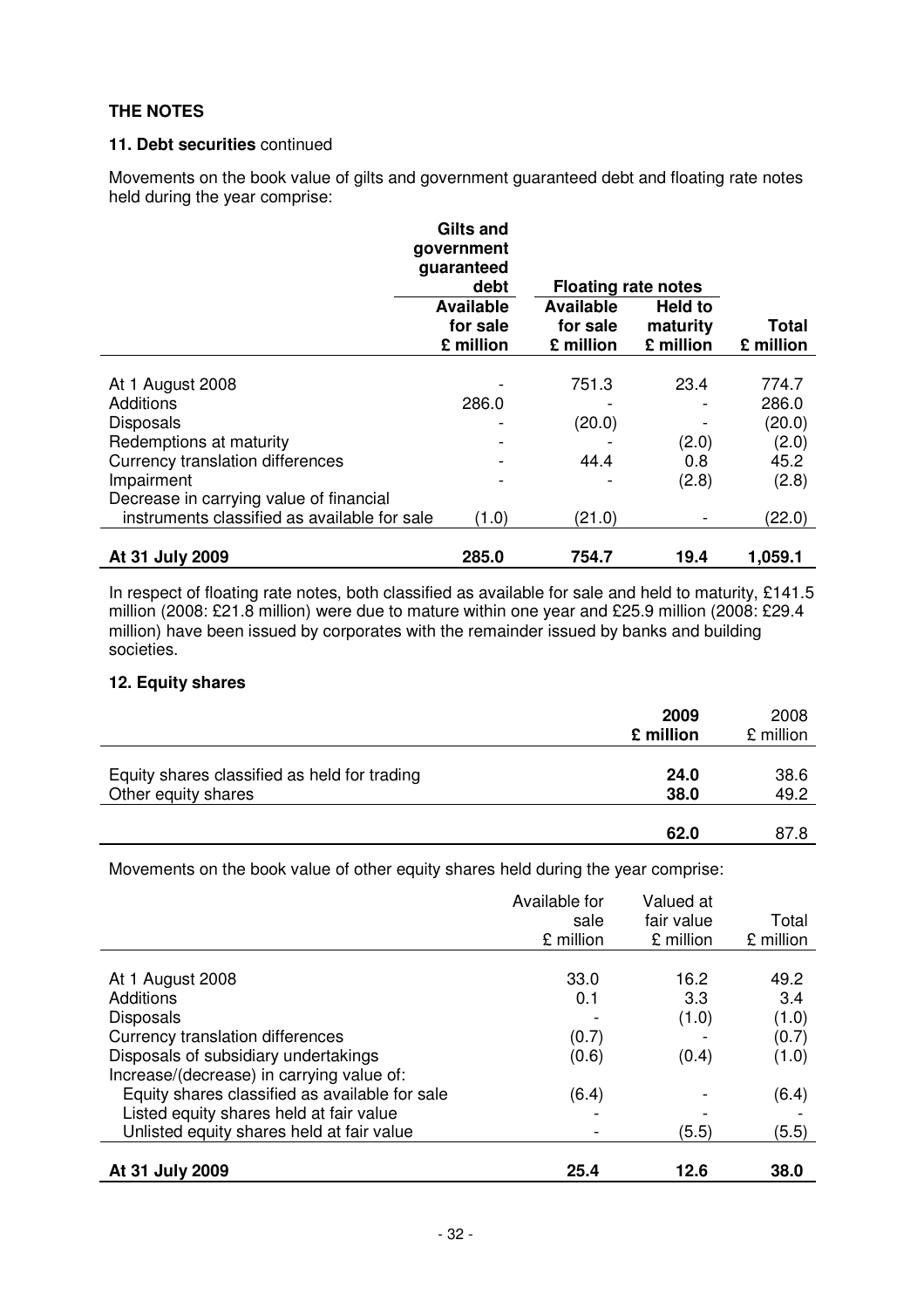# **13. Intangible assets**

|                                         | Goodwill<br>£ million | Software<br>£ million | Intangible<br>assets on<br>acquisition<br>£ million | Total<br>£ million |
|-----------------------------------------|-----------------------|-----------------------|-----------------------------------------------------|--------------------|
| Cost                                    |                       |                       |                                                     |                    |
| At 31 July 2008                         | 176.9                 | 21.1                  | 3.2                                                 | 201.2              |
| <b>Additions</b>                        |                       | 1.8                   |                                                     | 1.8                |
| Acquisition of subsidiary               | 24.1                  |                       | 1.7                                                 | 25.8               |
| Foreign exchange                        | 3.0                   |                       |                                                     | 3.0                |
| <b>Disposals</b>                        | (34.9)                | (1.1)                 |                                                     | (36.0)             |
| At 31 July 2009                         | 169.1                 | 21.8                  | 4.9                                                 | 195.8              |
| Amortisation and accumulated impairment |                       |                       |                                                     |                    |
| At 31 July 2008                         | 50.1                  | 16.7                  |                                                     | 66.8               |
| Amortisation charge for the year        |                       | 2.7                   | 0.4                                                 | 3.1                |
| Impairment charge                       | 19.0                  |                       |                                                     | 19.0               |
| <b>Disposals</b>                        |                       | (0.7)                 |                                                     | (0.7)              |
| At 31 July 2009                         | 69.1                  | 18.7                  | 0.4                                                 | 88.2               |
| Net book value at 31 July 2009          | 100.0                 | 3.1                   | 4.5                                                 | 107.6              |
| Net book value at 31 July 2008          | 126.8                 | 4.4                   | 3.2                                                 | 134.4              |
|                                         |                       |                       |                                                     |                    |

# **14. Other assets and other liabilities**

|                                                 | 2009      | 2008      |
|-------------------------------------------------|-----------|-----------|
|                                                 | £ million | £ million |
|                                                 |           |           |
| Prepayments, accrued income and other assets    |           |           |
| Prepayments and accrued income                  | 110.1     | 89.9      |
| Trade debtors                                   | 14.2      | 14.7      |
| Other                                           | 17.5      | 21.6      |
|                                                 |           |           |
|                                                 | 141.8     | 126.2     |
|                                                 |           |           |
|                                                 | 2009      | 2008      |
|                                                 | £ million | £ million |
|                                                 |           |           |
| Accruals, deferred income and other liabilities |           |           |
| Accruals and deferred income                    | 141.3     | 134.4     |
| Creditors                                       | 81.9      | 108.4     |
| Provisions                                      | 26.1      | 24.6      |
| Other                                           | 55.2      | 24.7      |
|                                                 |           |           |
|                                                 | 304.5     | 292.1     |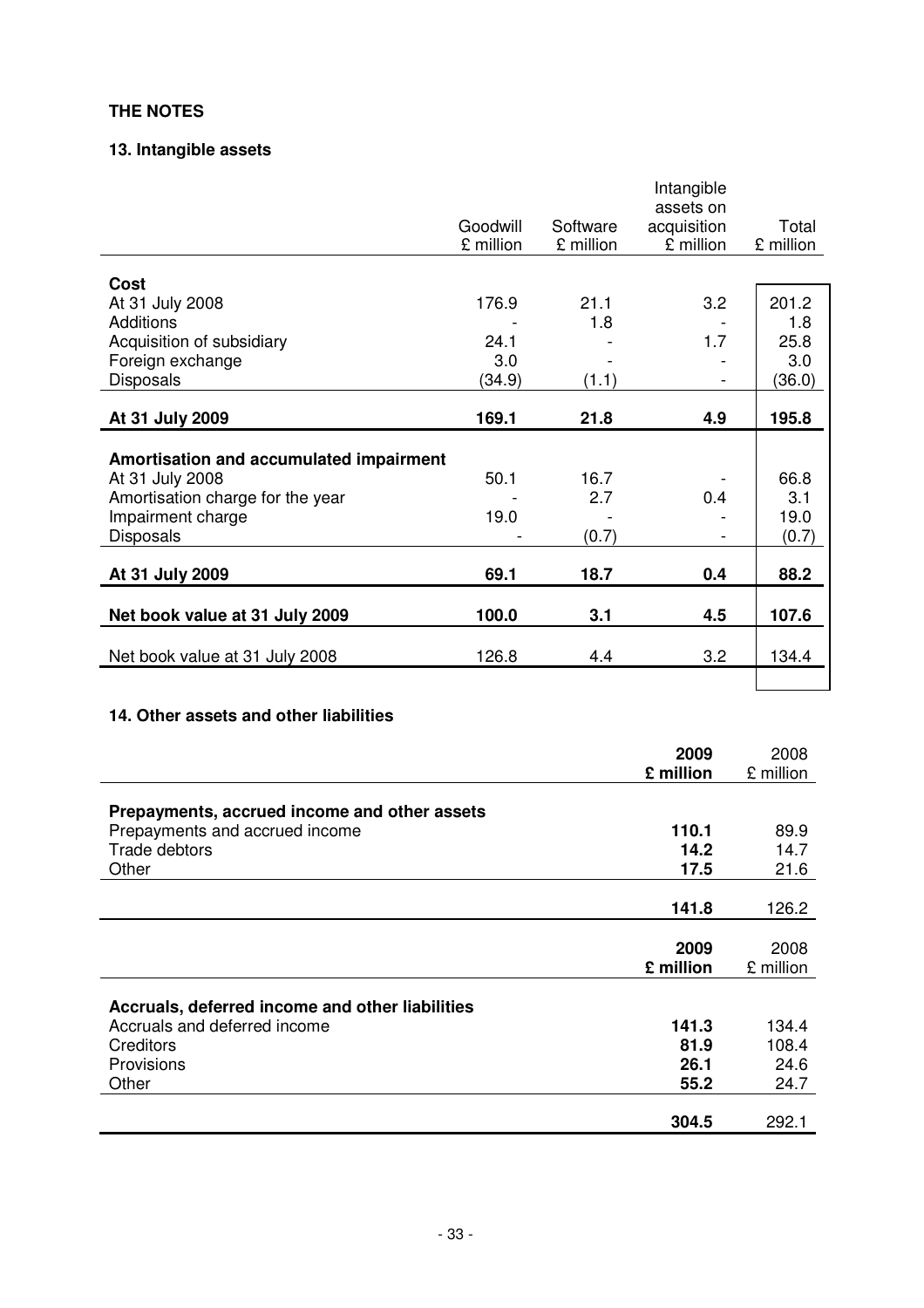#### **15. Settlement balances and short positions**

|                                                          | 2009<br>£ million | 2008<br>£ million |
|----------------------------------------------------------|-------------------|-------------------|
| Settlement balances<br>Short positions held for trading: | 505.2             | 451.4             |
| Debt securities                                          | 71.4              | 24.1              |
| Equity shares                                            | 14.1              | 14.4              |
|                                                          | 590.7             | 489.9             |

# **16. Financial liabilities**

|                                                                                       | On demand<br>or at short<br>notice<br>£ million | Within<br>three<br>months<br>£ million | <b>Between</b><br>three months<br>and<br>one year<br>£ million | <b>Between</b><br>one<br>and two<br>vears<br>£ million | <b>Between</b><br>two<br>and five<br>vears<br>£ million | After<br>more<br>than five<br>vears<br>£ million | <b>Total</b><br>£ million |
|---------------------------------------------------------------------------------------|-------------------------------------------------|----------------------------------------|----------------------------------------------------------------|--------------------------------------------------------|---------------------------------------------------------|--------------------------------------------------|---------------------------|
| At 31 July 2009<br>Deposits by banks<br>Deposits by customers<br>Loans and overdrafts | 17.2<br>768.7                                   | 19.6<br>916.6                          | 10.6<br>345.5                                                  | 0.6<br>814.9                                           | 73.9                                                    | ۰.                                               | 48.0<br>2,919.6           |
| from banks<br>Debt securities in issue                                                | 26.6<br>۰                                       | 0.6<br>٠                               | 199.7<br>۰                                                     | 1,003.6<br>٠                                           | 110.0<br>۰                                              | ٠<br>21.4                                        | 1,340.5<br>21.4           |
|                                                                                       | 812.5                                           | 936.8                                  | 555.8                                                          | 1,819.1                                                | 183.9                                                   | 21.4                                             | 4,329.5                   |

Included in loans and overdrafts from banks is £405.1 million of committed sale and repurchase facilities with a residual maturity of between one and two years (2008: £104.9 million with a residual maturity of between three months and one year). The debt securities in issue mature on 20 April 2015.

|                          | On          |           | <b>Between</b> | <b>Between</b> | <b>Between</b> | After                    |           |
|--------------------------|-------------|-----------|----------------|----------------|----------------|--------------------------|-----------|
|                          | demand      | Within    | three months   | one            | two            | more                     |           |
|                          | or at short | three     | and            | and two        | and five       | than five                |           |
|                          | notice      | months    | one year       | vears          | vears          | years                    | Total     |
|                          | £ million   | £ million | £ million      | £ million      | £ million      | £ million                | £ million |
|                          |             |           |                |                |                |                          |           |
| At 31 July 2008          |             |           |                |                |                |                          |           |
| Deposits by banks        | 37.7        | 210.1     | 48.4           | 2.0            |                | $\overline{\phantom{a}}$ | 298.2     |
| Deposits by customers    | 842.1       | 1,492.8   | 270.2          | 15.1           | 21.5           | $\overline{\phantom{a}}$ | 2,641.7   |
| Loans and overdrafts     |             |           |                |                |                |                          |           |
| from banks               | 14.2        | 80.6      | 205.1          | 274.4          | 407.5          | $\overline{\phantom{0}}$ | 981.8     |
| Debt securities in issue |             |           |                |                |                | 19.7                     | 19.7      |
|                          |             |           |                |                |                |                          |           |
|                          | 894.0       | 1,783.5   | 523.7          | 291.5          | 429.0          | 19.7                     | 3,941.4   |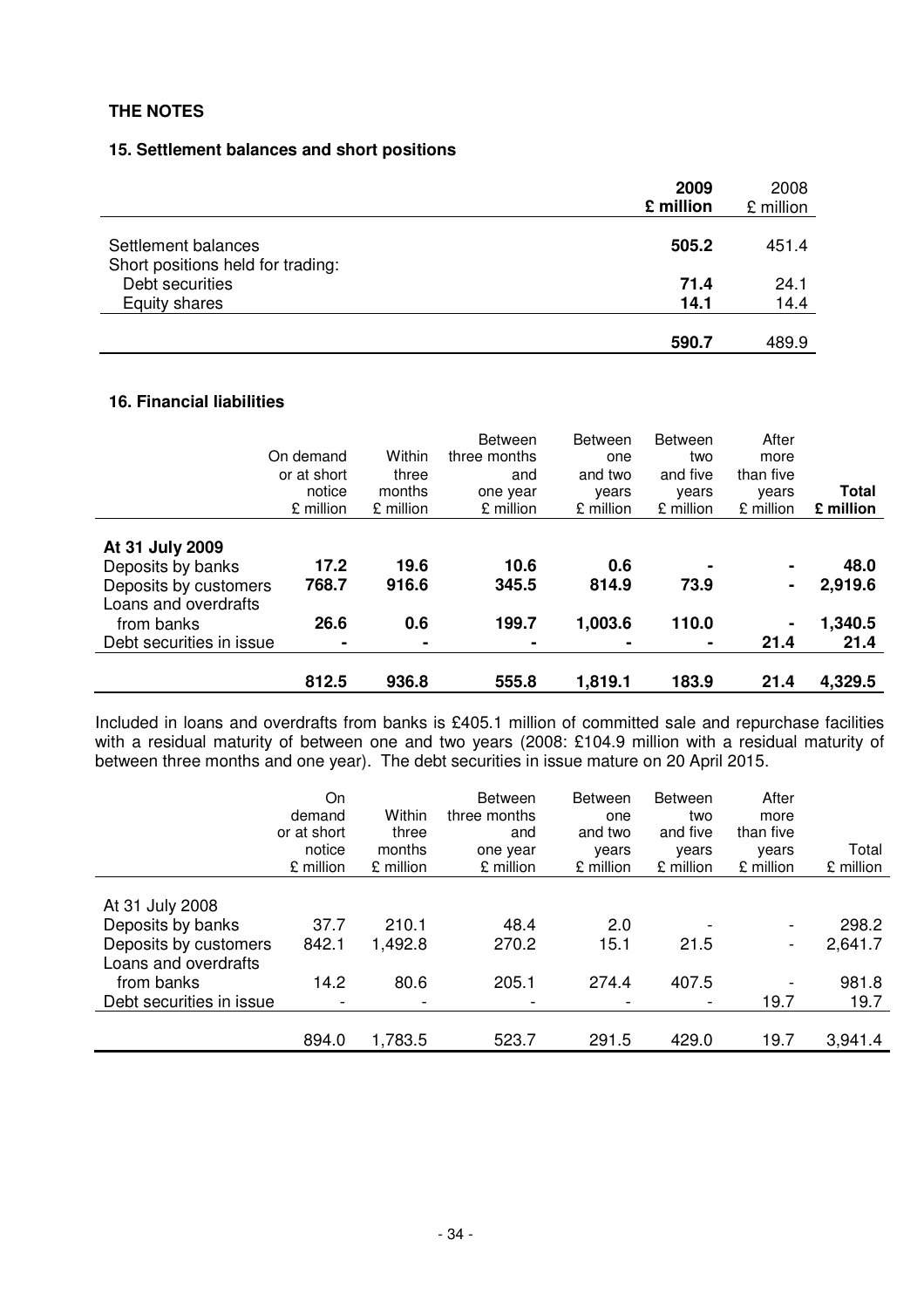# **17. Share premium and equity reserves**

# **Share premium and profit and loss account**

|                                     | <b>Share</b><br>premium<br>account<br>£ million | <b>Profit</b><br>and loss<br>account<br>£ million |
|-------------------------------------|-------------------------------------------------|---------------------------------------------------|
|                                     |                                                 |                                                   |
| At 1 August 2008                    | 274.1                                           | 432.0                                             |
| Profit attributable to shareholders |                                                 | 71.7                                              |
| Dividends paid                      |                                                 | (55.2)                                            |
| Exercise of options                 | 0.4                                             |                                                   |
| Other movements                     |                                                 | (2.8)                                             |
|                                     |                                                 |                                                   |
| At 31 July 2009                     | 274.5                                           | 445.7                                             |

# **Other reserves and minority interests**

|                                                                                                                    | <b>Available</b><br>for sale<br>movements<br>reserve<br>£ million | Share-<br>based<br>reserves<br>£ million | <b>Exchange</b><br>movements<br>reserve<br>£ million | Cash<br>flow<br>hedging<br>reserve<br>£ million | <b>Minority</b><br>interests<br>£ million | Total<br>£ million |
|--------------------------------------------------------------------------------------------------------------------|-------------------------------------------------------------------|------------------------------------------|------------------------------------------------------|-------------------------------------------------|-------------------------------------------|--------------------|
| At 1 August 2008                                                                                                   | (12.3)                                                            | (19.4)                                   | 2.3                                                  | 1.4                                             | 5.0                                       | (23.0)             |
| Charge to the income statement                                                                                     |                                                                   | (0.2)                                    |                                                      |                                                 | 0.9                                       | 0.7                |
| Shares purchased                                                                                                   |                                                                   | (22.1)                                   |                                                      |                                                 |                                           | (22.1)             |
| Shares released                                                                                                    |                                                                   | 4.3                                      |                                                      |                                                 |                                           | 4.3                |
| Gains/(losses) on financial<br>instruments classified as<br>available for sale:<br>Gilts and government guaranteed |                                                                   |                                          |                                                      |                                                 |                                           |                    |
| debt                                                                                                               | 0.6                                                               |                                          |                                                      |                                                 |                                           | 0.6                |
| Floating rate notes                                                                                                | (15.2)                                                            |                                          |                                                      |                                                 |                                           | (15.2)             |
| Equity shares                                                                                                      | (8.8)                                                             |                                          |                                                      |                                                 |                                           | (8.8)              |
| Disposal of subsidiary undertakings                                                                                |                                                                   |                                          | (2.5)                                                |                                                 | (0.2)                                     | (2.7)              |
| Other movements                                                                                                    |                                                                   |                                          | 18.8                                                 | (11.1)                                          | (1.4)                                     | 6.3                |
| At 31 July 2009                                                                                                    | (35.7)                                                            | (37.4)                                   | 18.6                                                 | (9.7)                                           | 4.3                                       | (59.9)             |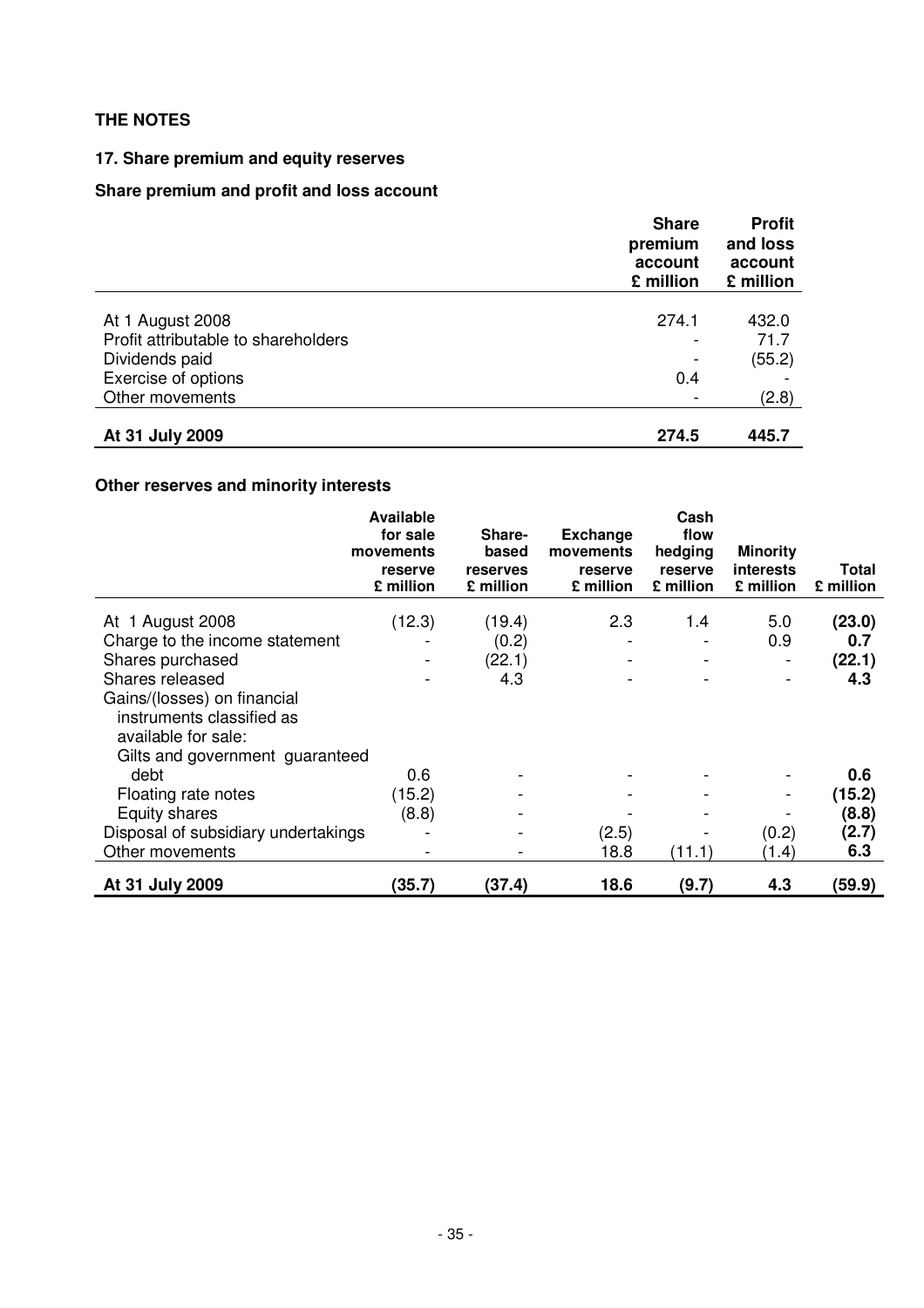# **18. Capital**

The group's individual entities and the group as a whole complied with all of the externally imposed capital requirements to which they are subject for the years ended 31 July 2009 and 2008. The table below summarises the composition of regulatory capital and Pillar 1 risk weighted assets as at those financial year ends.

|                                                       | 2009            | 2008            |
|-------------------------------------------------------|-----------------|-----------------|
|                                                       | <b>Basel II</b> | <b>Basel II</b> |
|                                                       | £ million       | £ million       |
|                                                       |                 |                 |
| Core tier 1 capital                                   |                 |                 |
| Called up share capital                               | 37.4            | 37.3            |
| Share premium account                                 | 274.5           | 274.1           |
| Retained earnings and other reserves                  | 477.8           | 448.0           |
| Minority interests                                    | 4.3             | 5.0             |
|                                                       |                 |                 |
| Deductions from core tier 1 capital                   |                 |                 |
| Intangible assets                                     | (107.6)         | (134.4)         |
| Goodwill in associates                                | (49.0)          | (49.7)          |
| Investment in own shares                              | (50.9)          | (33.1)          |
| Unrealised losses on available for sale equity shares | (4.6)           |                 |
|                                                       |                 |                 |
| Core tier 1 capital after deductions                  | 581.9           | 547.2           |
|                                                       |                 |                 |
| <b>Tier 2 capital</b>                                 |                 |                 |
| Subordinated debt                                     | 75.0            | 75.0            |
| Unrealised gains on available for sale equity shares  |                 | 4.2             |
| Collective impairment allowances                      |                 | 2.2             |
| <b>Tier 2 capital</b>                                 | 75.0            | 81.4            |
| Deductions from total tier 1 and tier 2 capital       |                 |                 |
| Participation in a non-financial undertaking          | (4.8)           | (6.5)           |
| Other regulatory adjustments                          | (0.5)           | (8.5)           |
|                                                       |                 |                 |
| <b>Total regulatory capital</b>                       | 651.6           | 613.6           |
|                                                       |                 |                 |
| <b>Risk weighted assets (notional)</b>                |                 |                 |
| Credit and counterparty risk                          | 2,840.2         | 2,542.8         |
| Operational risk*                                     | 993.8           | 1,099.9         |
| Market risk*                                          | 102.8           | 161.3           |
|                                                       | 3,936.8         | 3,804.0         |
|                                                       |                 |                 |
|                                                       | $\%$            | $\%$            |
| Core tier 1 capital ratio                             | 14.8            | 14.4            |
| Total capital ratio                                   | 16.6            | 16.1            |
|                                                       |                 |                 |

\*Operational and market risk include a notional adjustment at 8% in order to determine notional risk weighted assets.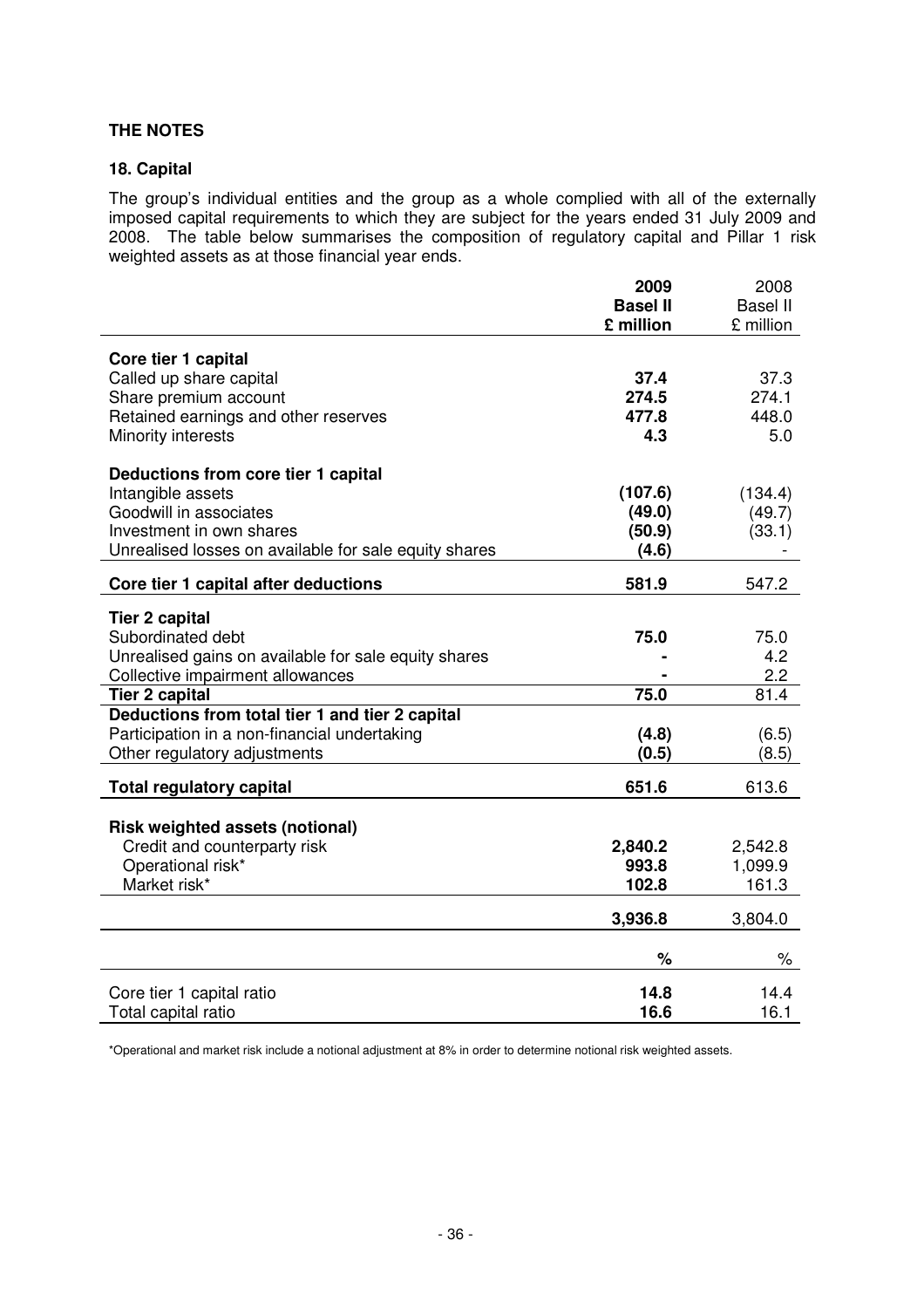# **19. Consolidated cash flow statement reconciliation**

|                                                                                                                                                                                                                                                                                                | 2009<br>£ million                                 | 2008<br>£ million                          |
|------------------------------------------------------------------------------------------------------------------------------------------------------------------------------------------------------------------------------------------------------------------------------------------------|---------------------------------------------------|--------------------------------------------|
| (a) Reconciliation of operating profit before tax to net cash<br>inflow from operating activities                                                                                                                                                                                              |                                                   |                                            |
| Operating profit on ordinary activities before tax                                                                                                                                                                                                                                             | 98.3                                              | 127.5                                      |
| Tax paid                                                                                                                                                                                                                                                                                       | (21.0)                                            | (59.0)                                     |
| (Increase)/decrease in:<br>Interest receivable and prepaid expenses<br>Net settlement balances and trading positions<br>Net money broker loans against stock advanced                                                                                                                          | (20.8)<br>80.2<br>(118.5)                         | (5.2)<br>130.0<br>(110.5)                  |
| Increase/(decrease) in:<br>Interest payable and accrued expenses<br>Depreciation, amortisation and goodwill impairment losses                                                                                                                                                                  | 8.3<br>35.1                                       | (13.2)<br>16.6                             |
| Net cash inflow from trading activities                                                                                                                                                                                                                                                        | 61.6                                              | 86.2                                       |
| (Increase)/decrease in:<br>Loans and advances to banks not repayable on demand<br>Loans and advances to customers<br>Floating rate notes held to maturity<br>Floating rate notes classified as available for sale<br>Debt securities held for liquidity<br>Other assets less other liabilities | (1.9)<br>(38.9)<br>4.0<br>(3.4)<br>(285.0)<br>5.0 | 4.8<br>(120.2)<br>(5.6)<br>(94.5)          |
| Increase/(decrease) in:<br>Deposits by banks<br>Deposits by customers<br>Loans and overdrafts from banks<br>Non-recourse borrowings<br>Debt securities in issue                                                                                                                                | (250.2)<br>277.9<br>227.1<br>(165.0)              | 137.6<br>339.0<br>468.6<br>15.0<br>(350.0) |
| Net cash (outflow)/inflow from operating activities                                                                                                                                                                                                                                            | (168.8)                                           | 480.9                                      |
| (b) Analysis of net cash outflow in respect of the purchase<br>of subsidiaries and associates                                                                                                                                                                                                  |                                                   |                                            |
| Cash consideration in respect of current year purchases<br>Loan stock redemptions and deferred consideration paid in                                                                                                                                                                           | (17.9)                                            | (100.1)                                    |
| respect of prior year purchases<br>Net movement in cash balances                                                                                                                                                                                                                               | (2.1)<br>0.3                                      | (12.4)<br>1.3                              |
|                                                                                                                                                                                                                                                                                                | (19.7)                                            | (111.2)                                    |
| (c) Analysis of net cash inflow in respect of the sale of<br>subsidiaries                                                                                                                                                                                                                      |                                                   |                                            |
| Cash consideration received                                                                                                                                                                                                                                                                    | 75.3                                              |                                            |
| Cash and cash equivalents disposed of                                                                                                                                                                                                                                                          | (24.2)                                            |                                            |
|                                                                                                                                                                                                                                                                                                | 51.1                                              |                                            |
| (d) Analysis of changes in financing<br>Share capital (including premium) and subordinated loan capital:<br>Opening balance                                                                                                                                                                    | 386.4                                             | 376.4                                      |
| Shares issued for cash                                                                                                                                                                                                                                                                         | 0.5                                               | 10.0                                       |
| <b>Closing balance</b>                                                                                                                                                                                                                                                                         | 386.9                                             | 386.4                                      |
| (e) Analysis of cash and cash equivalents                                                                                                                                                                                                                                                      |                                                   |                                            |
| Cash and balances at central banks<br>Loans and advances to banks repayable on demand                                                                                                                                                                                                          | 1.7<br>194.4                                      | 1.5<br>307.6                               |
| Floating rate notes classified as available for sale                                                                                                                                                                                                                                           |                                                   | 751.3                                      |
| Certificates of deposit                                                                                                                                                                                                                                                                        | 1,202.2                                           | 1,324.2                                    |
|                                                                                                                                                                                                                                                                                                | 1,398.3                                           | 2,384.6                                    |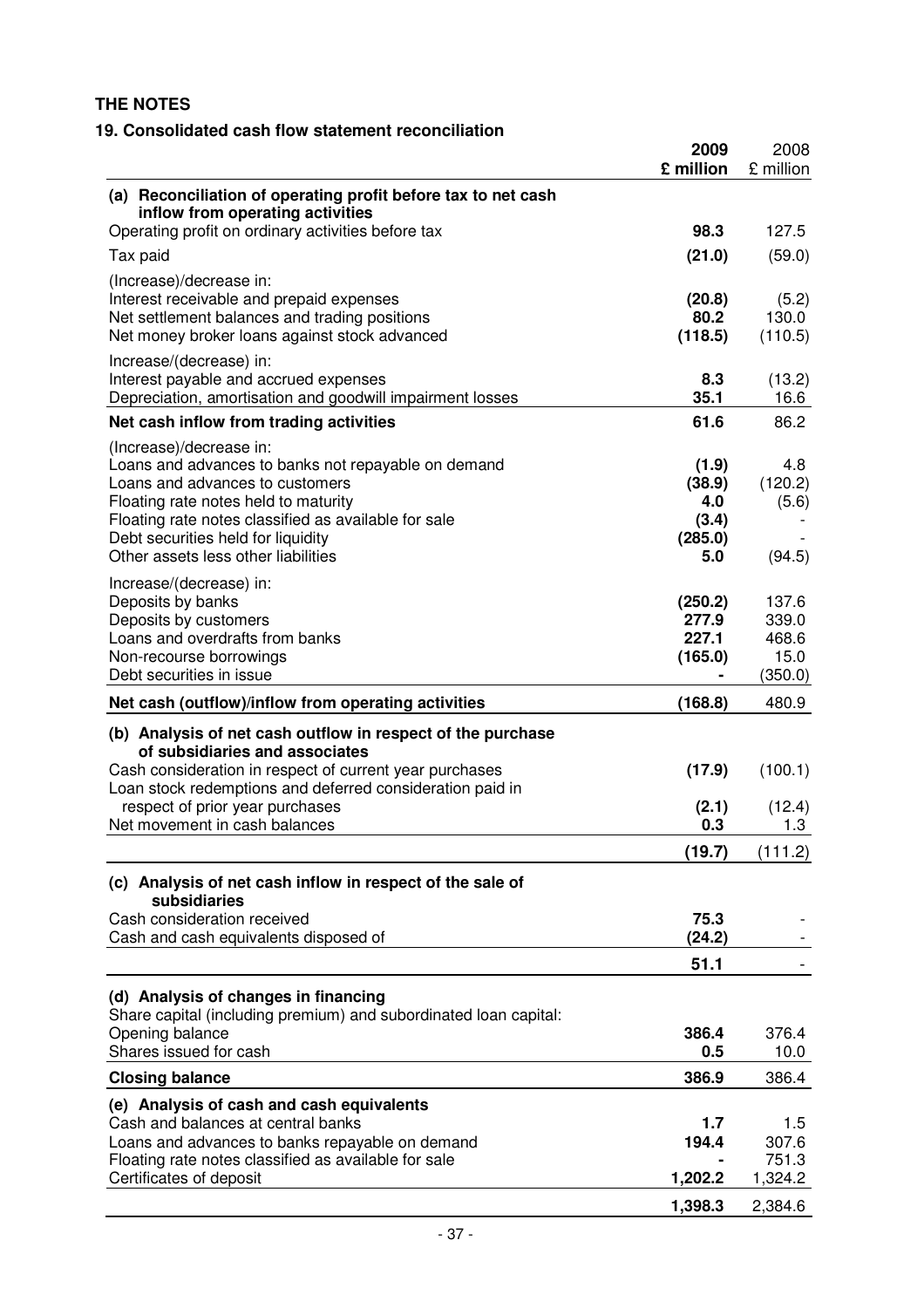# **19. Consolidated cash flow statement reconciliation** continued

Cash and cash equivalents comprise balances which have an original maturity of three months or less, together with highly liquid investments. The portfolio of floating rate notes classified as available for sale has been reclassified during the period for cash flow presentation purposes since the majority of the portfolio has been hedged as collateral for sale and repurchase agreements and the market for these instruments is no longer regarded as highly liquid due to the prevailing economic environment.